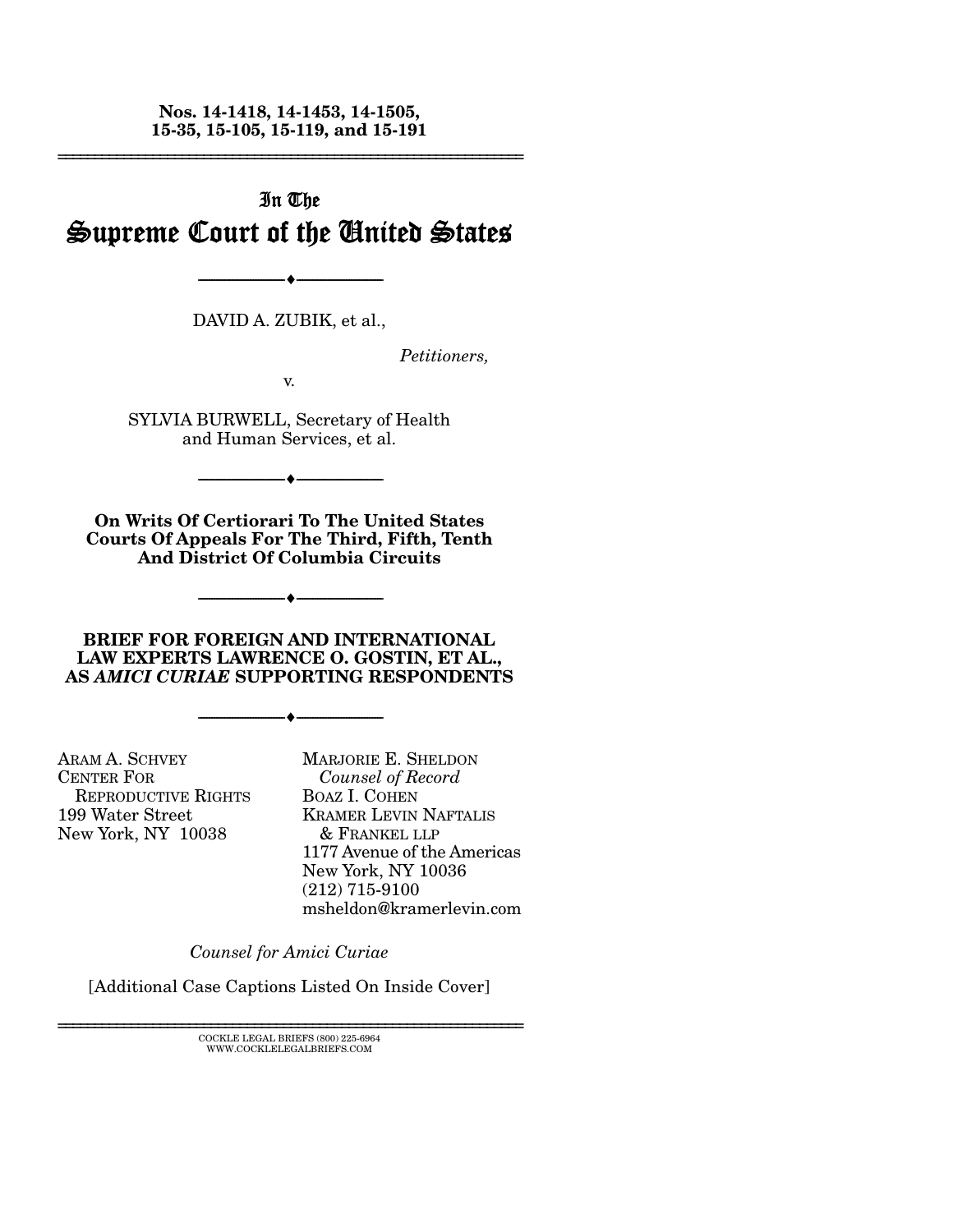PRIESTS FOR LIFE, et al.,

*Petitioners,* 

v.

DEPARTMENT OF HEALTH & HUMAN SERVICES, et al. --------------------------------- ---------------------------------

> ROMAN CATHOLIC ARCHBISHOP OF WASHINGTON, et al.,

> > *Petitioners,*

v.

SYLVIA BURWELL, et al. --------------------------------- ---------------------------------

EAST TEXAS BAPTIST UNIVERSITY, et al.,

*Petitioners,* 

v.

SYLVIA BURWELL, et al. --------------------------------- ---------------------------------

LITTLE SISTERS OF THE POOR HOME FOR THE AGED, DENVER, COLORADO, et al.,

*Petitioners,* 

v.

SYLVIA BURWELL, et al. --------------------------------- ---------------------------------

SOUTHERN NAZARENE UNIVERSITY, et al.,

*Petitioners,* 

v.

SYLVIA BURWELL, et al. --------------------------------- ---------------------------------

GENEVA COLLEGE,

*Petitioner,* 

v.

SYLVIA BURWELL, et al.

--------------------------------- ---------------------------------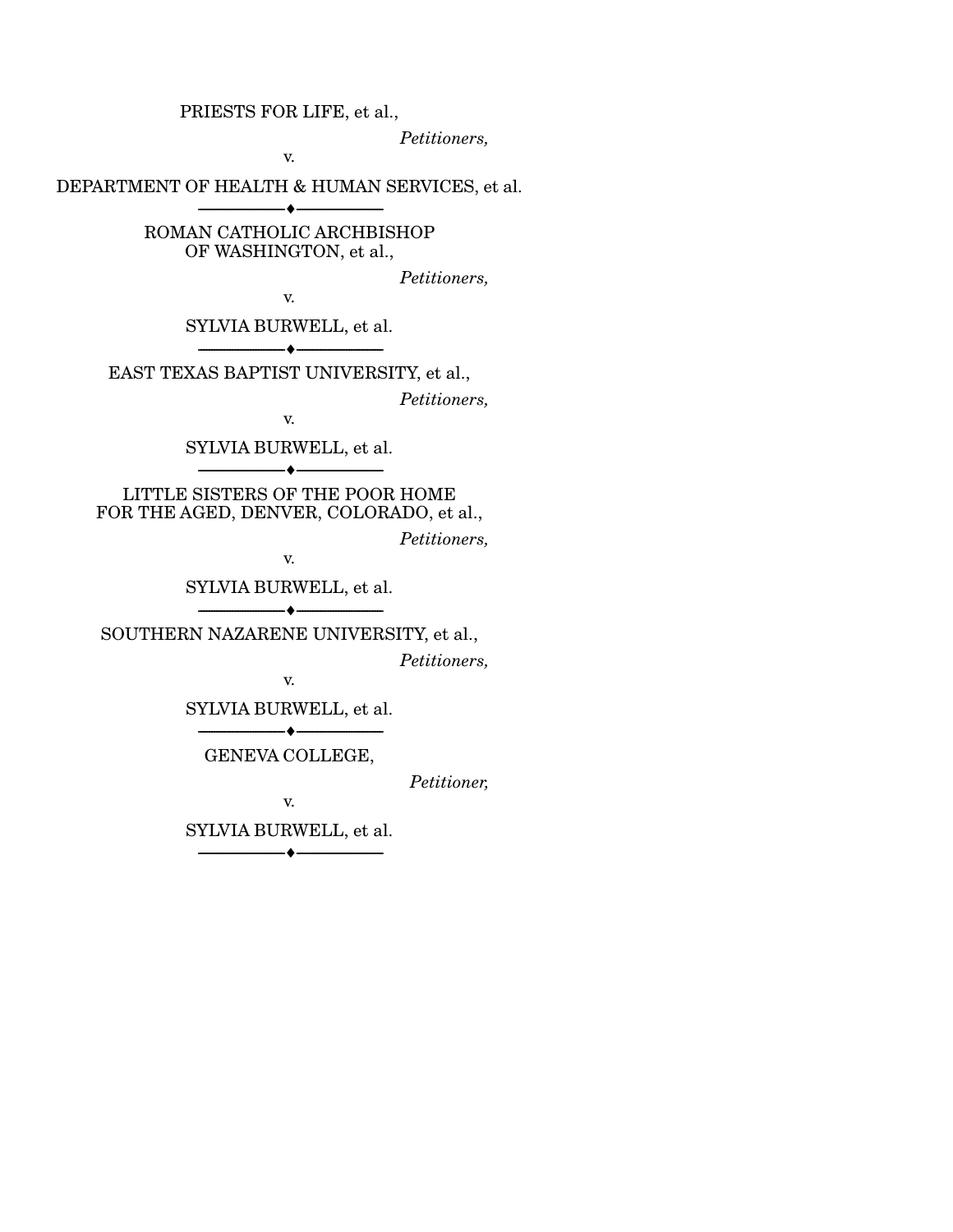# TABLE OF CONTENTS

|     | INTERESTS OF AMICI CURIAE                                                                                                                                                              | $\mathbf{1}$ |
|-----|----------------------------------------------------------------------------------------------------------------------------------------------------------------------------------------|--------------|
|     | INTRODUCTION AND SUMMARY OF ARGU-                                                                                                                                                      |              |
|     |                                                                                                                                                                                        | 3            |
|     |                                                                                                                                                                                        | 6            |
| Ι.  | BECAUSE FUNDAMENTAL QUESTIONS<br>OF LIBERTY, DIGNITY, AND EQUALITY<br>ARE AT STAKE, FOREIGN LAW AND<br>LEGAL<br><b>DEVELOPMENTS</b><br>$\rm GLOBAL$<br>SHOULD INFORM THE COURT'S ANAL- | 6            |
|     | A. The Court Routinely Consults Foreign<br>Law and Global Precedents When De-<br>ciding Cases Involving Questions of<br>Liberty, Dignity, and Equality                                 | 6            |
|     | <b>B.</b><br>The Court has Found Foreign Law<br>and Global Precedents to be Particu-<br>larly Persuasive Where the United<br><b>States Risks Being an Outlier Among</b>                | 8            |
| II. | INTERNATIONAL AUTHORITIES AND<br>OTHER DEMOCRATIC NATIONS HAVE<br>DETERMINED THAT ENSURING ACCESS<br>TO FAMILY PLANNING, INCLUDING<br>CONTRACEPTION, CONSTITUTES A COM-                |              |
|     | PELLING GOVERNMENT INTEREST<br>International Authorities Have Deter-<br>А.<br>mined that Ensuring Access to Contra-<br>ception is a Compelling Government                              | 9            |
|     |                                                                                                                                                                                        | 10           |
|     |                                                                                                                                                                                        |              |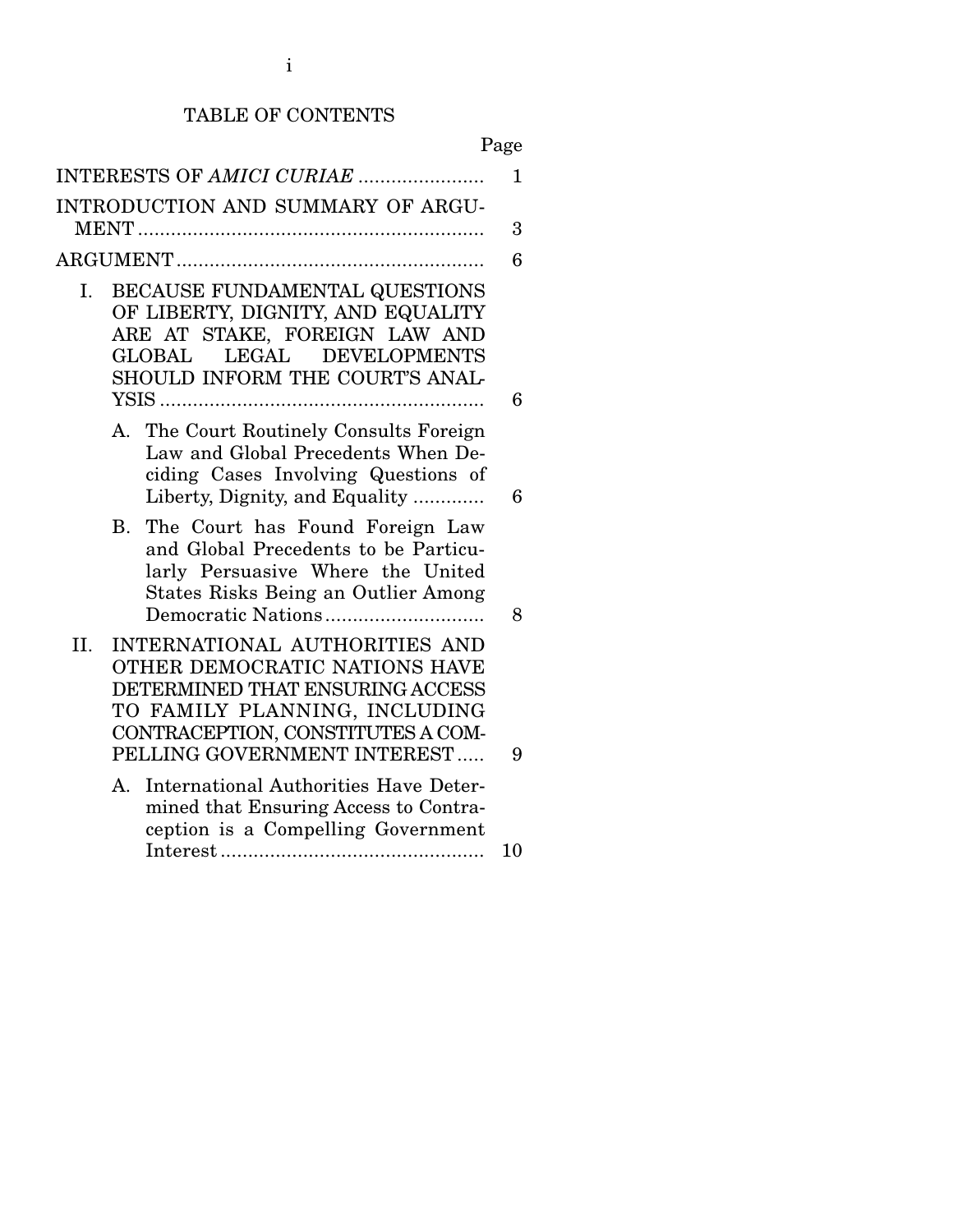# TABLE OF CONTENTS – Continued

Page

|      | B. Other Democratic Nations Have Deter-<br>mined that Ensuring Access to Contra-<br>ception is a Compelling Government                                                                                                                  | 18 |
|------|-----------------------------------------------------------------------------------------------------------------------------------------------------------------------------------------------------------------------------------------|----|
| III. | FOREIGN AND INTERNATIONAL AU-<br>THORITIES REQUIRE THAT CONSCI-<br>ENTIOUS OBJECTIONS BE LIMITED<br>TO ENSURE THAT THEY DO NOT IN-<br>FRINGE OTHERS' RIGHTS, INCLUDING<br>THE RIGHTS OF WOMEN SEEKING TO<br>ACCESS REPRODUCTIVE HEALTH- | 20 |
|      | A. Foreign and International Authorities<br>that Recognize Conscientious Objections<br>Ensure that They Do Not Infringe<br>Others' Access to Healthcare - In-<br>cluding Reproductive Healthcare                                        | 22 |
|      | i.<br>International and Foreign Courts<br><b>Ensure that Conscientious Objections</b><br>Do Not Infringe Others' Access to                                                                                                              | 24 |
|      | ii. Other Nations' Laws Ensure that<br>Conscientious Objections Do Not<br>Infringe Others' Access to Health-                                                                                                                            | 28 |
|      | iii. Medical Ethical and Regulatory<br>Bodies Ensure that Conscientious<br>Objections Do Not Infringe Others'<br>Access to Healthcare                                                                                                   | 33 |

ii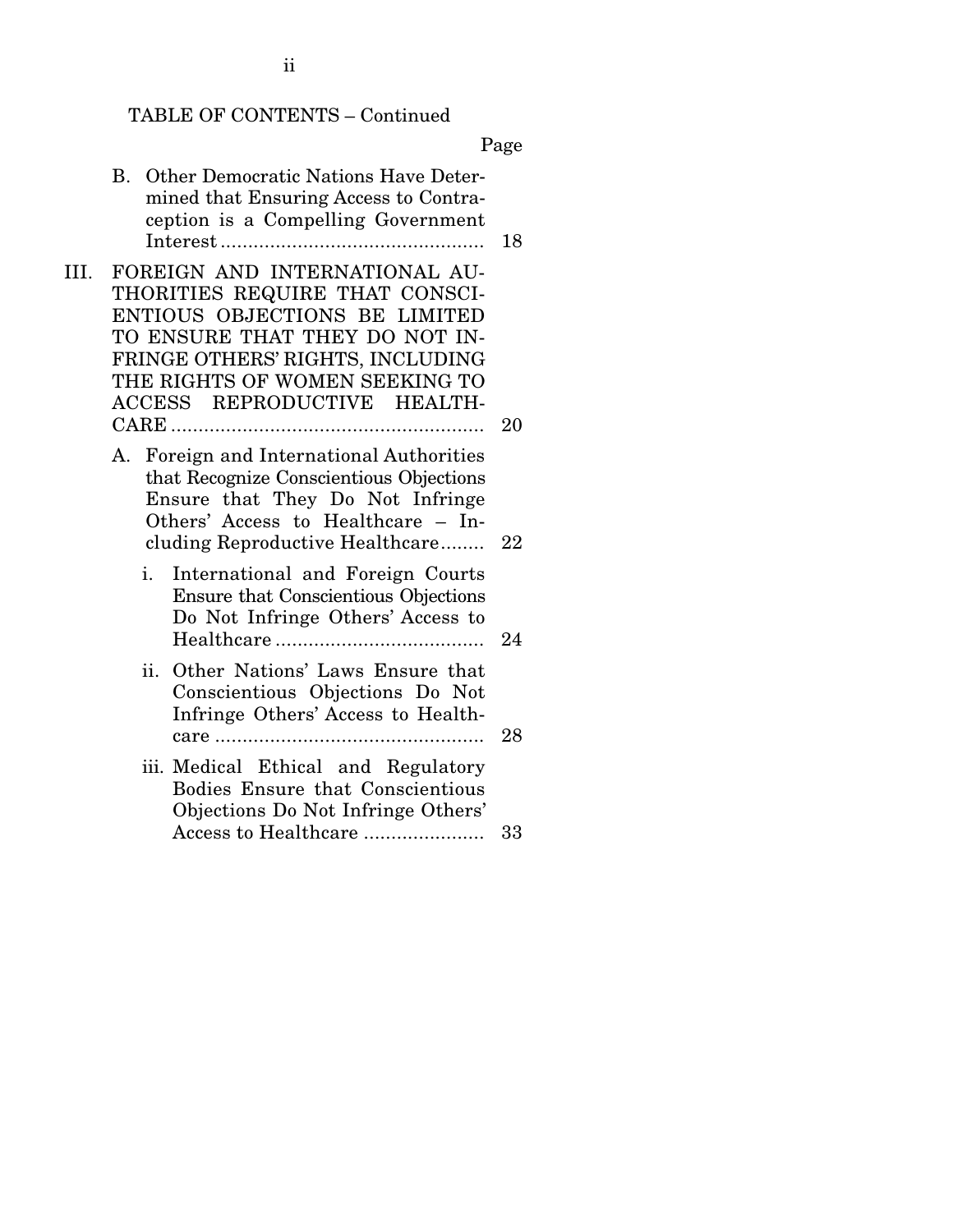## TABLE OF CONTENTS – Continued

Page

B. The Limitations on Conscientious Objection Reflected in Foreign and International Authorities Comport with this Court's Religious-Freedom Jurisprudence, Including its Decision in *Burwell v. Hobby Lobby Stores, Inc.* ..... 39 CONCLUSION ..................................................... 43

iii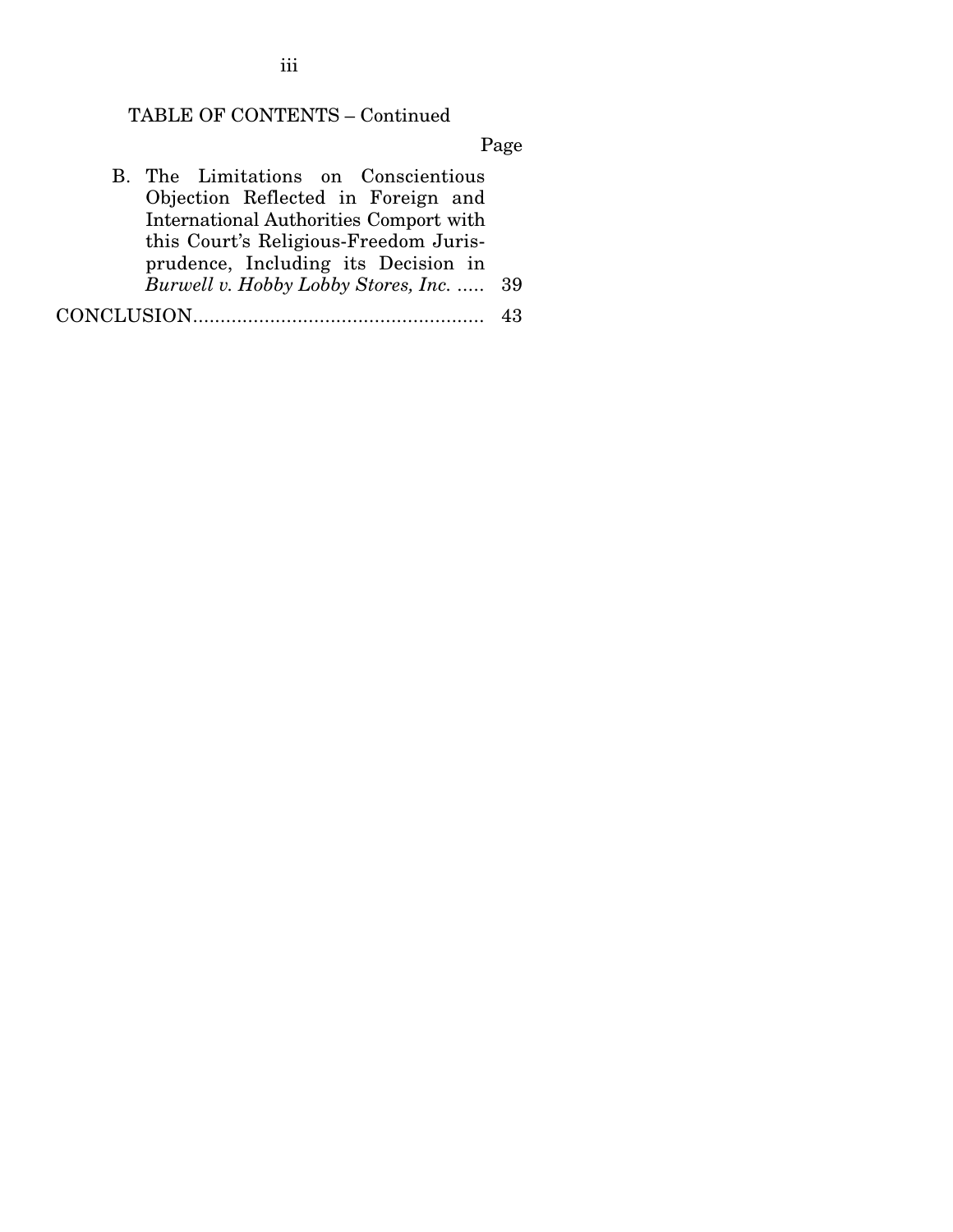iv

# TABLE OF AUTHORITIES

# Page

# CASES

| Burwell v. Hobby Lobby Stores, Inc., 134 S. Ct.                                             |
|---------------------------------------------------------------------------------------------|
|                                                                                             |
| Corte Constitucional [C.C.] [Constitutional<br>Court], mayo 28, 2009, Sentencia T-388/09    |
| Corte Constitucional [C.C.] [Constitutional<br>Court], noviembre 27, 2009, Sentencia T-209/ |
| Enmund v. Florida, 458 U.S. 782 (1982)9                                                     |
| Gillette v. United States, 401 U.S. 437 (1971) 39                                           |
| Greater Glasgow & Clyde Health Board v.                                                     |
|                                                                                             |
|                                                                                             |
| Janaway v. Salford, [1989] AC 537 (Eng.) 28                                                 |
|                                                                                             |
|                                                                                             |
| Medellin v. Texas, 552 U.S. 491 (2008) 12                                                   |
| Merck, Sharp and Dohme BV v. Belgium,<br>Constitutional Court, Case 150/2006, Oct. 11,      |
| P. & S. v. Poland, App. No. 57375/08 (Eur. Ct.                                              |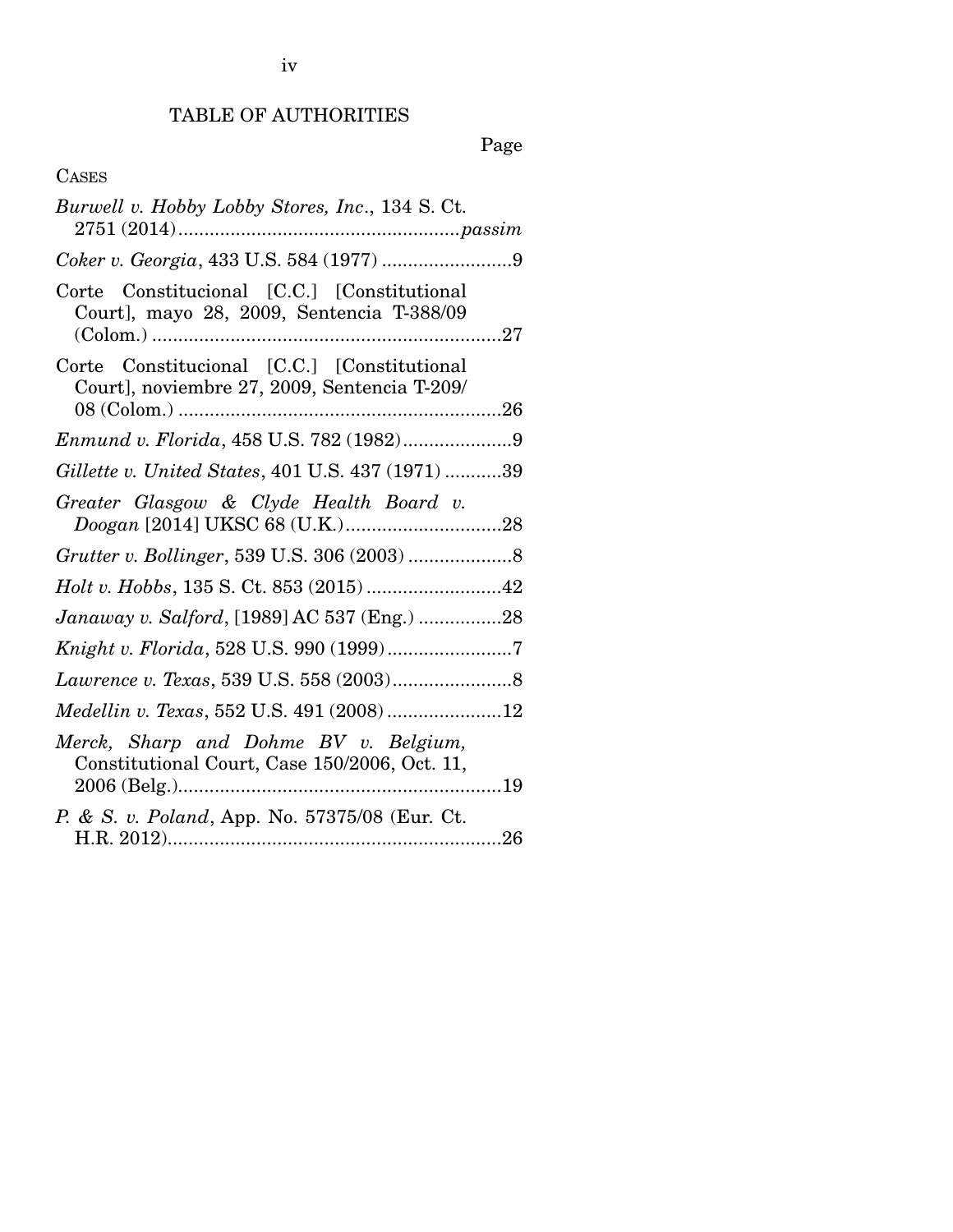|--|

| Pichon and Sajous v. France, 2001-X Eur. Ct.        |
|-----------------------------------------------------|
| Planned Parenthood v. Casey, 505 U.S. 833           |
|                                                     |
| Prince v. Massachusetts, 321 U.S. 158 (1944) 41     |
| R.R. v. Poland, 2001-III Eur. Ct. H.R. 209 25, 26   |
| Reynolds v. United States, 98 U.S. 145 (1978) 39    |
|                                                     |
| Sherbert v. Verner, 374 U.S. 398 (1963)40           |
| Sosa v. Alvarez-Machain, 542 U.S. 735 (2004)12      |
| Texas Monthly, Inc. v. Bullock, 489 U.S. 1          |
| Thompson v. Oklahoma, 487 U.S. 815 (1988) 7         |
| Estate of Thornton v. Caldor, Inc., 472 U.S. 703    |
| United States v. Lee, 455 U.S. 252 (1982)39, 40, 41 |
| United States v. Then, 56 F.3d 464 (2d Cir.         |
| Washington v. Glucksberg, 521 U.S. 702 (1997)7      |
| West Virginia State Bd. of Educ. v. Barnette,       |
| Wisconsin v. Yoder, 406 U.S. 205 (1972) 40          |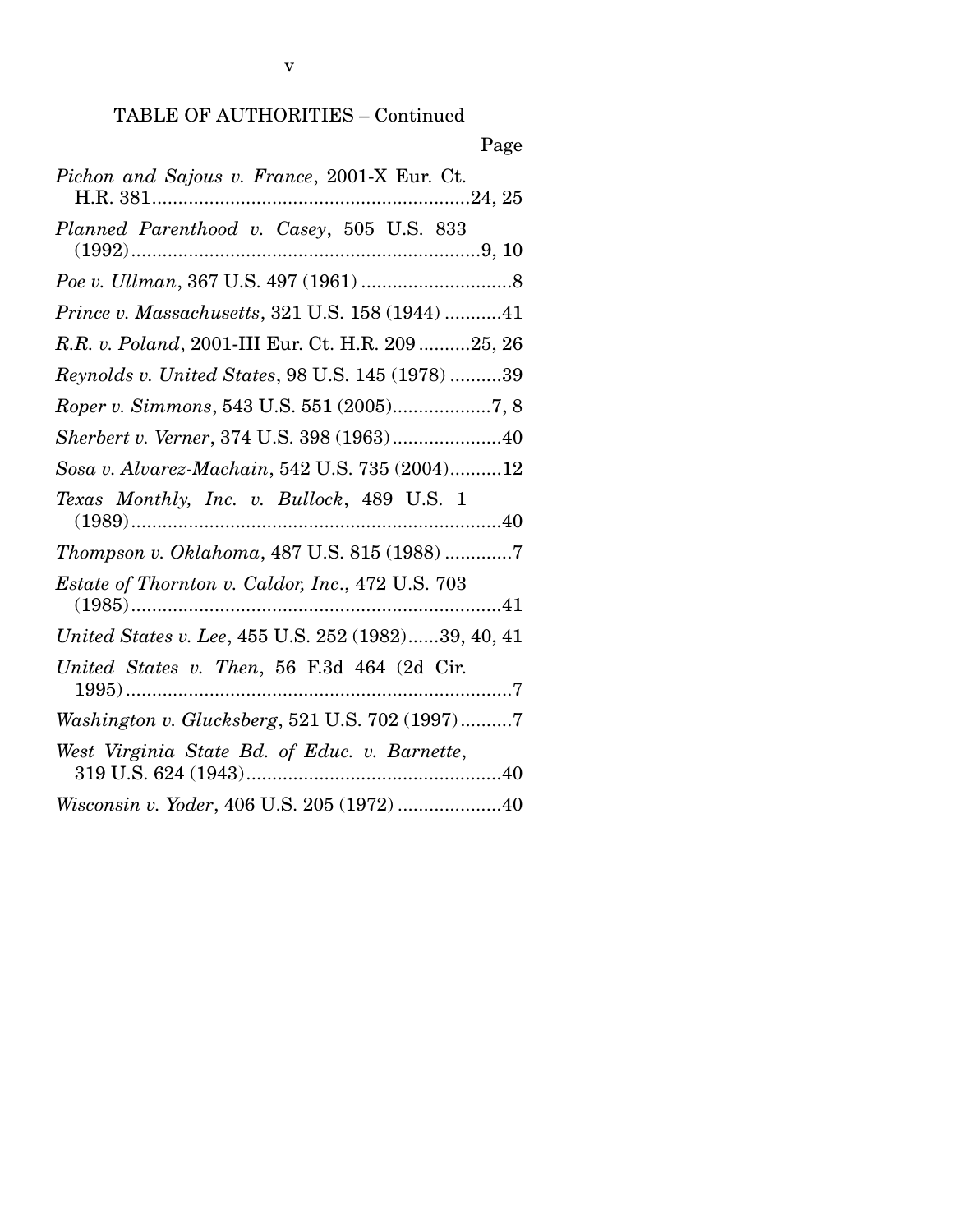| CONSTITUTION, STATUTES, REGULATIONS                                                                                                                                                     |
|-----------------------------------------------------------------------------------------------------------------------------------------------------------------------------------------|
| Abortion Act 1967, c. 87, § 4.2 (U.K.)28, 31                                                                                                                                            |
| Abortion Policy, Denmark, United Nations,<br>Department of Economic and Social Affairs19                                                                                                |
| Code de Déontologie Médicale [Code of Medical                                                                                                                                           |
| Code de Déontologie Médicale [Code of Physi-<br>cians' Ethics], arts. 28, 85 (Belg.) 34                                                                                                 |
| Code de la Santé Publique [Public Health                                                                                                                                                |
| Código de Ética Médica [Code of Medical<br>Ethics], Law No. 19286, Sept. 25, 2014, art.                                                                                                 |
| Constitution of the Portuguese Republic, Apr.                                                                                                                                           |
| Decree No. 21012-0632, Medical Ethics Code,                                                                                                                                             |
| Federazzione Nazionale degli Ordini dei Medici<br>Chirurghi e degli Odontoiatri, Codice di<br>Deontologia Medica [Code of Medical Ethics],                                              |
| Interrupção Voluntária Da Gravidez/Serviços<br>Obtertricía [Voluntary Termination of Preg-<br>nancy and Obstetric Services], Portaria No.<br>189/98, de 21 marco 1998, art. 5 (Port.)35 |
| Kodeks medicinske deontologije Slovenije [Code<br>of Medical Ethics], art. 42 (1992) (Slovn.)35                                                                                         |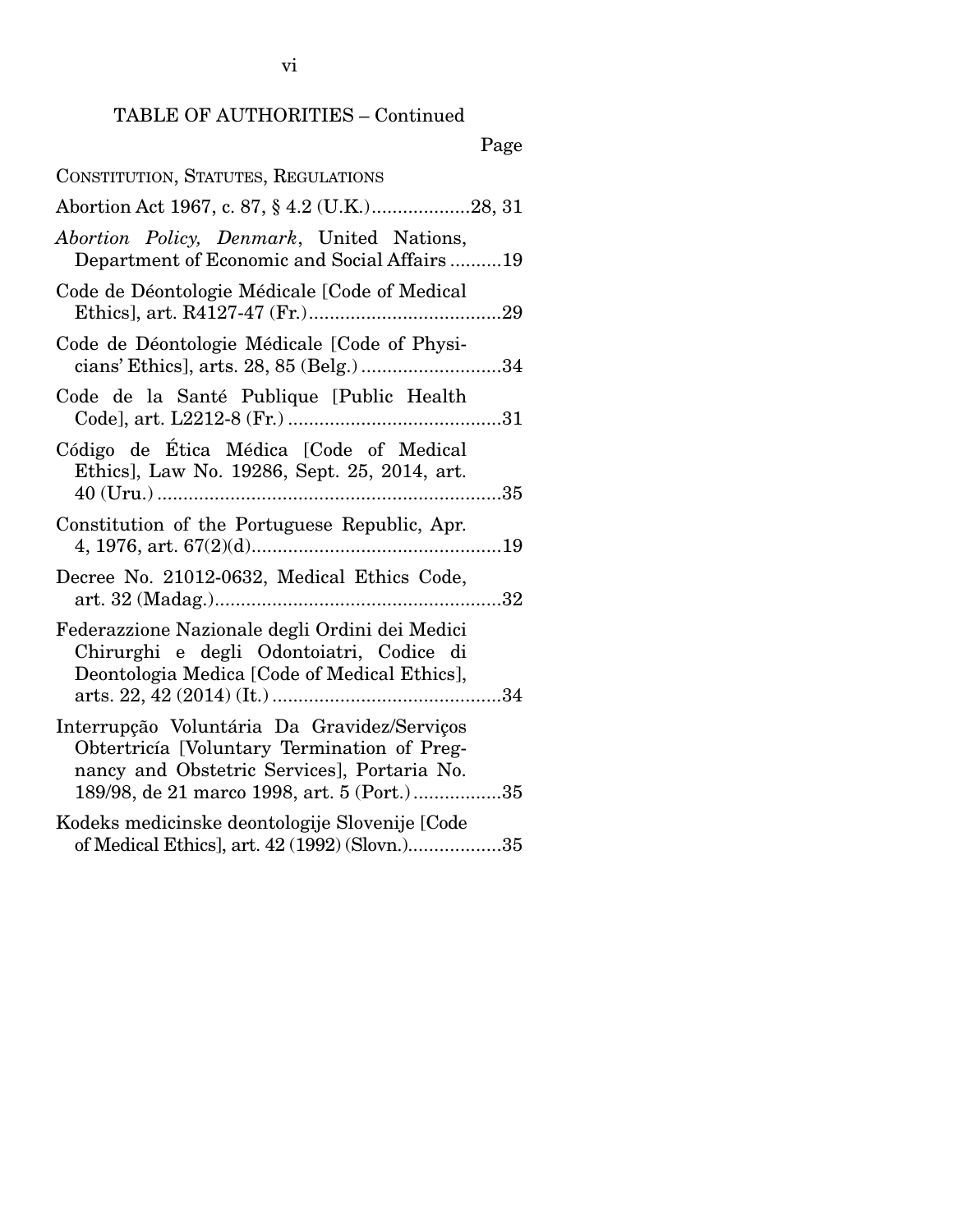|--|

| Legge 22 maggio 1978, n.194, G.U. May 22,<br>31                                                                                                                                                                                  |
|----------------------------------------------------------------------------------------------------------------------------------------------------------------------------------------------------------------------------------|
| Reglamentacion de la Ley 25673 Sobre Salud<br>Sexual y Procreacion Responsible [Regula-<br>tion of Law No. 25673 on Sexual Health and<br>Responsible Reproduction], Decree No. 1282/<br>2003, May 23, 2003, 157 B.O. 1 (Arg.) 30 |
| Religious Freedom Restoration Act, 42 U.S.C.                                                                                                                                                                                     |
| Religious Land Use and Institutionalized<br>Persons Act, 42 U.S.C. § 2000cc et seq. 39, 41                                                                                                                                       |
| Sexual and Reproductive Health and Abortion<br>Law, art. 19 (B.O.E. 2010, 2) (Spain) 32                                                                                                                                          |
| Ustawa o Wykonywaniu Zawodu Lekarza i<br>Dentysty [Act on the Physician Profession]<br>$(2008 \text{ Dz.U.nr } 136, \text{ poz. } 857), (\text{Dec. } 5, 1996)$<br>29                                                            |
| Wet afbreking zwangerschap [Termination of<br>Pregnancy Act], Wet van 1 mei 1981, Stb.                                                                                                                                           |
| Zakon o Liječništvu [Law on Medical Practice],<br>Official Journal, No. 121/03, 117/08, art. 20                                                                                                                                  |
| Zakon za Zdravstvena Zaštita [Healthcare<br>Law], Official Gazette, No. 10/2013, art. 155<br>-29                                                                                                                                 |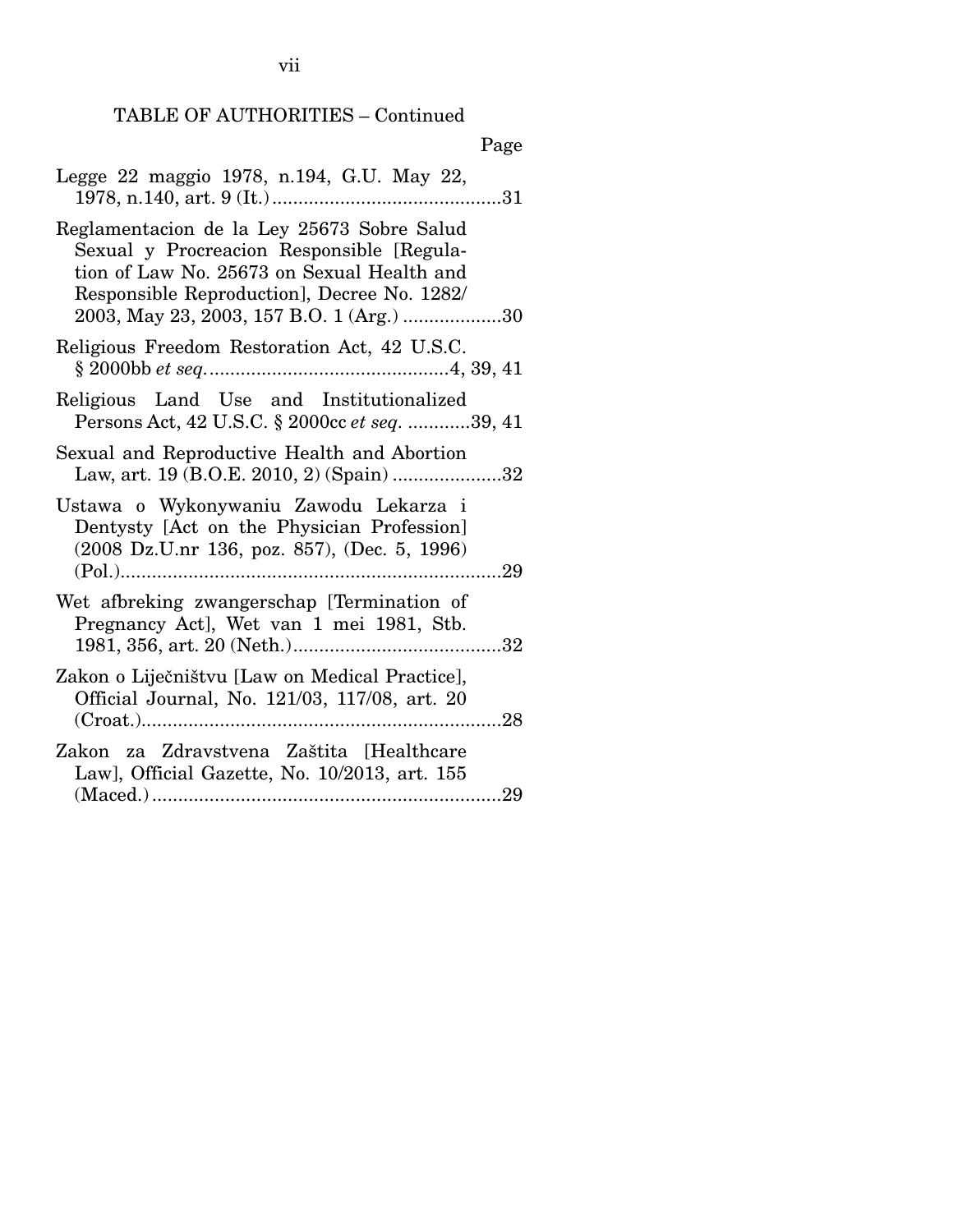Page

## OTHER AUTHORITIES

| A Framework for Sexual Health Improvement<br>in England, Department of Health (Mar. 2013)19                                                                                                                             |
|-------------------------------------------------------------------------------------------------------------------------------------------------------------------------------------------------------------------------|
| Access to Information on Reproductive Health<br>from a Human Rights Perspective, IACHR<br>$(2011)$                                                                                                                      |
| Albert Gore, U.S. Vice President, Statement at<br>the International Conference on Population                                                                                                                            |
| American Medical Association, Code of Medical<br>Ethics, Opinion 10.06 – Physician Exercise of                                                                                                                          |
| Andrew T. Guzman, The Design of Internation-<br>al Agreements, 16 Eur. J. Int'l L. 579 (2005)15                                                                                                                         |
| British Medical Association, Conscientious<br>Objection Guidance for Doctors and Medical<br>Students, Expressions of Doctors' Beliefs 36                                                                                |
| Burns H. Weston et al., <i>International Law and</i><br>World Order 142 (3d ed. 1997)12                                                                                                                                 |
| Chris Kirk et al., Reproductive Rights Around                                                                                                                                                                           |
| Christina Zampas & Ximena Andion-Ibanez,<br>Conscientious Objection to Sexual and Re-<br>productive Health Services: International<br>Human Rights Standards and European<br>Law and Practice, 19 Eur. J. of Health Law |
|                                                                                                                                                                                                                         |

viii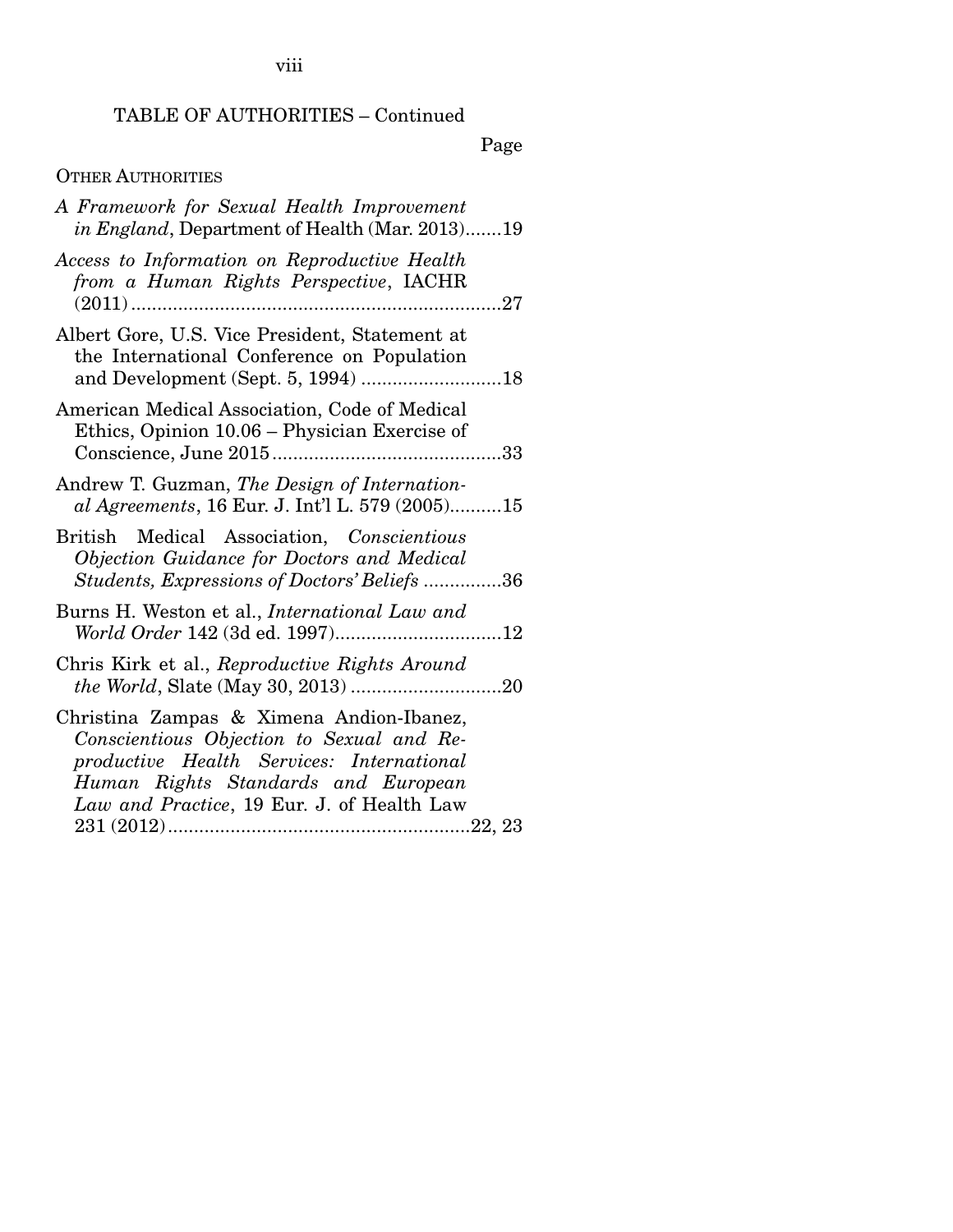ix

# TABLE OF AUTHORITIES – Continued

| Committee on the Elimination of Racial Dis-<br>crimination, Concluding Observations of the<br>Committee on the Elimination of Racial Dis-<br>crimination on the United States of America,<br>U.N. Doc. CERD/C/USA/CO/6 (May 8, 2008)14 |
|----------------------------------------------------------------------------------------------------------------------------------------------------------------------------------------------------------------------------------------|
| Family Planning: A Health and Development<br>Issue, a Key Intervention for the Survival of<br>Women and Children, World Health Organi-                                                                                                 |
| FIGO, Ethical Guidelines on Conscientious<br>Objection (2005), reprinted in FIGO Commit-<br>tee for the Study of Ethical Aspects of Hu-<br>man Reproduction and Women's Health,<br>Ethical Issues in Obstetrics and Gynecology         |
| FIGO, Resolution on "Conscientious Objection"                                                                                                                                                                                          |
| Finnish Medical Association, Lääkärin etiikka<br>[Ethics Handbook] 82 (2013) (Fin.) 34                                                                                                                                                 |
| Fourth World Conference on Women, Beijing,<br>China, Sept. 4-15, 1995, Beijing Declaration<br>and Platform for Action, U.N. Doc. A/CONF.                                                                                               |
| G.A. Res. 2200A (XXI), International Covenant<br>on Civil and Political Rights (Mar. 23, 1976) 11                                                                                                                                      |
| G.A. Res. 34/180, art. 12(1), CEDAW (Dec. 18,                                                                                                                                                                                          |
| G.A. Res. 34/180, art. 16(1)(e), CEDAW (Dec.                                                                                                                                                                                           |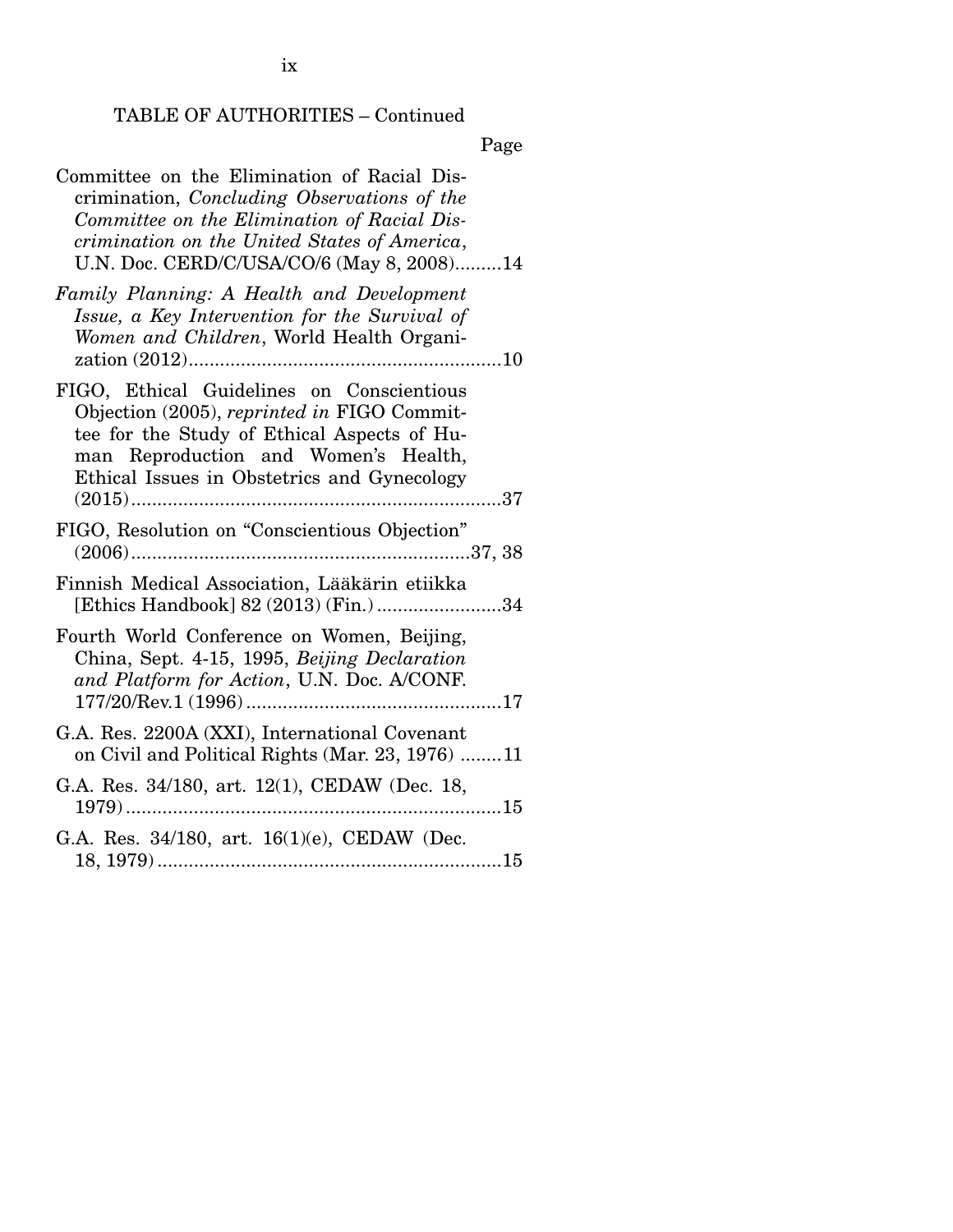x

| Page                                                                                                                                                                                                                                                                                      |
|-------------------------------------------------------------------------------------------------------------------------------------------------------------------------------------------------------------------------------------------------------------------------------------------|
| General Medical Council, 0-18 Years: Guidance                                                                                                                                                                                                                                             |
| Good Medical Practice, General Medical Coun-                                                                                                                                                                                                                                              |
| Heino et al., Conscientious Objection and<br>Induced Abortion in Europe, 18 Euro. J.<br>Contracept. Reprod. Health Care 231 (2013) 22                                                                                                                                                     |
| Helse- og omsorgsdepartementet [Ministry of<br>Health and Care Services], Rundskriv [Circu-<br>lar] I-4/2011, Om reservasjon for leger i den<br>kommunale helse- og omsorgstjenesten [About<br>Reservation for Doctors in the Municipal<br>Health and Care Services] (2011) (Nor.) 34, 35 |
| Hillary R. Clinton, U.S. Secretary of State,<br>Remarks on the 15th Anniversary of the In-<br>ternational Conference on Population and                                                                                                                                                    |
| Human Rights Committee, Concluding Obser-<br>vations of the Human Rights Committee: Al-<br>bania, U.N. Doc. CCPR/CO/82/ALB (Dec. 2,                                                                                                                                                       |
| Human Rights Committee, Concluding Obser-<br>vations of the Human Rights Committee: Ar-<br>gentina, U.N. Doc. CCPR/CO/70/ARG (Nov.                                                                                                                                                        |
| Human Rights Committee, Concluding Obser-<br>vations of the Human Rights Committee:<br>Hungary, U.N. Doc. CCPR/CO/74/HUN (Apr.                                                                                                                                                            |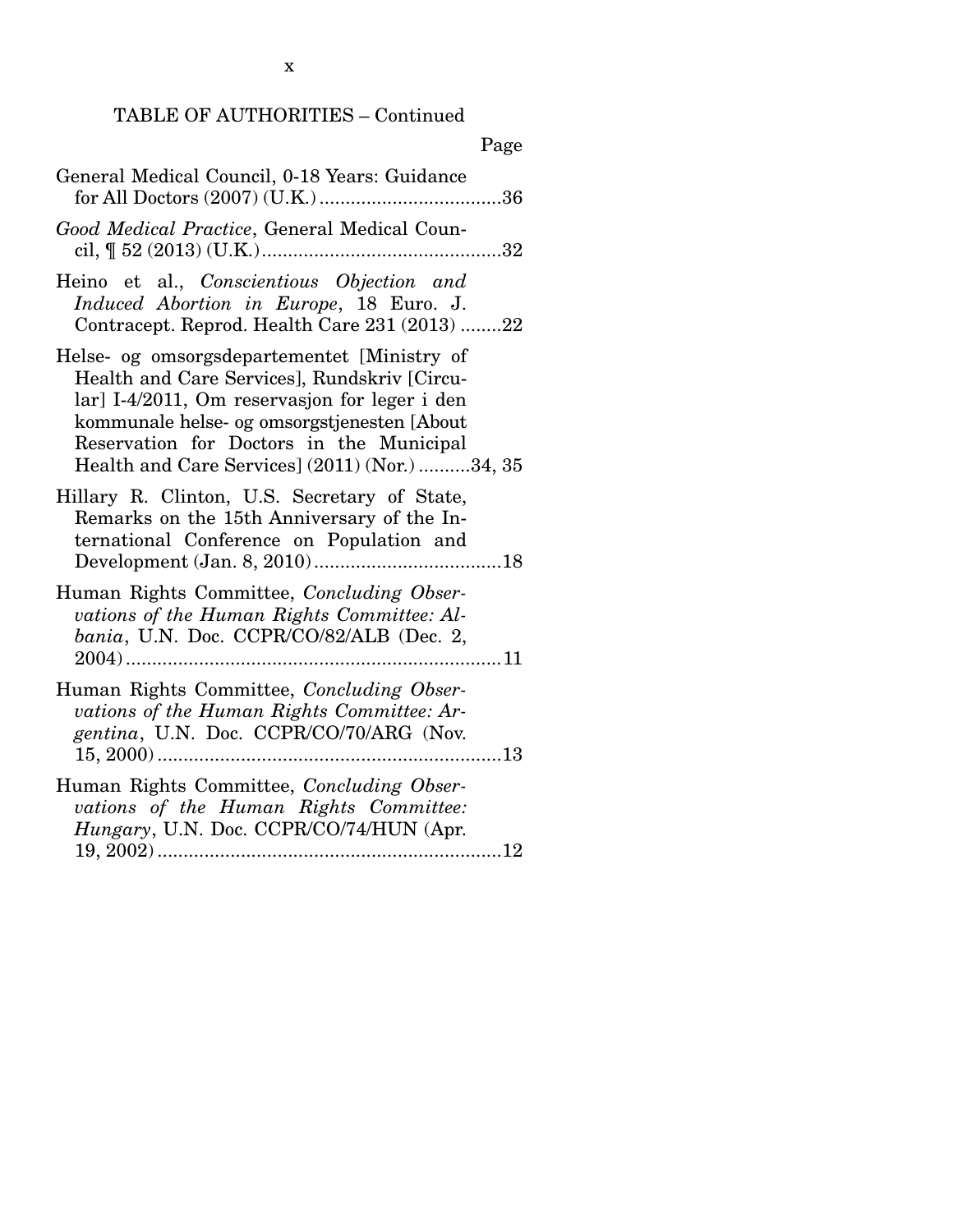xi

# TABLE OF AUTHORITIES – Continued

| Human Rights Committee, Concluding Obser-<br>vations of the Human Rights Committee: Ma-<br>li, U.N. Doc. CCPR/CO/77/ML (Apr. 16, 2003)11                                                                              |
|-----------------------------------------------------------------------------------------------------------------------------------------------------------------------------------------------------------------------|
| Human Rights Committee, Concluding Obser-<br>vations of the Human Rights Committee: Pe-<br>ru, U.N. Doc. CCPR/C/PER/CO/5 (Apr. 29,                                                                                    |
| Human Rights Committee, Concluding Obser-<br>vations of the Human Rights Committee: Po-<br>land, U.N. Doc. CCPR/C/POL/CO/6 (Oct. 27,                                                                                  |
| Human Rights Committee, Concluding Obser-<br>vations of the Human Rights Committee: Po-<br>land, U.N. Doc. CCPR/CO/82/POL (Dec. 2,                                                                                    |
| Human Rights Committee, Concluding Obser-<br>vations of the Human Rights Committee: Re-<br>public of Moldova, U.N. Doc. CCPR/C/MDA/                                                                                   |
| Human Rights Committee, Concluding Obser-<br>vations on the Fourth Periodic Report of the<br>Philippines, U.N. Doc. CCPR/C/PHL/CO/4                                                                                   |
| Human Rights Committee, Consideration of<br>Reports Submitted by States Parties Under<br>Article 40 of the Covenant: Fourth Periodic<br>Report: United States of America, U.N. Doc.<br>CCPR/C/USA/4 (May 22, 2012) 13 |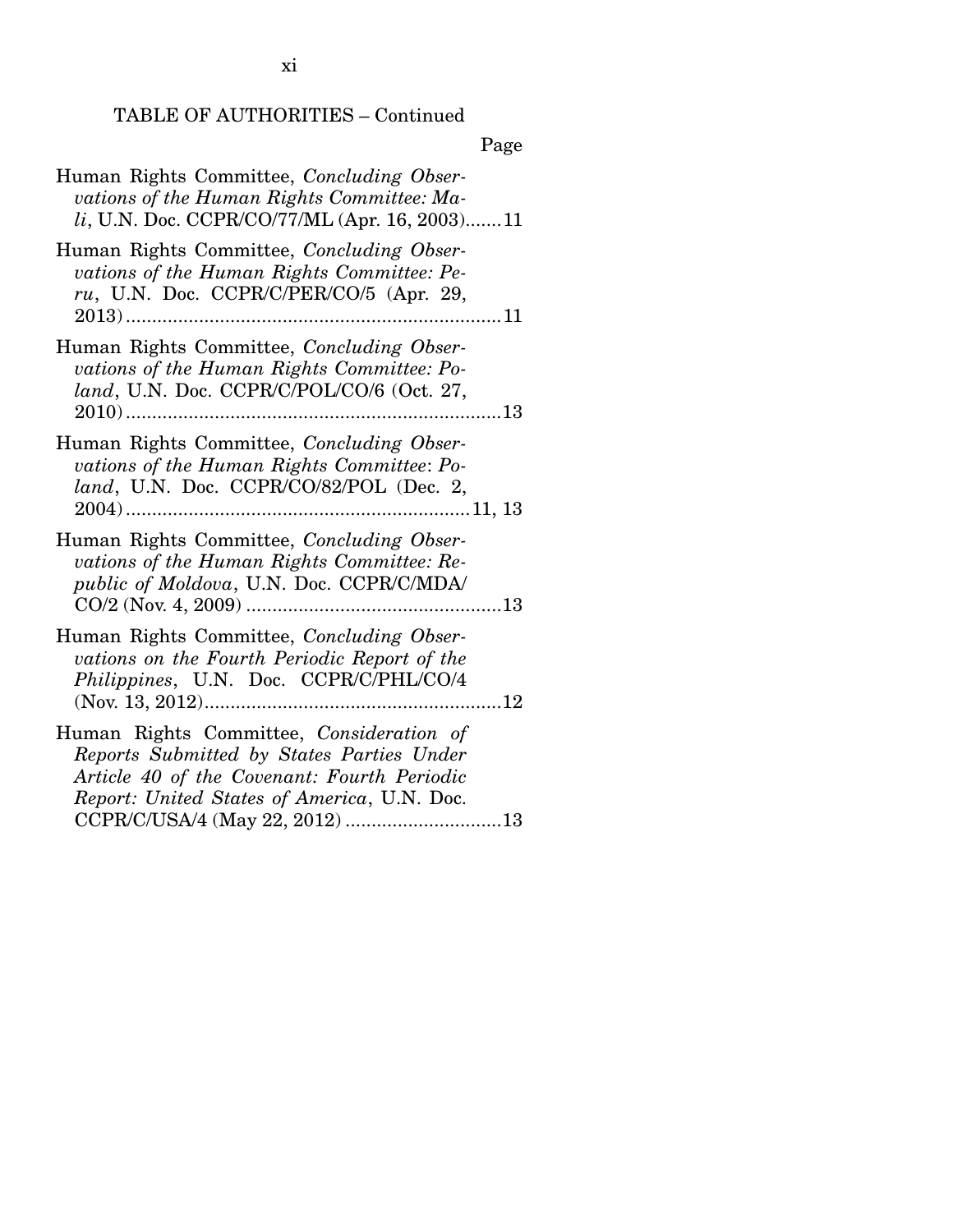| Human Rights Council, Draft Report of the<br>Working Group on the Universal Periodic<br>Review: United States of America, U.N. Doc.<br>A/HRC/WG.6/22/L.10 (May 21, 2015) 15                                                        |
|------------------------------------------------------------------------------------------------------------------------------------------------------------------------------------------------------------------------------------|
| Human Rights Council, Working Group on the<br>Universal Periodic Review: National Report<br>Submitted in Accordance with Paragraph<br>$15(a)$ of the Annex to Human Rights Council<br>Resolution 5/1, U.N. Doc. A/HRC/WG.6/9/USA/1 |
| International Conference on Population and<br>Development, Cairo, Egypt, Sept. 5-13, 1994,<br>Programme of Action of the International<br>Conference on Population and Development,<br>U.N. Doc. A/CONF.171/13/Rev.1 (1995)17, 18  |
| International Convention on the Elimination of<br>All Forms of Racial Discrimination, Jan. 4,                                                                                                                                      |
| Justice Stephen Breyer, The Court and the                                                                                                                                                                                          |
| Kal Raustiala, Form and Substance in Interna-<br>tional Agreements, 99 Am. J. Int'l L. 581                                                                                                                                         |
| Lauretta Brown, U.N. Human Rights Chief<br>Urges Expanded Access to Contraception,<br>Abortion in Light of Zika Virus, CNS News,                                                                                                   |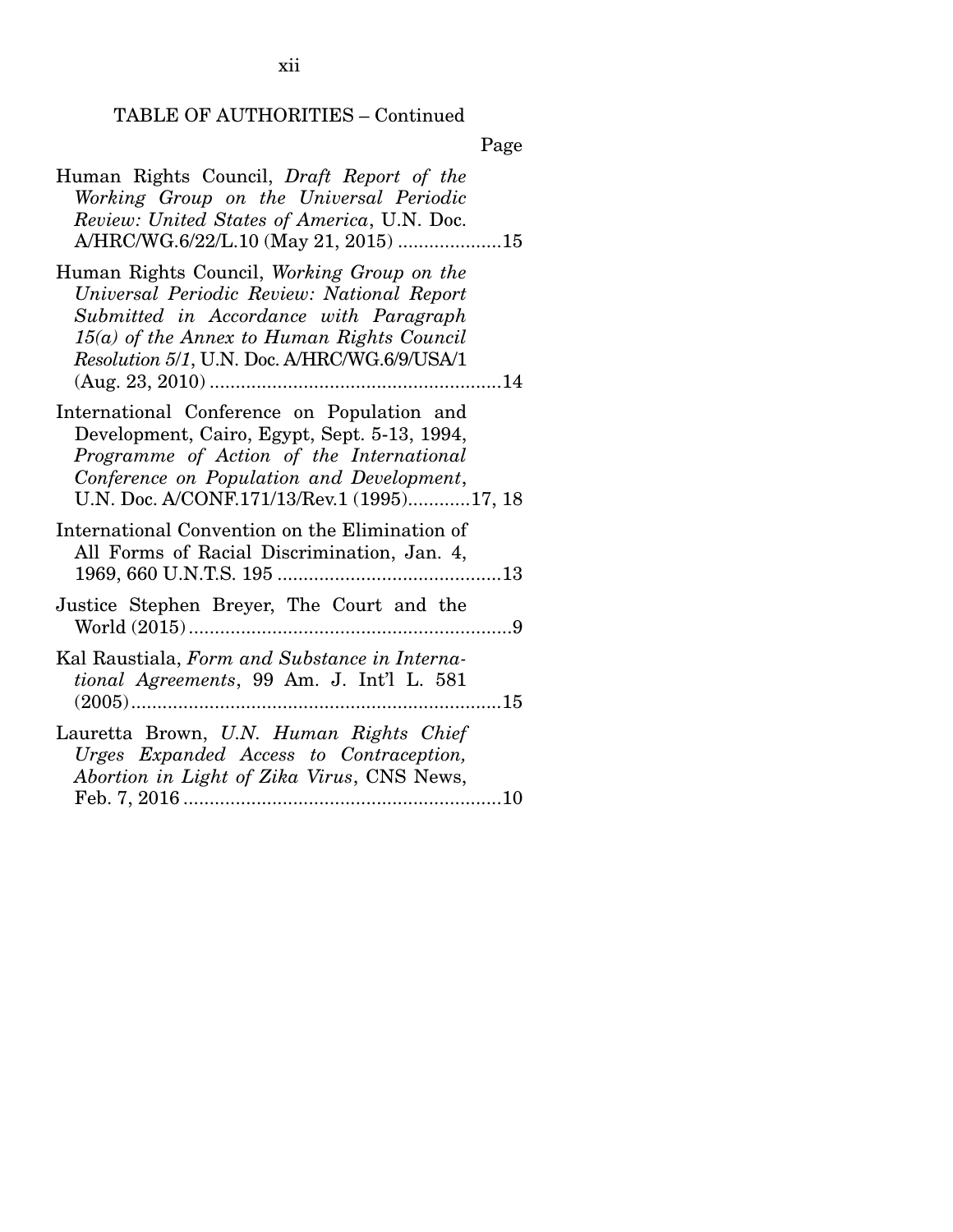| Ministerio de Salud, Guía Técnicapara la<br>Atención Integral de los Abortos No Punibles<br>[Ministry of Health, Technical Guide for<br>Comprehensive Care for Legal Abortions]      |
|--------------------------------------------------------------------------------------------------------------------------------------------------------------------------------------|
|                                                                                                                                                                                      |
| Press Release, United Nations Working Group<br>on the Issue of Discrimination Against Wom-                                                                                           |
| Report of the Committee on the Elimination of<br>Discrimination against Women, 20th & 21st<br>Sess., Jan. 19-Feb. 5, June 7-25, 1999, U.N.                                           |
| Transforming Our World: The 2030 Agenda for<br>Sustainable Development, U.N. Doc. A/RES/                                                                                             |
| United States Department of State, Treaties in<br>Force: A List of Treaties and Other Interna-<br>tional Agreements of the United States in<br>Force on January 1, 2013 (2013)11, 14 |
| World Health Organization, Safe Abortion:<br>Technical and Policy Guidance for Health                                                                                                |
| World Medical Association, Declaration on the                                                                                                                                        |
| World Medical Association, Members List,<br>http://www.wma.net/en/60about/10members/                                                                                                 |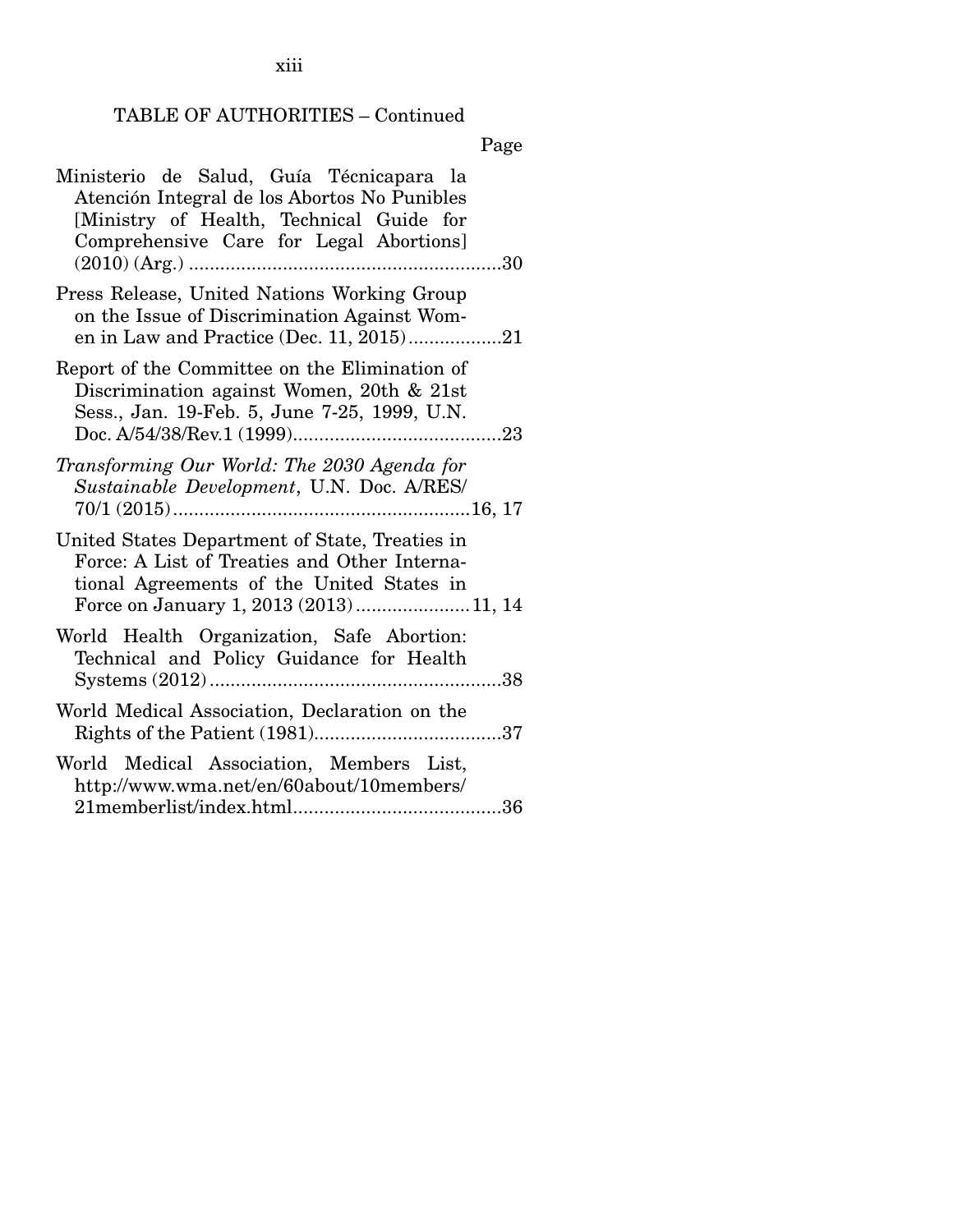Professors Lawrence O. Gostin, Bernard M. Dickens, Erika R. George, Johanna E. Bond, Fionnuala Ní Aoláin, and Noah Novogrodsky respectfully submit this brief as *amici curiae* in support of respondents in Nos. 14-1418, 14-1453, 14-1505, 15-105, 15-119, 15-191, and 15-35.

--------------------------------- ---------------------------------

### **INTERESTS OF** *AMICI CURIAE*<sup>1</sup>

*Amici curiae* are leading experts in global health law and international and comparative law. Each has published and lectured widely in the field. Each has extensive knowledge of global judicial and legislative developments regarding women's access to reproductive healthcare.<sup>2</sup>

**Lawrence O. Gostin** is University Professor at Georgetown University Law Center, where he is also

<sup>1</sup> All parties consented in writing to the filing of *amicus curiae* briefs in support of either party. No party or party's counsel authored this brief in whole or in part or made a monetary contribution intended to fund the preparation or submission of this brief. No one other than *Amici* and their counsel made a monetary contribution to the preparation or submission of this brief.

<sup>&</sup>lt;sup>2</sup> Institutional affiliations are listed solely for identification.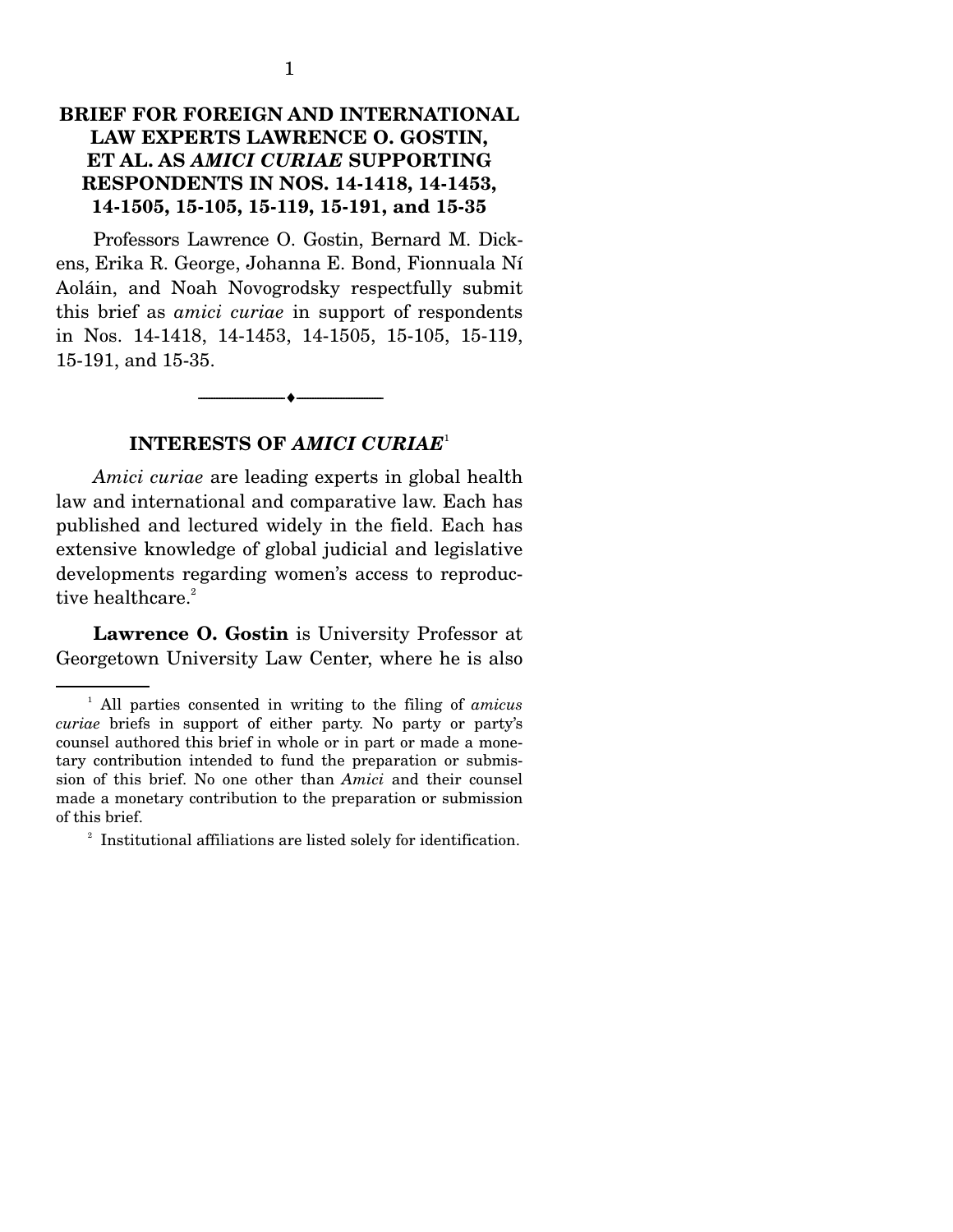the Founding O'Neill Chair in Global Health Law and the Faculty Director of the O'Neill Institute for National and Global Health Law. He is also Professor of Medicine at Georgetown University and Director of the World Health Organization Collaborating Center of Public Health Law & Human Rights. His books include *Public Health Law: Power, Duty, Restraint* (University of California Press, 2008) and *Global Health Law* (Harvard University Press, 2014).

**Bernard M. Dickens** is Professor Emeritus of Health Law and Policy at the University of Toronto Faculty of Law, where he also serves as the Co-Director of the International Reproductive and Sexual Health Law Program. He is the immediate past-Chair of the Committee on Ethical Aspects of Human Reproduction & Women's Health of the International Federation of Gynecology and Obstetrics (FIGO).

**Erika R. George** is Professor of Law at the S.J. Quinney College of Law at the University of Utah, where she also served as Co-Director of the Center for Global Justice. She serves on the board of the American Bar Association's Center for Human Rights, and previously served as special counsel to the Women's Rights Division of Human Rights Watch.

**Johanna E. Bond** is Professor of Law at Washington and Lee University School of Law. Her scholarship focuses on international human rights law and gender and the law, and she has published extensively in the area of women's human rights.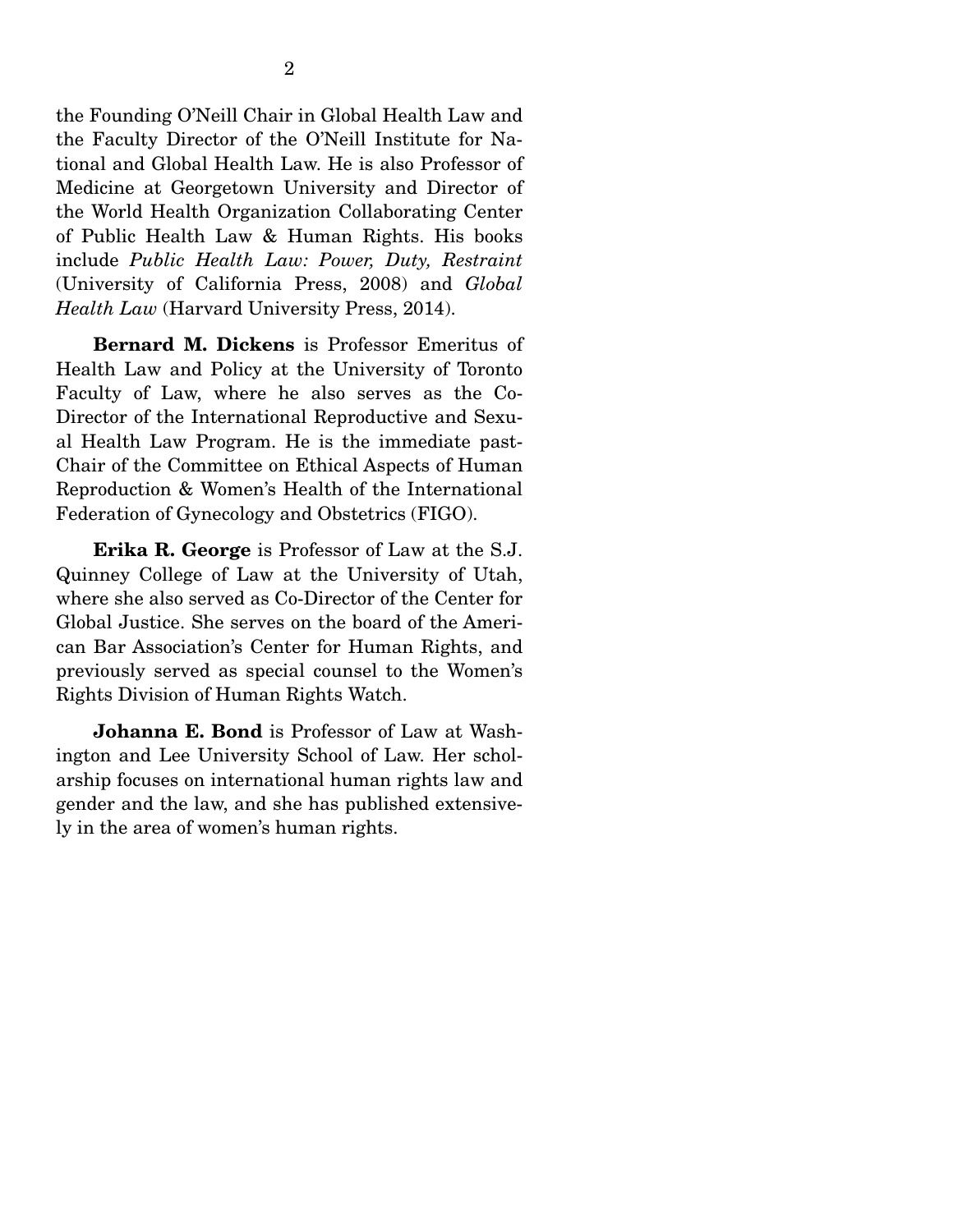**Fionnuala Ní Aoláin** is the Robina Chair in Law, Public Policy, and Society at the University of Minnesota Law School. She is also a professor of law at University of Ulster, Northern Ireland, where she is the co-founder and associate director of the Transitional Justice Institute.

**Noah Novogrodsky** is a professor of law and the co-director of the Center for International Human Rights Law & Advocacy at the University of Wyoming College of Law. He is also a 2015-16 Visiting Scholar at the Human Rights Center of the University of California Berkeley School of Law and the author of several foreign and comparative law *amicus* briefs before the Supreme Court.

#### **INTRODUCTION AND SUMMARY OF ARGUMENT**

--------------------------------- ---------------------------------

 These consolidated cases present the question of whether a religiously-affiliated organization, which has already been granted an accommodation from a general healthcare-provision scheme, is entitled to a further exemption that would infringe the rights and well-being of others – in this case, women seeking to access lawful reproductive healthcare.

 In *Burwell v. Hobby Lobby Stores, Inc.*, the Court embraced the "accommodation" policy (permitting objecting employers to opt out of providing insurance coverage for contraception, while ensuring that the insurer or third-party administrator would provide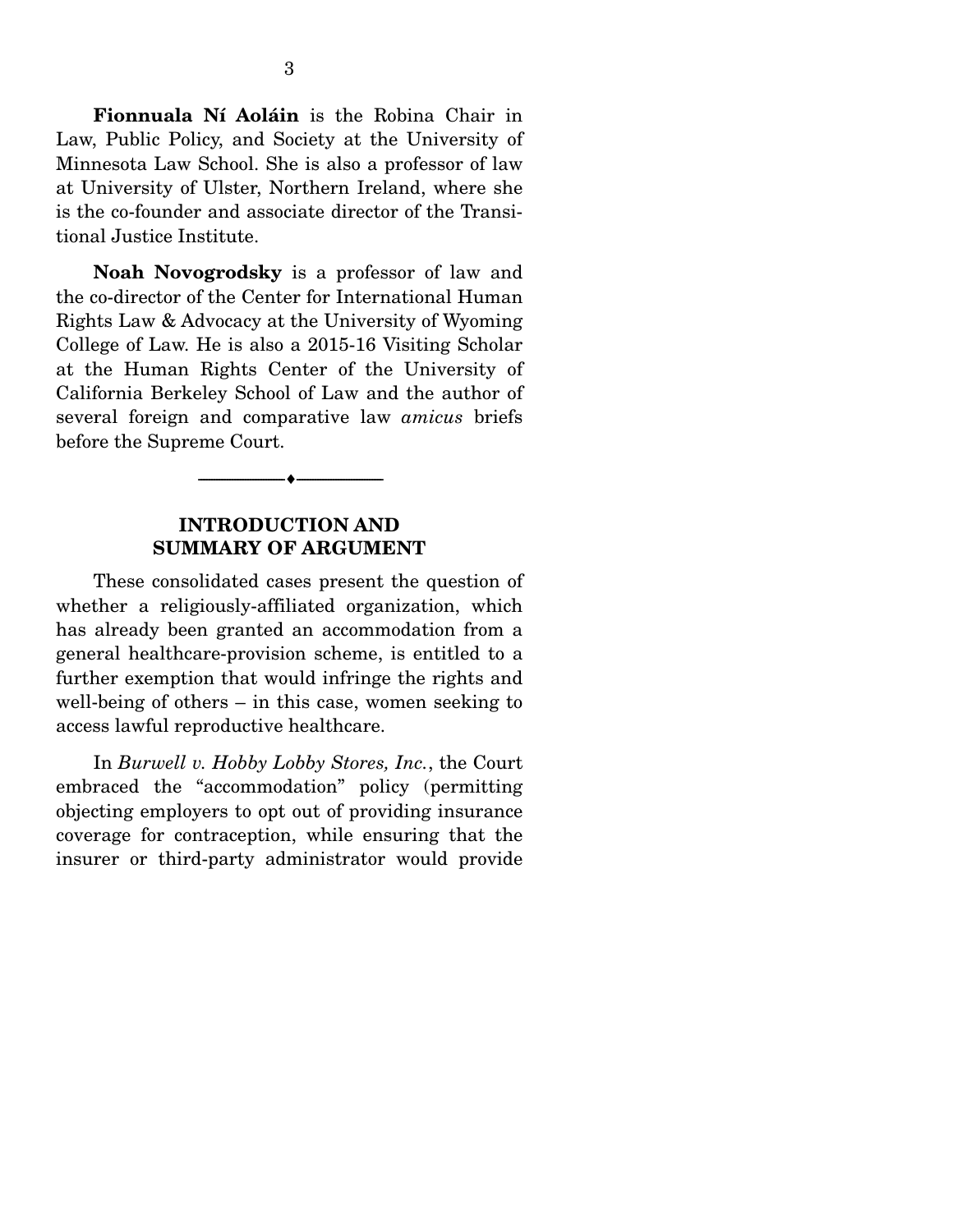that coverage directly to affected women) as a means of reconciling the competing claims of religious liberty and the government's interest in ensuring public health and gender equality. 134 S. Ct. 2751 (2014). In so doing, the Court emphasized that the accommodation assuaged religious-liberty concerns while simultaneously ensuring women's access to contraception: The "accommodation" would address Hobby Lobby's religious-liberty concerns, and at the same time, "[t]he effect of the HHS-created accommodation on the women employed by Hobby Lobby . . . would be precisely zero." *Id.* at 2760.

 The petitioners in the consolidated cases are eligible for the accommodation but object to it precisely because it still guarantees employees seamless access to contraception, albeit through the insurance provider or third-party administrator, and not the employer. Instead, the petitioners seek to veto their employees' rights to contraceptive-insurance coverage, regardless of the fact that an entirely separate entity is providing it. Their sweeping claim – that the Religious Freedom Restoration Act entitles a religiously affiliated non-profit organization to a blanket exemption that infringes others' access to reproductive healthcare – would effectively impose the petitioners' religious beliefs – and the burden of their religious exercise – on their employees. In light of the novelty of this claim, as well as its potential dangers, the Court ought to look to the experience of other nations that have similarly sought to balance claims of conscientious objection with women's ability to access reproductive healthcare.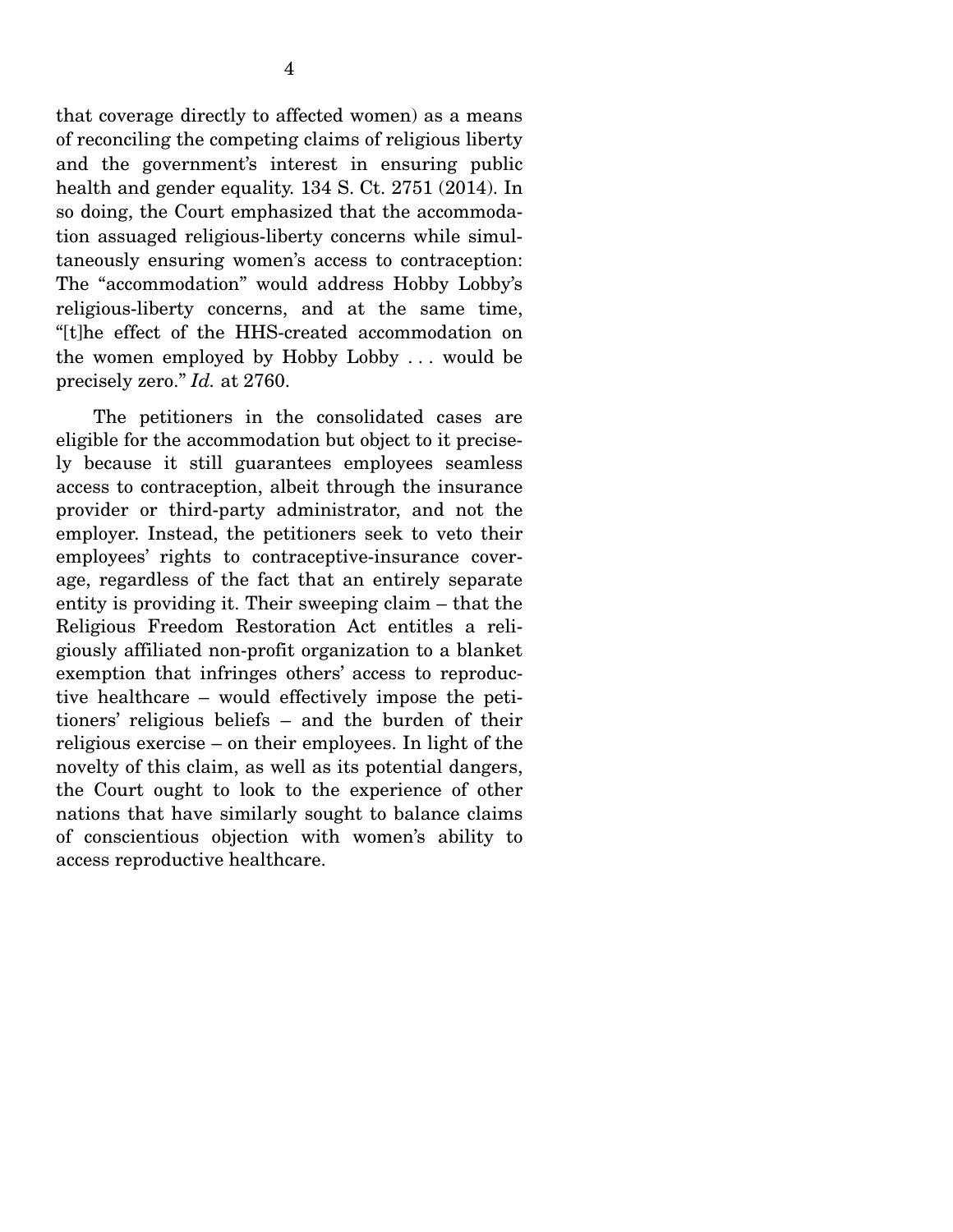The Court has a long history of looking to foreign law and decisions of regional and global humanrights bodies in cases like these, which involve competing claims of liberty, dignity, and equality. This Court has found foreign law and global precedents particularly persuasive where, as here, the United States risks becoming an international outlier.

 Although many nations permit conscientious objection in the field of healthcare, there is a broad consensus among democratic nations and at the international level: Ensuring contraceptive access is a compelling government interest, and religious exemptions should be limited to ensure that they do not infringe the rights of others, including women seeking to access reproductive healthcare. In light of this consensus, foreign and international authorities require that healthcare objectors take steps to ensure that their conscientious-objection claims do not disadvantage others, such as providing patients advance notice of any objection, referring those seeking care to a non-objecting provider, and even providing the objected-to service in exigent circumstances when alternative providers are not available.

 The Court should not thrust the United States out of the mainstream in a matter so important to women's health and equality, and should thus reject the petitioners' claims. Doing so would accord not only with international practice but also with the Court's religious-freedom jurisprudence, including its recent decision in *Burwell v. Hobby Lobby Stores, Inc*.

--------------------------------- ---------------------------------

5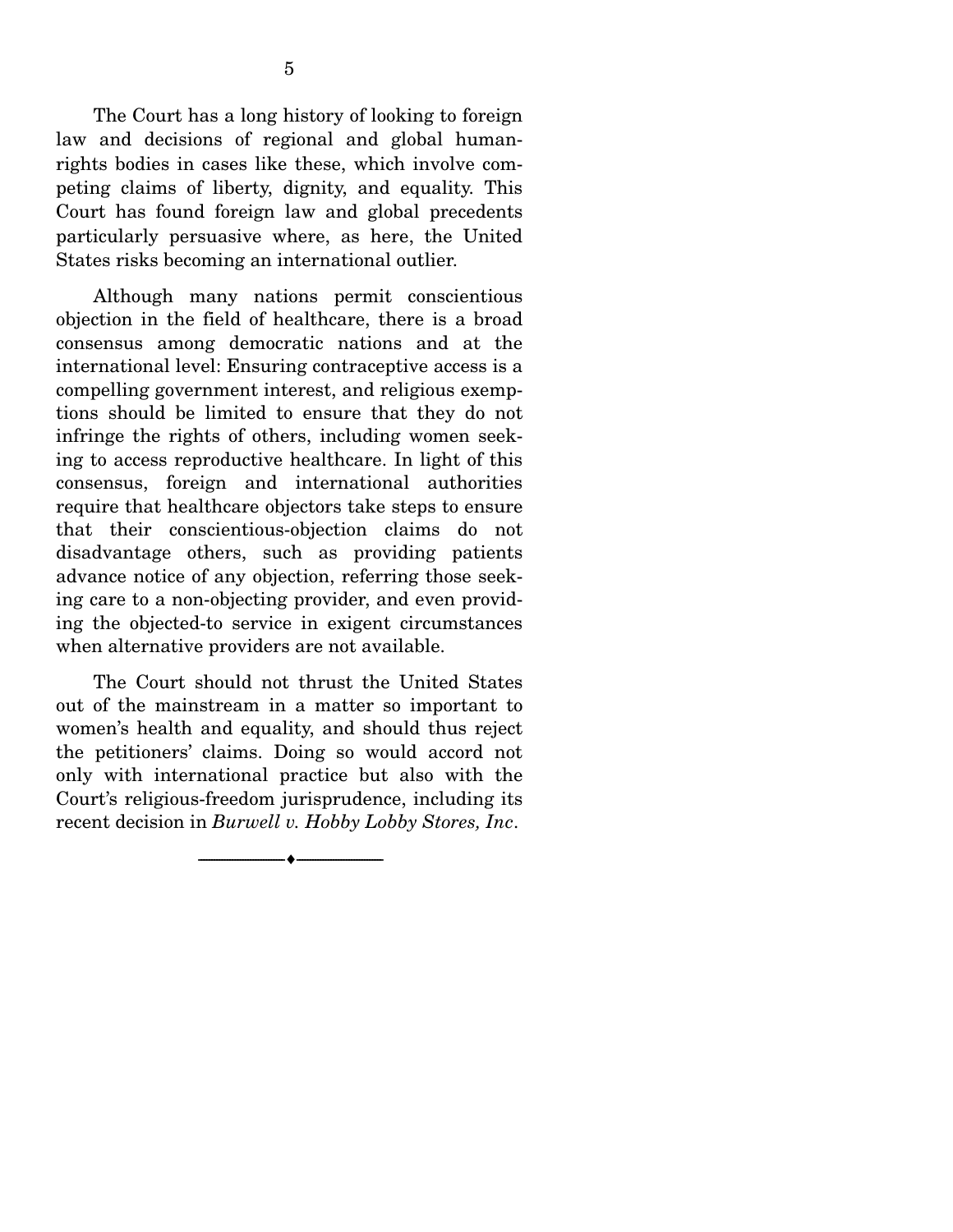#### **ARGUMENT**

### **I. BECAUSE FUNDAMENTAL QUESTIONS OF LIBERTY, DIGNITY, AND EQUALITY ARE AT STAKE, FOREIGN LAW AND GLOBAL LEGAL DEVELOPMENTS SHOULD IN-FORM THE COURT'S ANALYSIS**

 The right being asserted in these consolidated cases – a religiously-affiliated organization's claim of an administrative exemption at the expense of a woman's right to access reproductive healthcare – has not been recognized by foreign legal authorities, even in countries that permit conscientious objections to the provision of reproductive healthcare. Given the importance of the rights and interests at stake in this case, and the novelty of the petitioners' argument, the Court should consider how countries throughout the world have balanced these rights.

### **A. The Court Routinely Consults Foreign Law and Global Precedents When Deciding Cases Involving Questions of Liberty, Dignity, and Equality**

 The Court has acknowledged that foreign law and global precedents can inform its analysis of previously unanswered questions, especially when deciding cases that frame challenging and novel questions of liberty, dignity, and equality. As the Court has noted, "the express affirmation of certain fundamental rights by other nations and peoples . . . underscores the centrality of those same rights within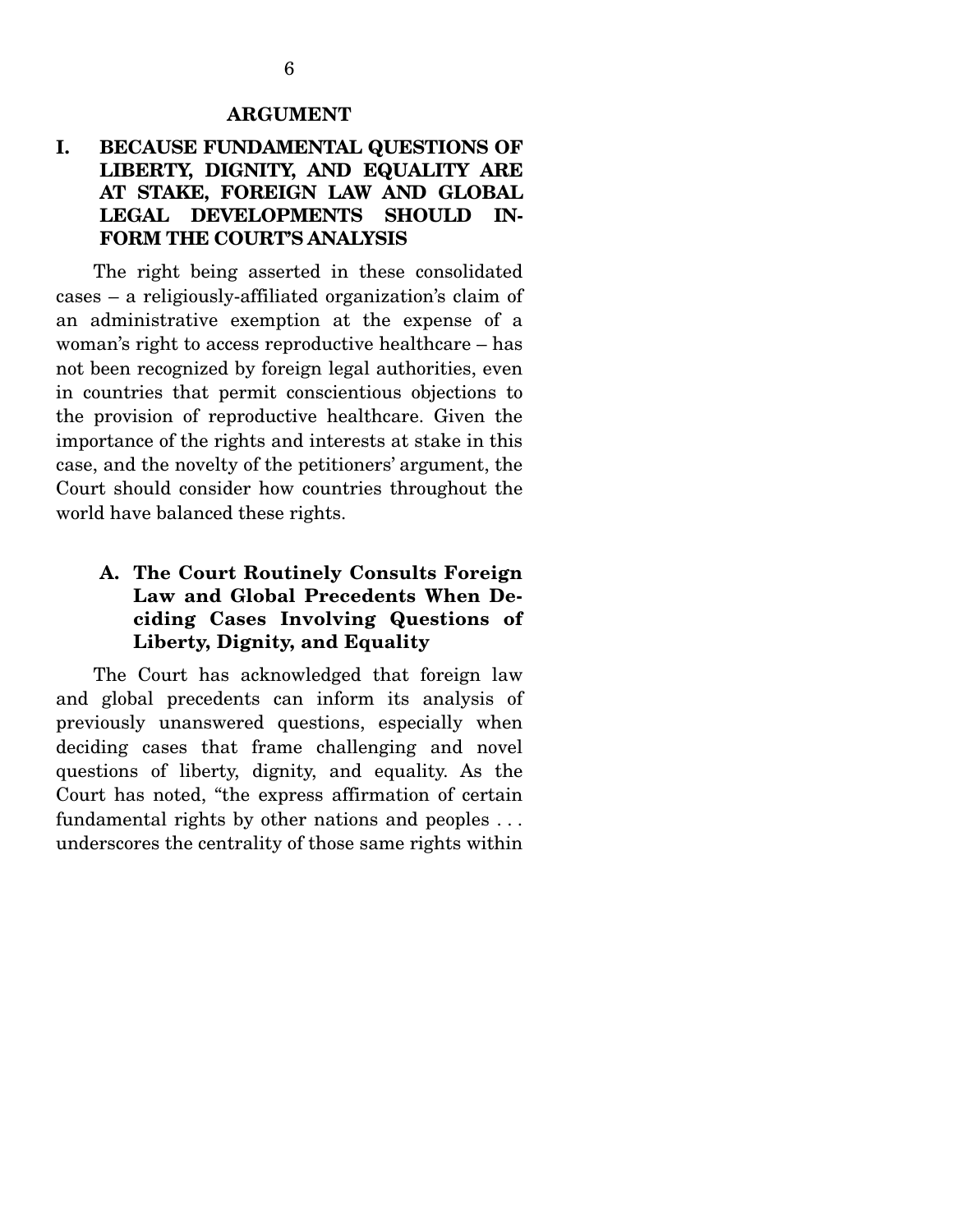our own heritage of freedom." *Roper v. Simmons*, 543 U.S. 551, 578 (2005) (Kennedy, J.). *See also Washington v. Glucksberg*, 521 U.S. 702, 710 n.8, 718 n.16 (1997) (Rehnquist, C.J.) (looking to the legal status of assisted suicide in other "western democrac[ies]" as a means of elucidating "our Nation's history, legal traditions, and practices"). Indeed, "this Court has long considered as relevant and informative the way in which foreign courts have applied standards roughly comparable to our own constitutional standards in roughly comparable circumstances." *Knight v. Florida*, 528 U.S. 990, 997 (1999) (Breyer, J., dissenting). *See also United States v. Then*, 56 F.3d 464, 469 (2d Cir. 1995) (Calabresi, J., concurring) ("These countries are our 'constitutional offspring' and how they have dealt with problems analogous to ours can be very useful to us when we face different constitutional issues. Wise parents do not hesitate to learn from their children." $)$ .

 The Court has found foreign law and international precedents to be especially useful when confronting novel cases requiring it to balance liberty, equality, and dignity. Accordingly, members of the Court have invoked foreign law and global precedents as helpful guidance when considering cases involving

<sup>3</sup> *See also Thompson v. Oklahoma*, 487 U.S. 815, 830-31 (1988) (looking to the jurisprudence of "Anglo-American" nations).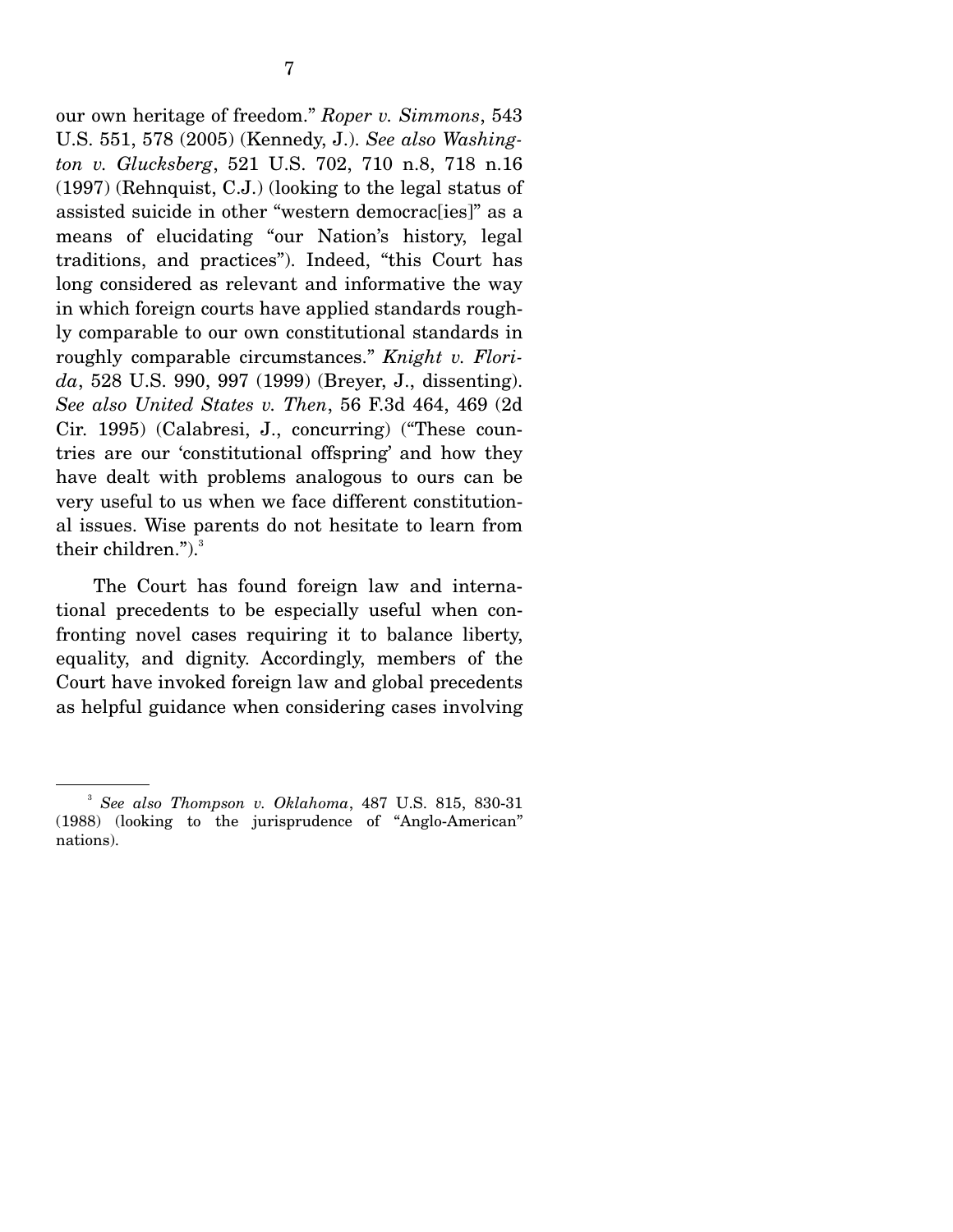myriad issues, including access to contraception,<sup>4</sup> the legal status of same-sex intimacy, $^5$  the death penalty, $^6$ and affirmative action.<sup>7</sup>

### **B. The Court has Found Foreign Law and Global Precedents to be Particularly Persuasive Where the United States Risks Being an Outlier Among Democratic Nations**

 The Court has often found foreign law and global precedents persuasive in cases where – as here – the United States risks becoming a global outlier among democratic nations.8 Thus in *Lawrence v. Texas*, the Court emphasized that the state law at issue was at variance with a global consensus among democratic nations. *See* 539 U.S. 558, 573 (2003) (noting that similar laws banning same-sex intimacy "were invalid

<sup>6</sup> *See Roper v. Simmons*, 543 U.S. 551, 578 (2005) (examining foreign law in the context of the juvenile death penalty).

<sup>7</sup> *See Grutter v. Bollinger*, 539 U.S. 306, 344 (2003) (Ginsburg, J., concurring) (examining the "international understanding of . . . affirmative action" by referring to two international human-rights treaties, one of which was ratified by the United States).

8 *See* Section III, *infra*.

<sup>4</sup> *See Poe v. Ullman*, 367 U.S. 497, 545, 554-55 (1961) (Harlan, J., dissenting) (questioning an internationally unprecedented contraceptive-use ban).

<sup>5</sup> *See Lawrence v. Texas*, 539 U.S. 558, 572-73, 576-77 (2003) (looking to the European Court of Human Rights to inform the Court's decision to strike down bans on same-sex intimacy that demeaned individuals' dignity).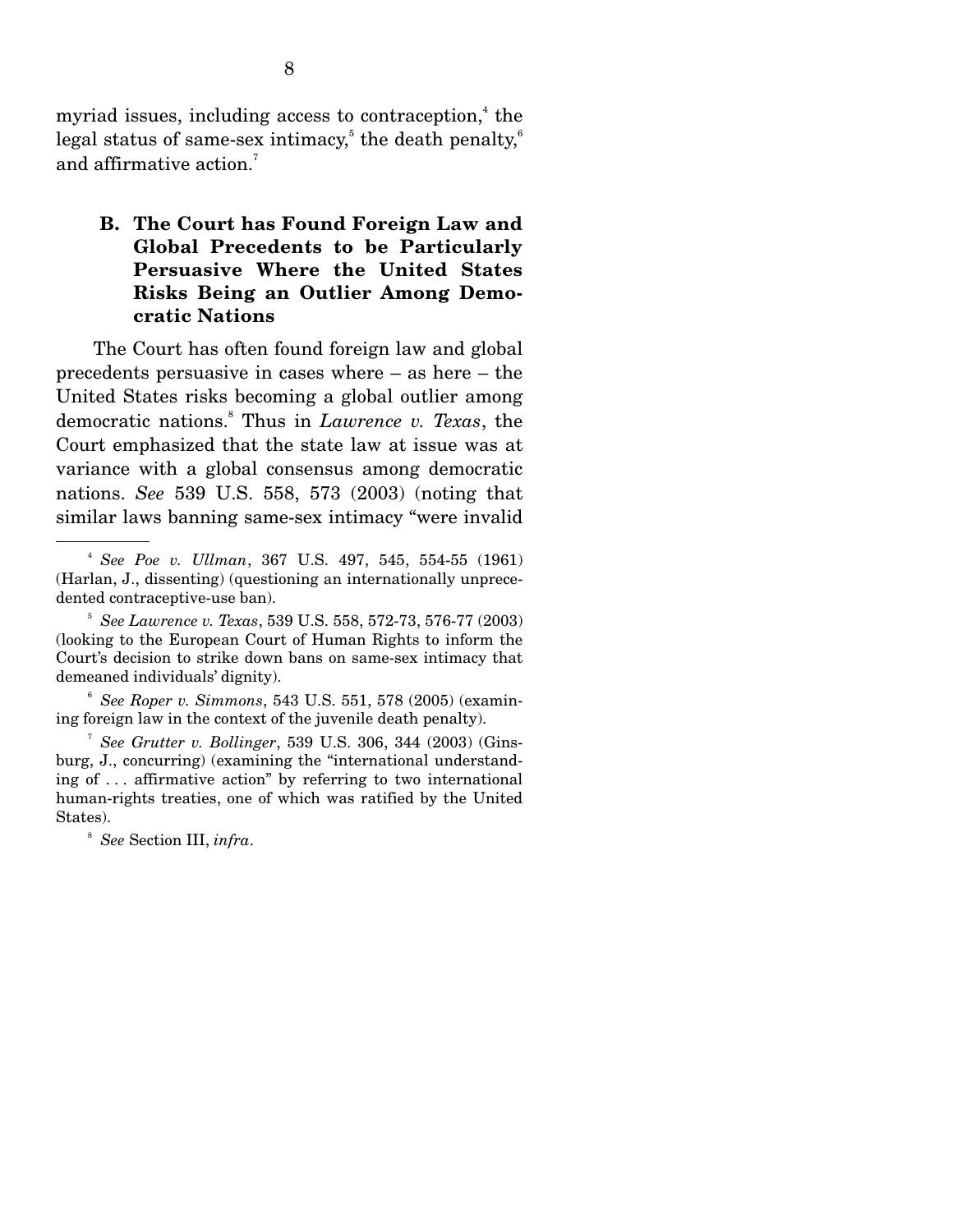under the European Convention on Human Rights," which the Court explained is "[a]uthoritative in [the 45] countries that are members of the Council of Europe"). *See also Enmund v. Florida*, 458 U.S. 782, 796-97 n.22 (1982) (noting that the laws of England, India, Canada, a "number of other Commonwealth countries," and continental Europe had abolished the felony-murder doctrine); *Coker v. Georgia*, 433 U.S. 584, 596 n.10 (1977) (surveying the laws of sixty nations and noting that the United States was one of only three outliers that imposed the death penalty for rape); *see generally* Justice Stephen Breyer, The Court and the World (2015).

### **II. INTERNATIONAL AUTHORITIES AND OTHER DEMOCRATIC NATIONS HAVE DETERMINED THAT ENSURING ACCESS TO FAMILY PLANNING, INCLUDING CONTRACEPTION, CONSTITUTES A COM-PELLING GOVERNMENT INTEREST**

 This Court has previously recognized the link between women's equality and access to family planning: "The ability of women to participate equally in the economic and social life of the Nation has been facilitated by their ability to control their reproductive lives." *Planned Parenthood v. Casey*, 505 U.S. 833, 856 (1992) (plurality opinion). Likewise, in *Burwell v. Hobby Lobby Stores, Inc.*, the Court aptly assumed that the government had a compelling interest in ensuring contraceptive access. 134 S. Ct.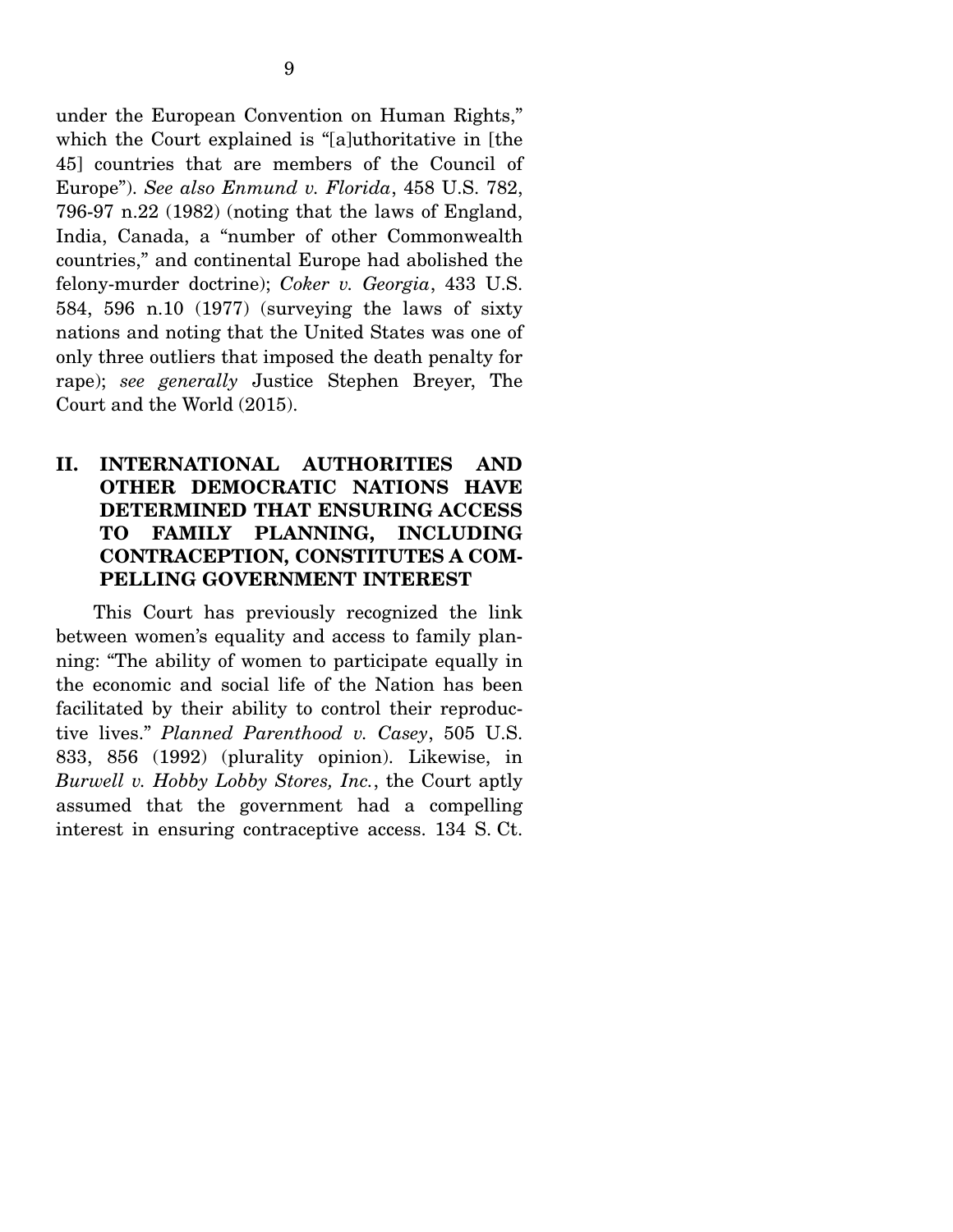at 2780. This assumption is strongly supported by international precedent<sup>9</sup> and foreign law.

#### **A. International Authorities Have Determined that Ensuring Access to Contraception is a Compelling Government Interest**

 International authorities have long noted the critical importance of access to contraception.<sup>10</sup> The United Nations Human Rights Committee, which oversees implementation of the International Covenant

<sup>9</sup> The World Health Organization, the directing and coordinating authority for health within the United Nations, has echoed the Court's plurality opinion in *Casey*, noting that women's ability to control their fertility represents "a profound shift in the lives of women," and "an opportunity for enhanced participation in public life." *Family Planning: A Health and Development Issue, a Key Intervention for the Survival of Women and Children*, World Health Organization, 1-2 (2012), *available at* http://apps.-who.int/iris/bitstream/10665/75165/1/WHO\_RHR\_ HRP\_12.23\_eng.pdf.

 $^{10}\,$  The recent Zika outbreak has highlighted the importance of universal access to reproductive health services. On February 7, 2016, the United Nations High Commissioner for Human Rights, Zeid Ra'ad Al Hussein, urged governments to increase access to reproductive-health services, including contraception, in light of the Zika outbreak. Lauretta Brown, *U.N. Human Rights Chief Urges Expanded Access to Contraception, Abortion in Light of Zika Virus*, CNS News, Feb. 7, 2016, *available at*  http://www.cnsnews.com/news/article/lauretta-brown/un-rightschief-urges-latin-america-expand-access-contraception-abortion.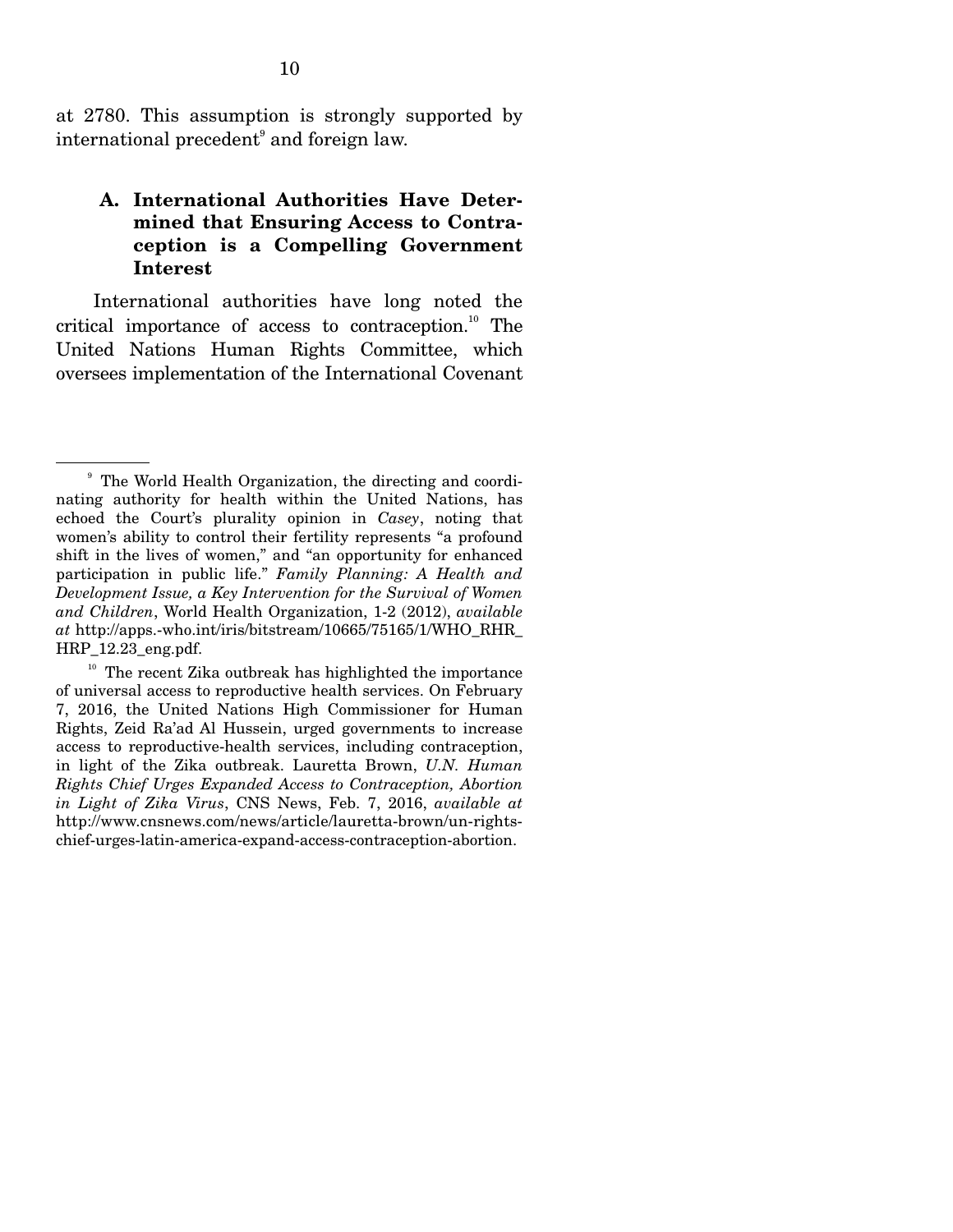on Civil and Political Rights  $(ICCPR)^{11}$  – a humanrights convention the United States has ratified<sup>12</sup> – has recognized that a woman's ability to control her reproductive decision-making through the use of contraception is deeply rooted in fundamental rights, including the rights to equality and nondiscrimination.13 As a ratified treaty, the ICCPR constitutes an

<sup>12</sup> The United States ratified the International Covenant on Civil and Political Rights in 1992. United States Department of State, Treaties in Force: A List of Treaties and Other International Agreements of the United States in Force on January 1, 2013, 399 (2013), *available at* http://www.state.gov/documents/ organization/218912.pdf.

13 Human Rights Committee, *Concluding Observations of the Human Rights Committee: Peru*, ¶ 14, U.N. Doc. CCPR/C/PER/ CO/5 (Apr. 29, 2013), *available at* http://tbinternet.ohchr.org/\_ layouts/treatybodyexternal/Download.aspx?symbolno=CCPR/C/ PER/CO/5&Lang=En (expressing concern about reproductiverights violations, including the prohibition on the distribution of no-cost emergency contraception, as a violation of, among others, the right to equality); Human Rights Committee, *Concluding Observations of the Human Rights Committee: Poland*, ¶ 9, U.N. Doc. CCPR/CO/82/POL (Dec. 2, 2004), *available at* http://daccessdds-ny.un.org/doc/UNDOC/GEN/G04/450/09/PDF/G0445009.pdf? OpenElement (expressing concern about "[t]he high cost of contraception, the reduction in the number of refundable oral contraceptives, [and] the lack of free family planning services . . . "); Human Rights Committee, *Concluding Observations of the Human Rights Committee: Albania*, ¶ 14, U.N. Doc. CCPR/CO/82/ALB (Dec. 2, 2004), *available at* http://tbinternet. ohchr.org/\_layouts/treatybodyexternal/Download.aspx?symbolno= CCPR%2FCO%2F82%2FALB&Lang=en; Human Rights Committee, *Concluding Observations of the Human Rights Committee:*  (Continued on following page)

<sup>&</sup>lt;sup>11</sup> G.A. Res. 2200A (XXI), International Covenant on Civil and Political Rights (Mar. 23, 1976), *available at* http://www. ohchr.org/Documents/ProfessionalInterest/ccpr.pdf.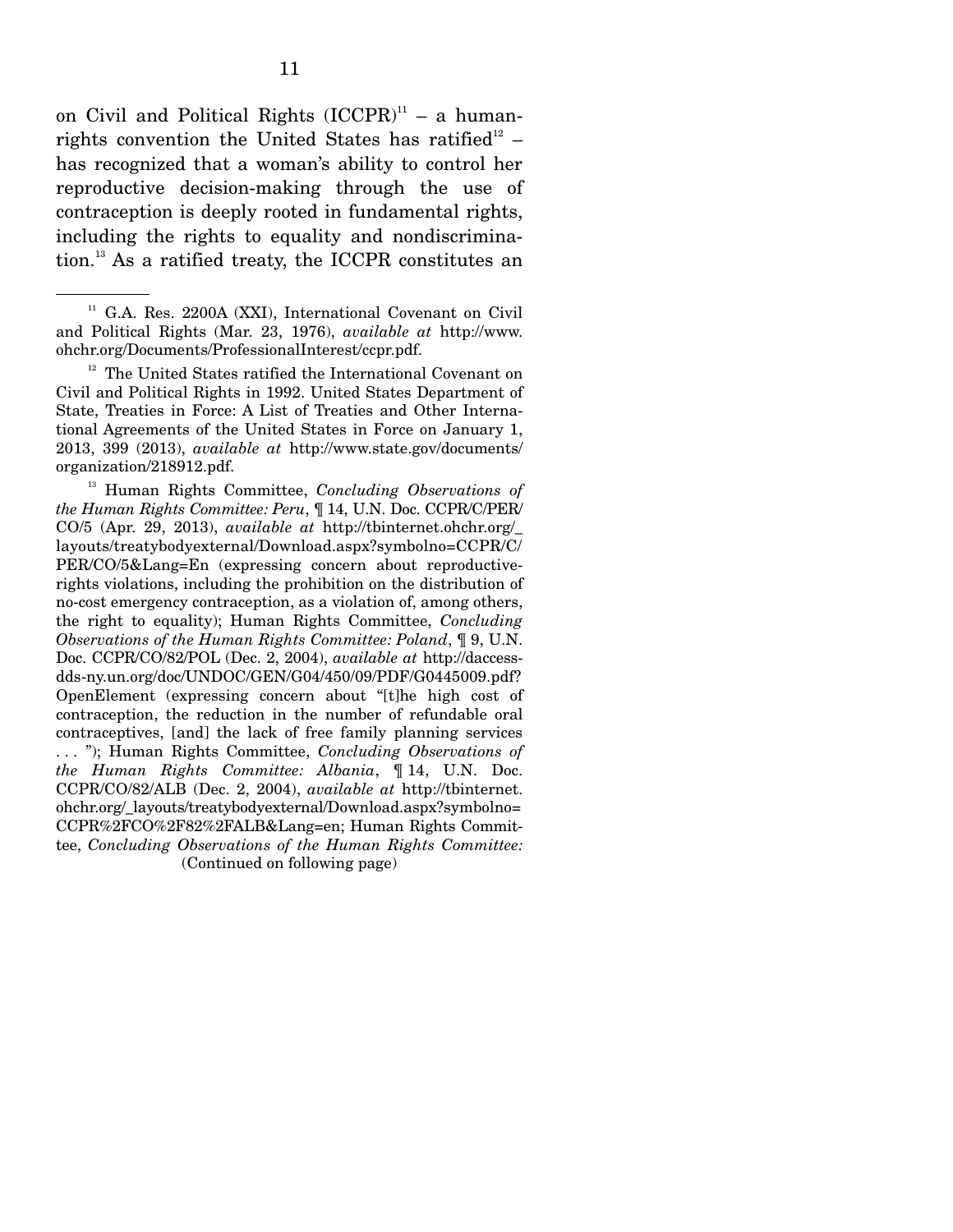international commitment $14$  that the United States is internationally obligated to implement in good faith under the international-law doctrine of *pacta sunt servanda*. 15

 The Human Rights Committee has also recommended the repeal of laws that restrict access to contraceptive access.<sup>16</sup> It has recognized that cost is a

<sup>14</sup> The ICCPR "bind[s] the United States as a matter of international law" even though, as a non-self-executing treaty, it does "not itself create obligations enforceable in the federal courts." *Sosa v. Alvarez-Machain*, 542 U.S. 735 (2004); *see also Medellin v. Texas*, 552 U.S. 491, 504 (2008) (non-self-executing treaties constitute "international law commitments" even if they do not "function as binding federal law").

15 Burns H. Weston et al., *International Law and World Order* 142 (3d ed. 1997) (noting that the principle of *pacta sunt servanda* ("agreements must be kept") is one of the foremost *jus cogens* principles).

16 Human Rights Committee, *Concluding Observations on the Fourth Periodic Report of the Philippines*, ¶ 13, U.N. Doc. CCPR/C/PHL/CO/4 (Nov. 13, 2012), *available at* http:// tbinternet.ohchr.org/\_layouts/treatybodyexternal/Download.aspx ?symbolno=CCPR/C/PHL/CO/4&Lang=En ("The State party should . . . ensure that reproductive health services are accessible for all women and adolescents. In this regard, the State party should lift [an] Executive Order . . . in so far as it prohibits the disbursement of funds for the purchase of materials and medicines for artificial birth control.").

*Mali*, ¶ 14, U.N. Doc. CCPR/CO/77/ML (Apr. 16, 2003), *available at* http://documents-dds-ny.un.org/doc/UNDOC/GEN/G03/413/09/ pdf/G0341309.pdf ?OpenElement; Human Rights Committee, *Concluding Observations of the Human Rights Committee: Hungary*, ¶ 11, U.N. Doc. CCPR/CO/74/HUN (Apr. 19, 2002), *available at* http://documents-dds-ny.un.org/doc/UNDOC/GEN/ G02/445/92/img/G0244592.pdf ?OpenElement.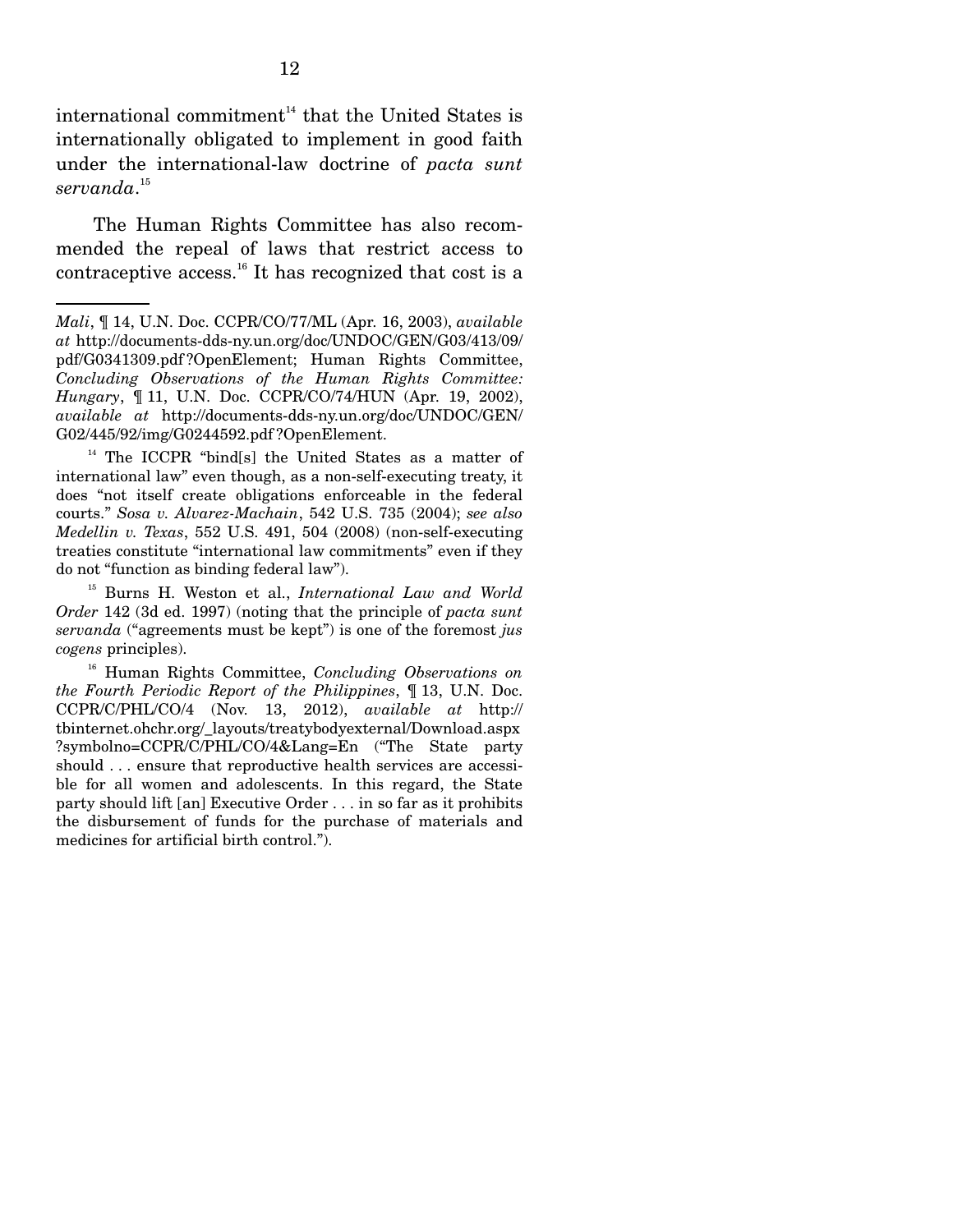key barrier to contraceptive access and has urged governments to make contraception widely available and affordable.<sup>17</sup> In fulfilling its reporting obligations under the ICCPR, the United States has cited the Affordable Care Act as evidence of its compliance with its treaty obligation to ensure equal access to healthcare to all segments of society, including women and racial and ethnic minorities.<sup>18</sup>

 The United States has also pointed to the Affordable Care Act and other health laws as evidence of its compliance with the Convention on the Elimination of All Forms of Racial Discrimination  $(CERD)$ ,<sup>19</sup> which

18 Human Rights Committee, *Consideration of Reports Submitted by States Parties Under Article 40 of the Covenant: Fourth Periodic Report: United States of America*, ¶ 90, U.N. Doc. CCPR/C/USA/4 (May 22, 2012), *available at* http://www. un.org/en/ga/search/view\_doc.asp?symbol=CCPR/C/USA/4.

<sup>19</sup> International Convention on the Elimination of All Forms of Racial Discrimination, Jan. 4, 1969, 660 U.N.T.S. 195.

<sup>17</sup> Human Rights Committee, *Concluding Observations of the Human Rights Committee: Republic of Moldova*, ¶ 17, U.N. Doc. CCPR/C/MDA/CO/2 (Nov. 4, 2009), *available at* http:// tbinternet.ohchr.org/\_layouts/treatybodyexternal/Download.aspx? symbolno=CCPR/C/MDA/CO/2&Lang=En; Human Rights Committee, *Concluding Observations of the Human Rights Committee: Poland*, ¶ 9, U.N. Doc. CCPR/CO/82/POL (Dec. 2, 2004); Human Rights Committee, *Concluding Observations of the Human Rights Committee: Argentina*, ¶ 14, U.N. Doc. CCPR/ CO/70/ARG (Nov. 15, 2000), *available at* http://www.un.org/en/ ga/search/view\_doc.asp?symbol=CCPR/CO/70/ARG; Human Rights Committee, *Concluding Observations of the Human Rights Committee: Poland*, ¶ 12, U.N. Doc. CCPR/C/POL/CO/6 (Oct. 27, 2010), *available at* http://www.un.org/en/ga/search/view\_doc.asp? symbol=CCPR/C/POL/CO/6.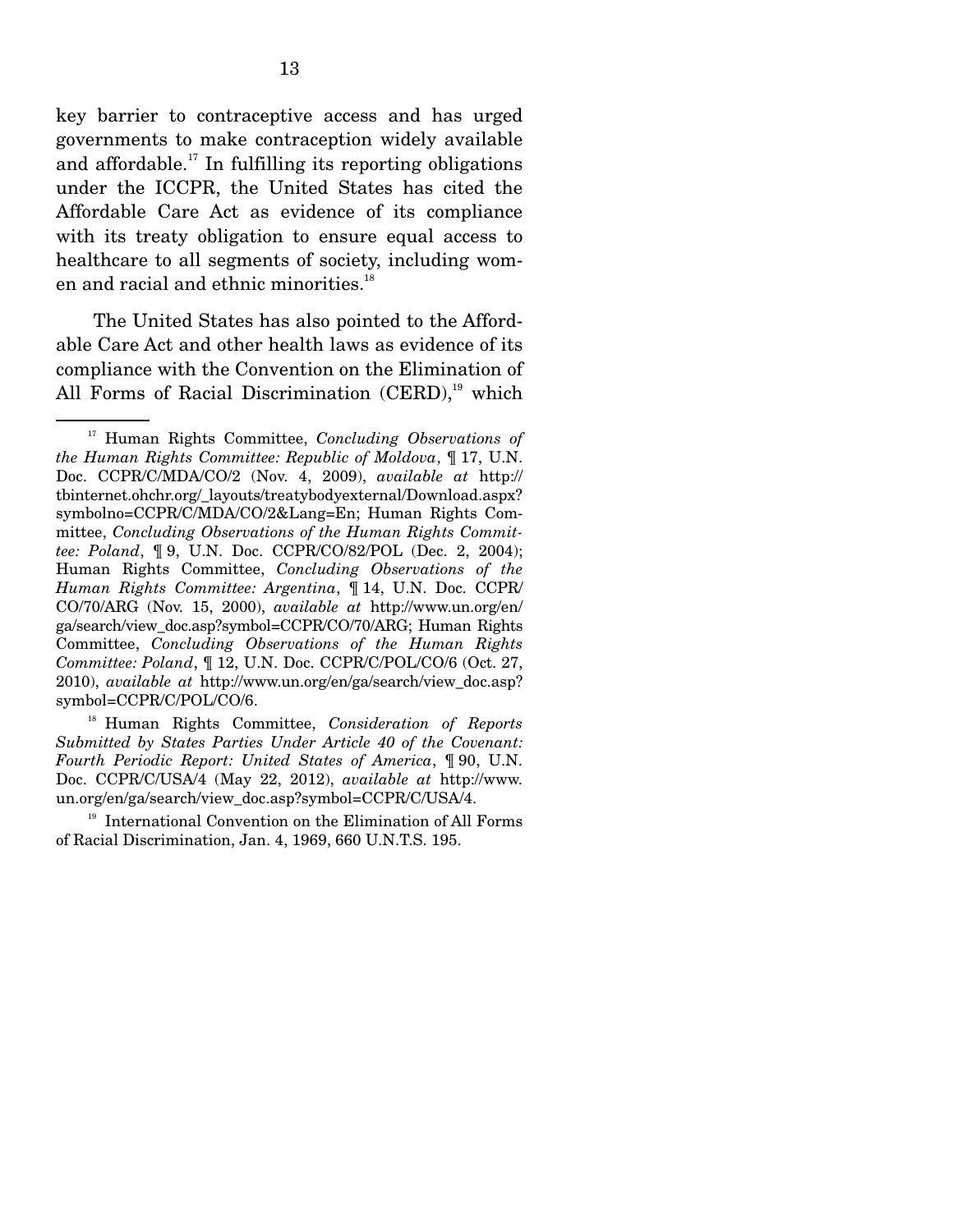the United States ratified in 1994.<sup>20</sup> In October 2013, the United States cited the Affordable Care Act in its report to the U.N. Committee on the Elimination of Racial Discrimination – the treaty-monitoring body that oversees implementation of CERD – as one way that the country is complying with the Committee's 2008 recommendation that it take steps to "[f]acilitat[e] access to adequate contraceptive and family planning methods."<sup>21</sup>

 Similarly, in the 2010 Universal Periodic Review of the United States by the United Nations Human Rights Council, the United States cited the Affordable Care Act as evidence of its compliance with international human rights duties to end discrimination against women in healthcare.<sup>22</sup> In its 2015 Universal Periodic Review, the United States reiterated its

22 Human Rights Council, *Working Group on the Universal Periodic Review: National Report Submitted in Accordance with Paragraph 15(a) of the Annex to Human Rights Council Resolution 5/1*, ¶ 37, U.N. Doc. A/HRC/WG.6/9/USA/1 (Aug. 23, 2010), *available at* http://www.un.org/en/ga/search/view\_doc.asp? symbol=A/HRC/WG.6/9/USA/1 ("Our recent health care reform bill also lowers costs and offers greater choices for women, and ends insurance company discrimination against them.").

<sup>20</sup> Treaties in Force, *supra* note 12, at 464.

 $21$  Committee on the Elimination of Racial Discrimination, *Concluding Observations of the Committee on the Elimination of Racial Discrimination on the United States of America*, ¶ 33, U.N. Doc. CERD/C/USA/CO/6 (May 8, 2008), *available at* http:// www.un.org/en/ga/search/view\_doc.asp?symbol=CERD/C/USA/CO/6.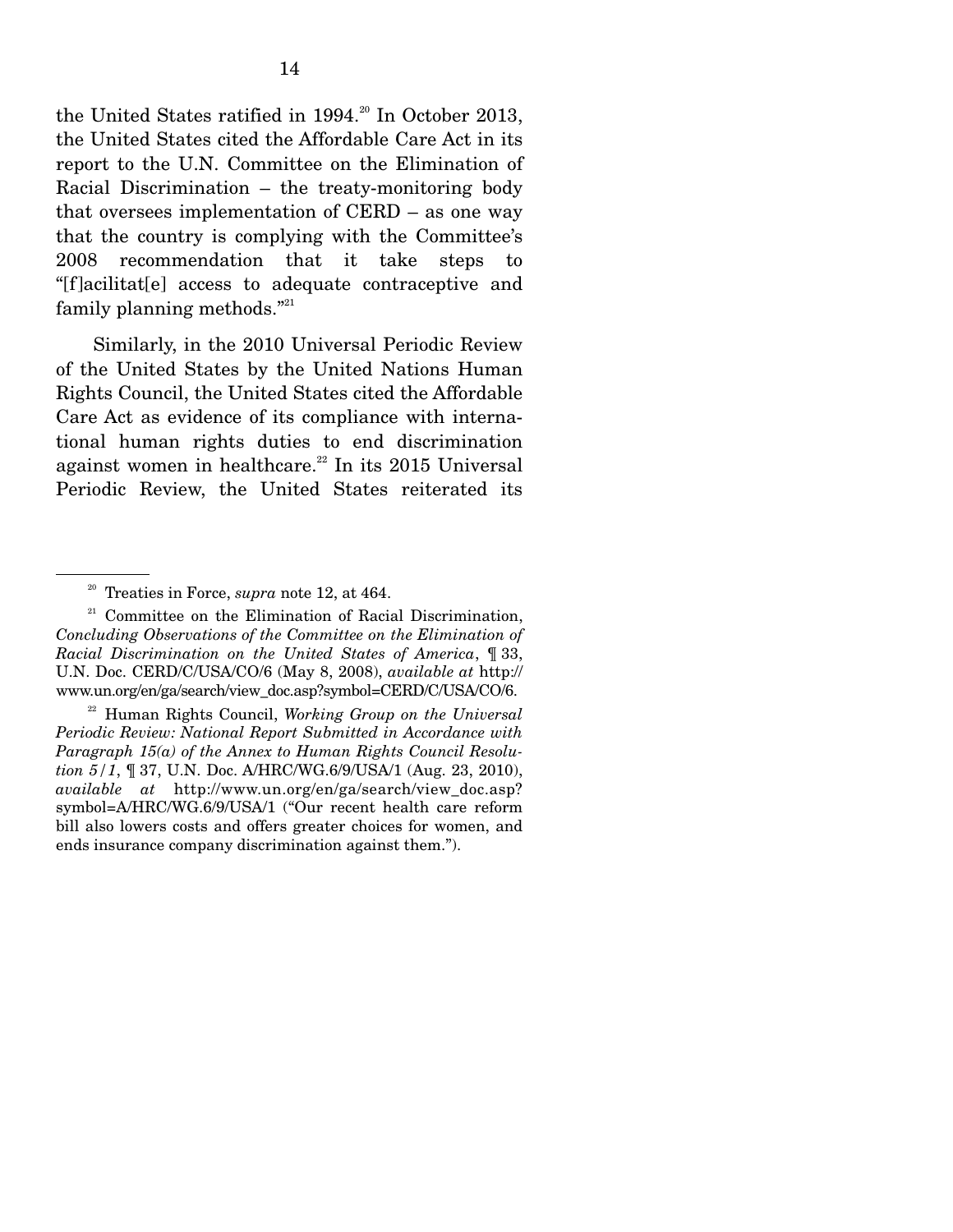"commit[ment] to promoting women's health and eliminating barriers to healthcare services."<sup>23</sup>

 As further evidence of a growing consensus favoring access to contraception, the Convention on the Elimination of all forms of Discrimination Against Women (CEDAW), which the United States has signed but not ratified, directs States to "eliminate discrimination against women in the field of health care in order to ensure ... access to health care services, including those related to family planning." G.A. Res.  $34/180$ , art.  $12(1)$ , CEDAW (Dec. 18, 1979).<sup>24</sup>

 International consensus statements similarly highlight that ensuring access to contraception is a compelling governmental interest.<sup>25</sup> In light of the

<sup>23</sup> Human Rights Council, *Draft Report of the Working Group on the Universal Periodic Review: United States of America*, ¶ 168, U.N. Doc. A/HRC/WG.6/22/L.10 (May 21, 2015), *available at* http://www.ushrnetwork.org/sites/ushrnetwork.org/ files/draft\_report\_of\_the\_upr\_working\_group\_a\_hrc\_wg.6\_22\_1.10\_ may\_21\_15.pdf.

 $24$  CEDAW also requires that women have the same right to "decide freely and responsibly on the number and spacing of their children and to have access to the information, education, and means to enable them to exercise these rights." G.A. Res. 34/180, art. 16(1)(e), CEDAW (Dec. 18, 1979), *available at* http:// www.un.org/womenwatch/daw/cedaw/text/econvention.htm.

<sup>&</sup>lt;sup>25</sup> Such international consensus statements constitute "soft law." While "soft law" does not represent a formally binding commitment, it does represent "a choice by the [state] parties to enter into a weaker form of commitment." Andrew T. Guzman, *The Design of International Agreements*, 16 Eur. J. Int'l L. 579, 611 (2005), http://www.ejil.org/pdfs/16/4/310.pdf; *see also* Kal Raustiala, *Form and Substance in International Agreements*, 99 (Continued on following page)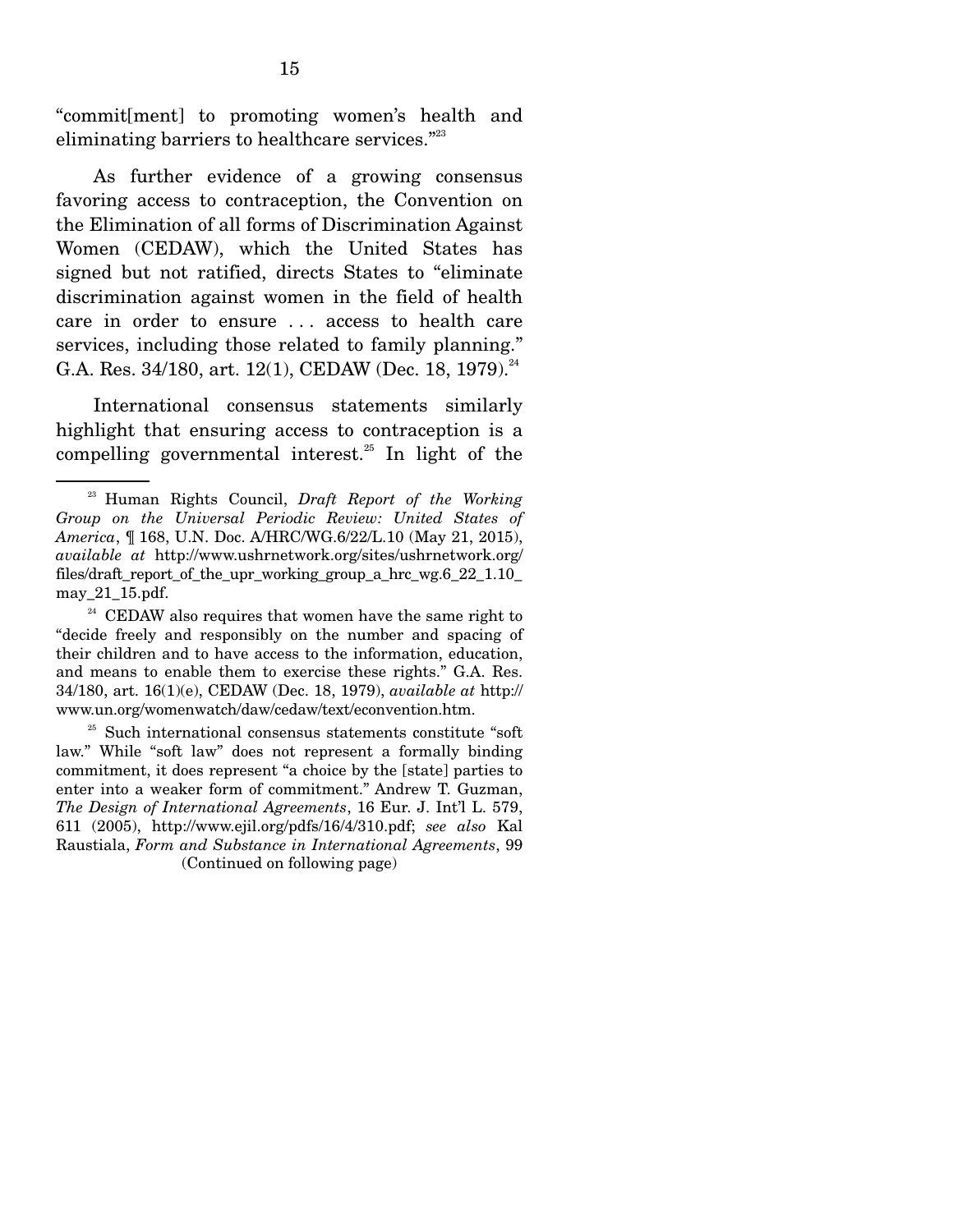critical role of family planning, including contraception, in ensuring women's health and equality, it is not surprising that the 2030 Agenda for Sustainable Development – the blueprint for global development over the next fifteen years that was adopted by the United Nations General Assembly in late 2015 – emphasizes the importance of access to family planning. Goal 3.7, for example, under the rubric of ensuring healthy lives, commits nations to "ensure universal access to sexual and reproductive healthcare services, including for family planning, information and education, and the integration of reproductive health into national strategies and programmes."26

 Access to reproductive-health services is also highlighted under the rubric of achieving gender equality and empowering women and girls: Nations commit to ensuring "universal access to sexual and reproductive health and reproductive rights as agreed in accordance with the Programme of Action of the International Conference on Population and Development and the Beijing Platform for action and the

Am. J. Int'l L. 581, 582-83 (2005), *available at* http://www2. law.ucla.edu/raustiala/publications/Form%20and%20Substance% 20in%20International%20Agreements.pdf (framing "soft law" as a "pledge" distinct from a "hard law" "contract").

<sup>26</sup> *Transforming Our World: The 2030 Agenda for Sustainable Development*, U.N. Doc. A/RES/70/1 (2015), *available at* https:// docs.google.com/gview?url=http://sustainabledevelopment.un.org /content/documents/21252030%20Agenda%20for%20Sustainable %20Development%20web.pdf&embedded=true*.*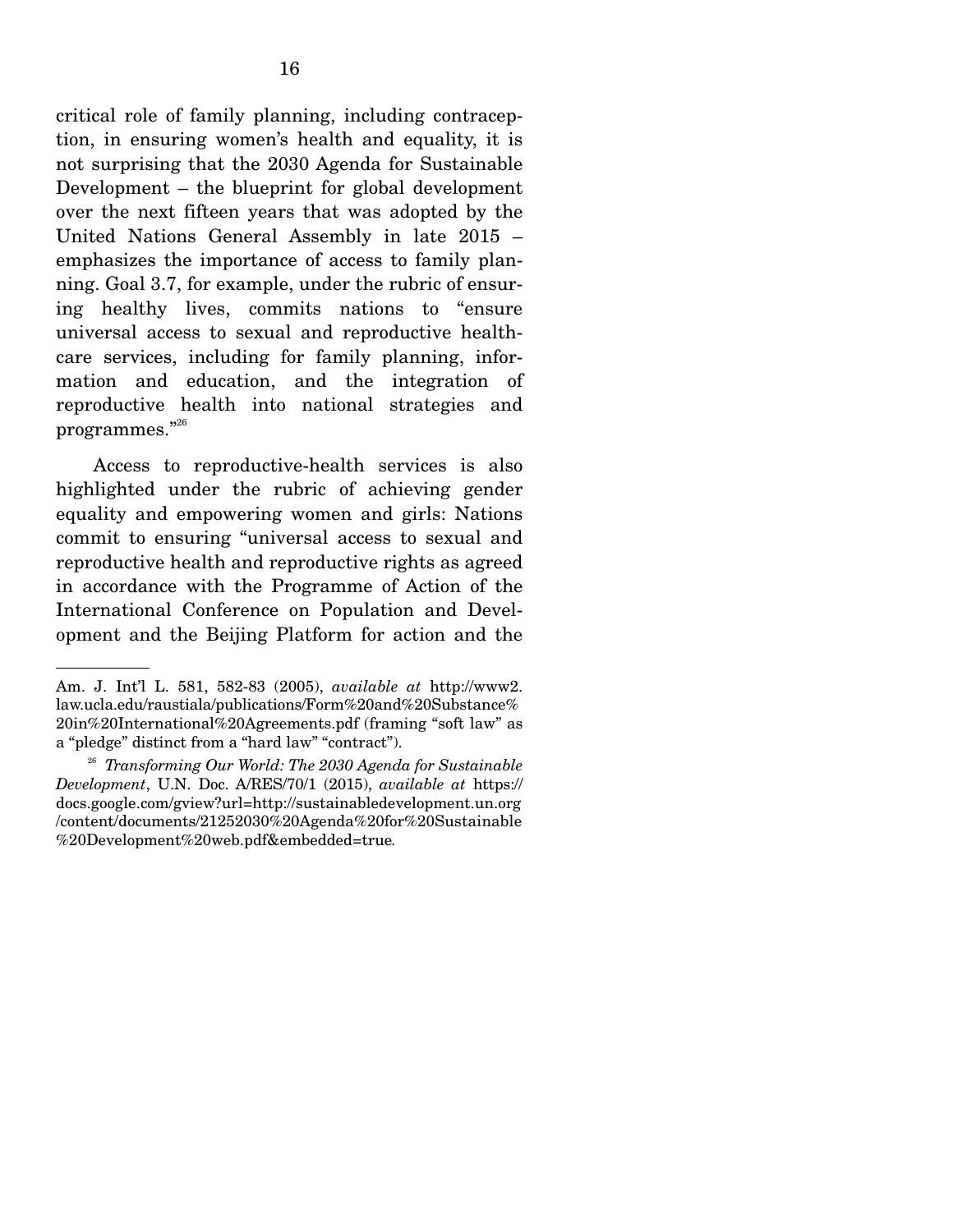outcome documents of their review conferences."<sup>27</sup> The Programme of Action adopted at the International Conference on Population and Development in 1994 recognized that guaranteeing women's reproductive health and rights is critical for achieving gender equality and ensuring women's full participation in all aspects of society, and it called on states to effectuate these commitments by investing in family planning.28 To emphasize the point, the Programme of Action urged states to "make available a full range of

<sup>&</sup>lt;sup>27</sup> *Id.* at Goal 5.6. The 1994 International Conference on Population and Development (ICPD) Programme of Action (the Cairo consensus), adopted by the United States and 178 other countries, explicitly affirmed that reproductive rights are human rights. The ICPD found that reproductive rights are grounded in fundamental freedoms that are already recognized in national laws and international human rights instruments, such as rights to life, non-discrimination, privacy, and the right to be free from inhumane and degrading treatment. International Conference on Population and Development, Cairo, Egypt, Sept. 5-13, 1994, *Programme of Action of the International Conference on Population and Development*, ¶ 7.3, U.N. Doc. A/CONF.171/ 13/Rev.1 (1995), *available at* https://www.unfpa.org/sites/default/ files/event-pdf/icpd\_eng\_2.pdf. Subsequent international consensus documents are in accord. For example, the Beijing Platform for Action, which elaborated on the commitments made in the ICPD Programme of Action, specifically acknowledged the role that sexual and reproductive health plays in women's equality. Fourth World Conference on Women, Beijing, China, Sept. 4-15, 1995, *Beijing Declaration and Platform for Action*, ¶ 92, U.N. Doc. A/CONF.177/20/Rev.1 (1996), *available at* http://www.un. org/womenwatch/daw/beijing/pdf/Beijing%20full%20report%20E. pdf.

<sup>&</sup>lt;sup>28</sup> International Conference on Population and Development, *supra* note 27, at ¶¶ 7.2, 7.5(a), 7.12, 7.14(c).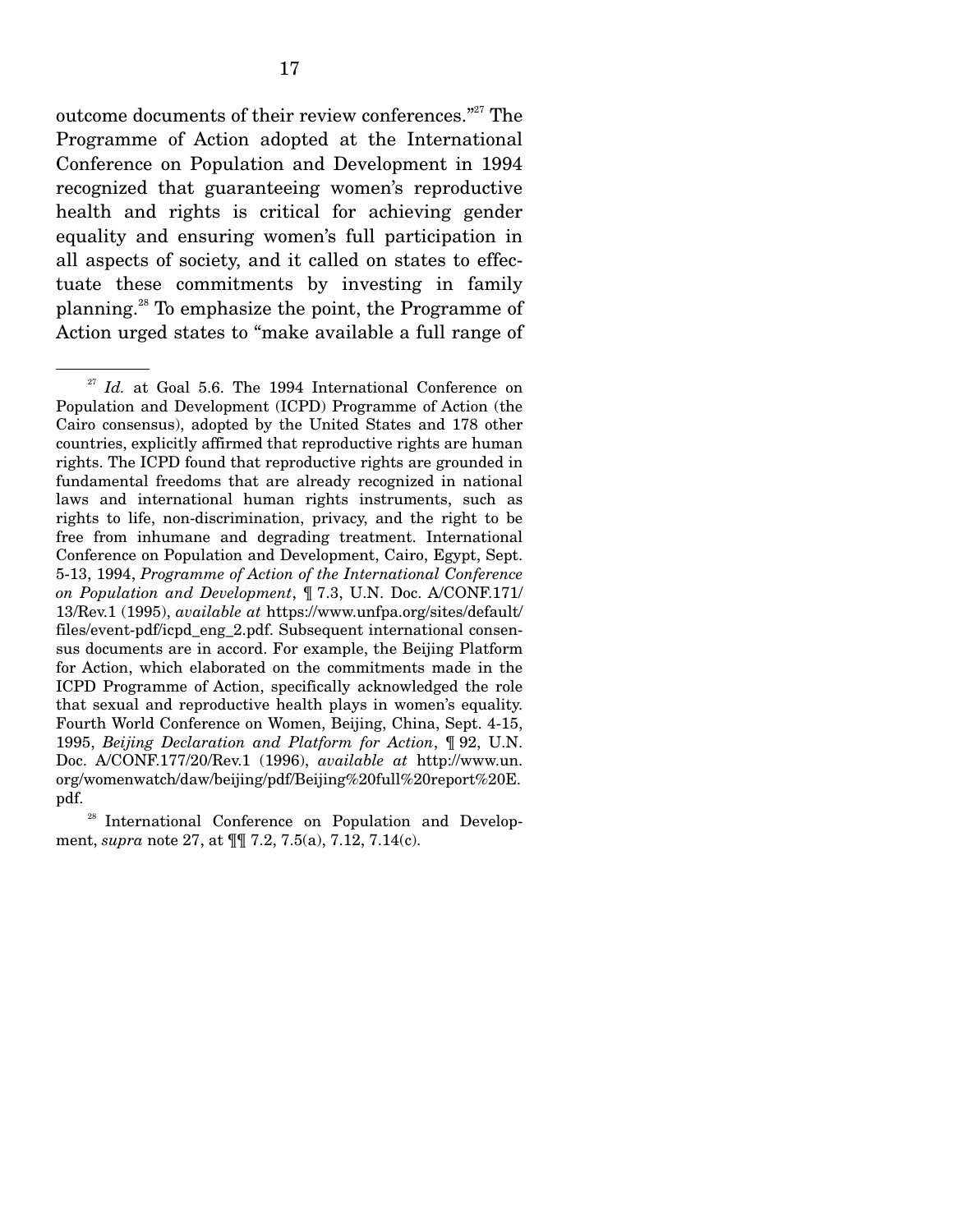safe and effective [contraceptive] methods."<sup>29</sup> The United States not only affirmed the Cairo consensus, but was also a leading voice at the conference<sup>30</sup> and has championed the framework ever since.<sup>31</sup>

#### **B. Other Democratic Nations Have Determined that Ensuring Access to Contraception is a Compelling Government Interest**

 Other democratic nations have demonstrated that they consider ensuring affordable access to family planning, including contraception, to be a compelling state interest. The government of the United Kingdom, for example, has emphasized its commitment to "ensuring that people have access to

<sup>31</sup> See, e.g., Hillary R. Clinton, U.S. Secretary of State, Remarks on the 15th Anniversary of the International Conference on Population and Development (Jan. 8, 2010), *available at*  http://www.state.gov/secretary/20092013clinton/rm/2010/01/1350 01.htm ("[W]e are rededicating ourselves to the global efforts to improve reproductive health for women and girls. Under the leadership of this Administration, we are committed to meeting the Cairo goals.").

<sup>29</sup> *Id.* at 7.12.

<sup>30</sup> *See, e.g.*, Albert Gore, U.S. Vice President, Statement at the International Conference on Population and Development (Sept. 5, 1994) ("[H]ere at Cairo, there is a new and very widely shared consensus .... The education and empowerment of women, high levels of literacy, the availability of contraception and quality health care: these factors are all crucial."), *quoted in*  International Conference on Population and Development, *supra* note 27, at 176.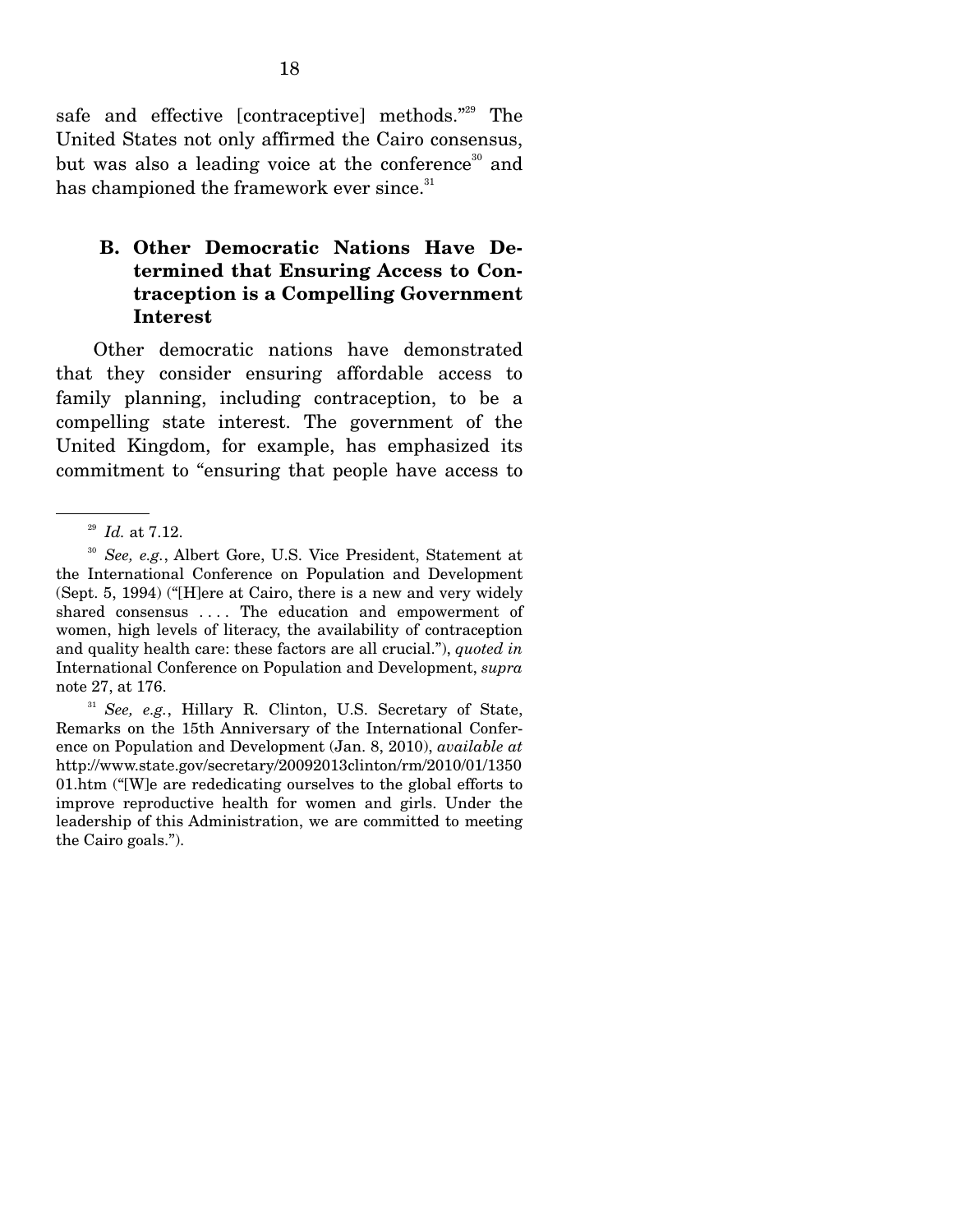the full range of contraception, can obtain their chosen method quickly and easily and can take control to plan the number of and spacing between their children."32 Similarly, Portugal's constitution explicitly guarantees the right to family planning and states that the government must make it possible for individuals to realize this right. $33$  The Belgian Constitutional Court has also affirmed the importance of reproductive healthcare, holding that contraceptives must be made accessible to the public at an affordable price.<sup>34</sup> The Danish government considers familyplanning services to be "an integral part of the national health service."<sup>35</sup>

 Reflecting the fact that ensuring access to contraception is such an important governmental priority for other democratic nations, countries throughout the world have enacted programs to ensure its affordability, just as the Department of Health and

<sup>32</sup> *A Framework for Sexual Health Improvement in England*, Department of Health 4 (Mar. 2013), *available at* https://www. gov.uk/government/publications/a-framework-for-sexual-healthimprovement-in-england.

<sup>33</sup> *See* Constitution of the Portuguese Republic, Apr. 4, 1976, art. 67(2)(d).

<sup>34</sup> *Merck, Sharp and Dohme BV v. Belgium*, Constitutional Court, Case 150/2006, Oct. 11, 2006 (Belg.). 35 *Abortion Policy, Denmark*, United Nations, Department of

Economic and Social Affairs, 125, *available at* http://www.un. org/esa/population/publications/abortion/doc/denmar1.doc (last visited Jan. 24, 2016).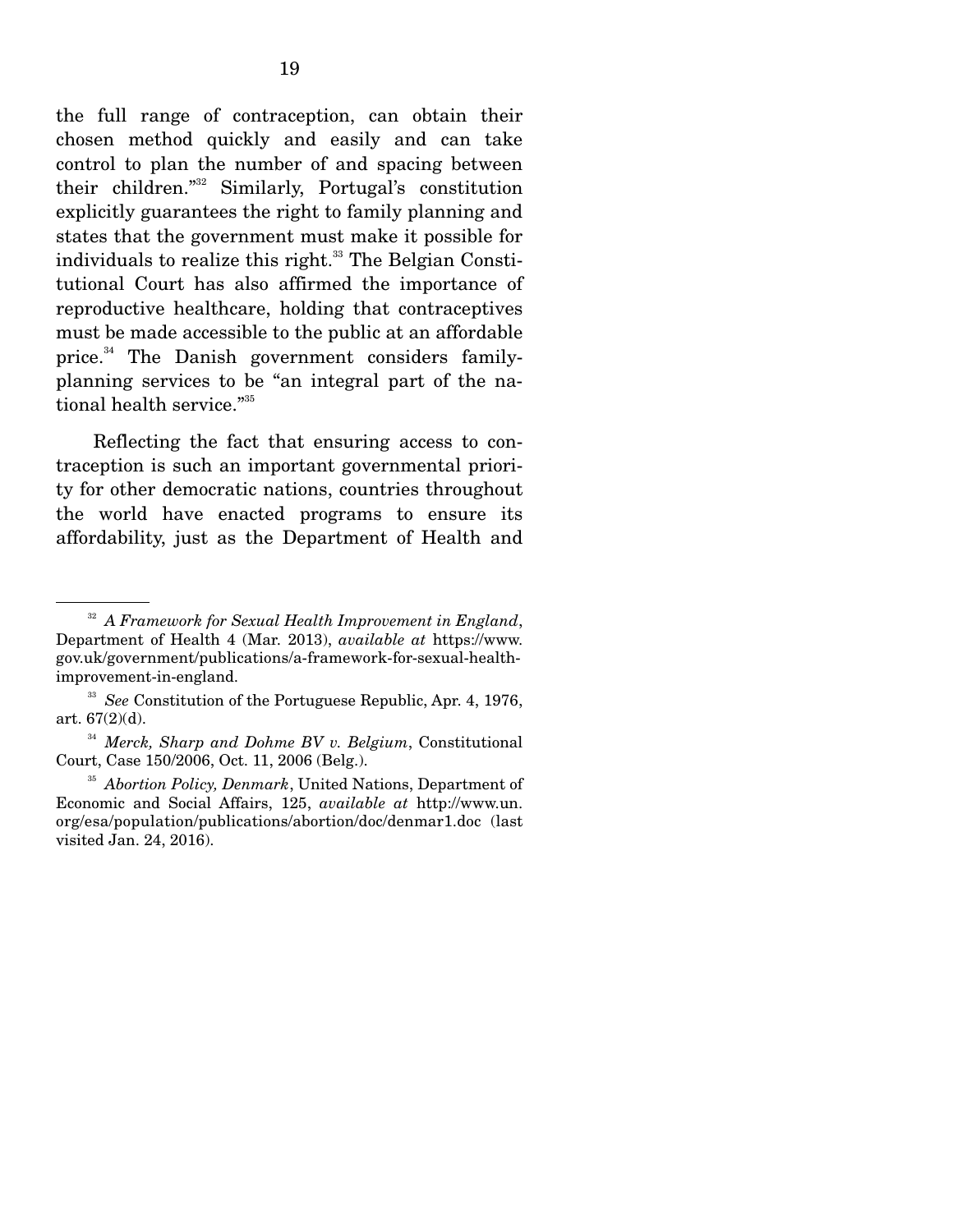Human Services has done.<sup>36</sup> Many states in Europe (including the United Kingdom, France, Italy, Poland, and Portugal) as well as in Asia, Africa, and South America fully subsidize oral contraceptives.<sup>37</sup> Nearly all other European countries, as well as Canada and Australia, partially subsidize oral contraceptives.<sup>38</sup>

### **III. FOREIGN AND INTERNATIONAL AU-THORITIES REQUIRE THAT CONSCIEN-TIOUS OBJECTIONS BE LIMITED TO ENSURE THAT THEY DO NOT INFRINGE OTHERS' RIGHTS, INCLUDING THE RIGHTS OF WOMEN SEEKING TO AC-CESS REPRODUCTIVE HEALTHCARE**

 The United States is not alone in recognizing conscientious objections to otherwise-applicable policies. Indeed, many other nations permit limited conscientious objections, including in the context of

<sup>&</sup>lt;sup>36</sup> The salient point is that other governments have acted to ensure affordable access to contraception. The fact that many of these governments have often used direct subsidization is simply a reflection of the fact that these governments tend to have government-sponsored healthcare coverage, in contrast to the United States, which has an employer-based health-coverage system.

<sup>37</sup> Chris Kirk et al., *Reproductive Rights Around the World*, Slate (May 30, 2013), *available at* http://www.slate.com/articles/ news and politics/map of the week/2013/05/abortion and birth control\_a\_global\_map.html (drawing on data from Harvard University's Center for Population and Development Studies).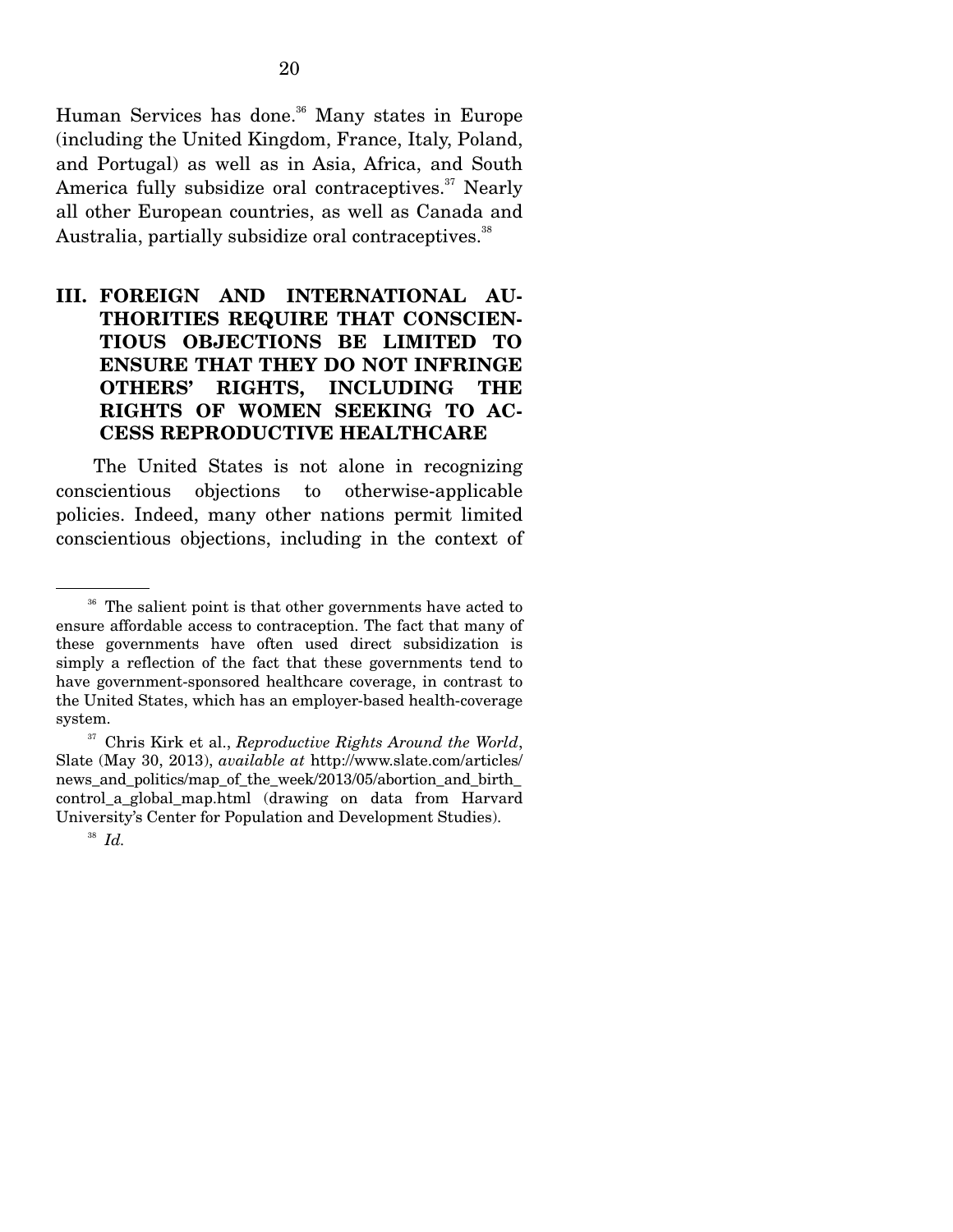reproductive healthcare.<sup>39</sup> In other nations, disputes around conscientious objection generally arise in the context of pregnancy termination rather than contraception, because very few nations have enacted statutes extending conscientious objections to contraceptive care. However, the underlying principle – that conscientious objections are permitted only to the extent they do not infringe others' access to healthcare – is equally applicable regardless of the particular reproductive-health service in question.

 Where a right to conscientious objection has been recognized in the context of reproductive healthcare, foreign and international authorities consistently ensure that women's access to reproductive health services is preserved without interruption, notwithstanding the exercise of an objection.<sup> $40$ </sup> By rejecting

<sup>&</sup>lt;sup>39</sup> One significant difference, however, is that virtually all other countries that permit conscientious objections to reproductive healthcare limit the invocation of that right to healthcare providers directly involved in providing the healthcare service.

<sup>40</sup> Indeed, in December 2015, a United Nations delegation focusing on discrimination against women concluded its mission to the United States, and expressed concern that "an exemption on grounds of freedom of religion to opt out of contraceptive insurance for employees . . . will deprive some women of the possibility of accessing contraceptives. The [delegation] would like to recall that, under international human rights law, states must take all appropriate measures to ensure women's equal right to decide freely and responsibly on the number and spacing of their children which includes women's right to access contraceptives." Press Release, United Nations Working Group on the Issue of Discrimination Against Women in Law and Practice (Continued on following page)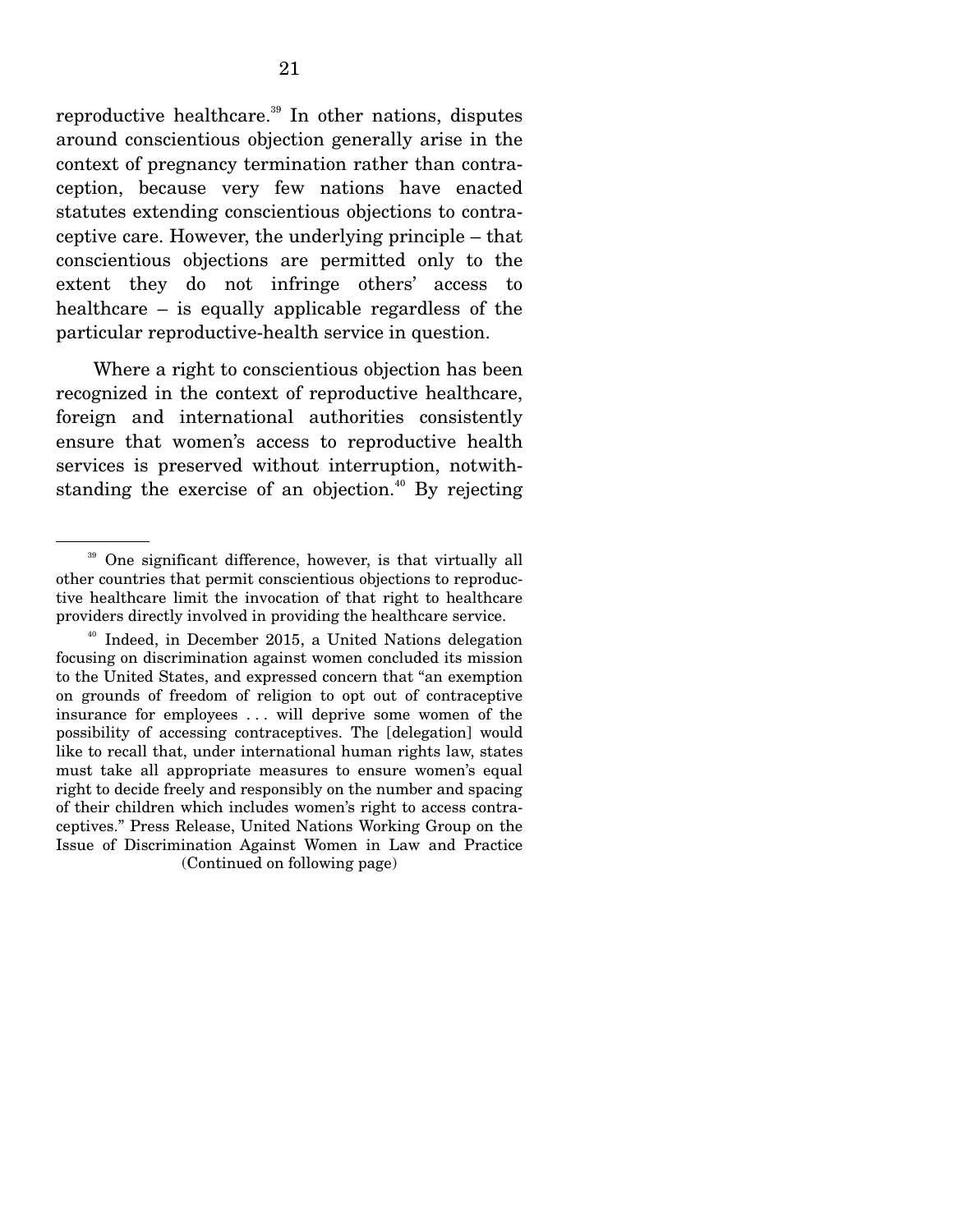the "accommodation" policy that provides "seamless" contraceptive access to their employees, the petitioners in these consolidated cases seek to satisfy their religious concerns at the expense of their employees' access to health care.

### **A. Foreign and International Authorities that Recognize Conscientious Objections Ensure that They Do Not Infringe Others' Access to Healthcare – Including Reproductive Healthcare**

Many – though not all<sup>41</sup> – nations' healthcare regimes offer protections to individuals for whom directly providing a particular health service would violate a deeply held religious belief. But these systems also recognize that a right of conscientious objection must not interfere with another person's access to reproductive-healthcare services.<sup>42</sup>

<sup>(</sup>Dec. 11, 2015), *available at* http://www.ohchr.org/EN/News Events/Pages/DisplayNews.aspx?NewsID=16872&LangID=E.

<sup>&</sup>lt;sup>41</sup> Legal recognition of conscientious objection for healthcare providers is far from universal. For example, in Bulgaria, the Czech Republic, Finland, Iceland, and Sweden, concern for patient well-being has led to policies that prohibit healthcare providers from conscientiously objecting to providing abortion services. Heino et al., *Conscientious Objection and Induced Abortion in Europe*, 18 Euro. J. Contracept. Reprod. Health Care 231-33 (2013).

<sup>42</sup> *See* Christina Zampas & Ximena Andion-Ibanez, *Conscientious Objection to Sexual and Reproductive Health Services: International Human Rights Standards and European Law and*  (Continued on following page)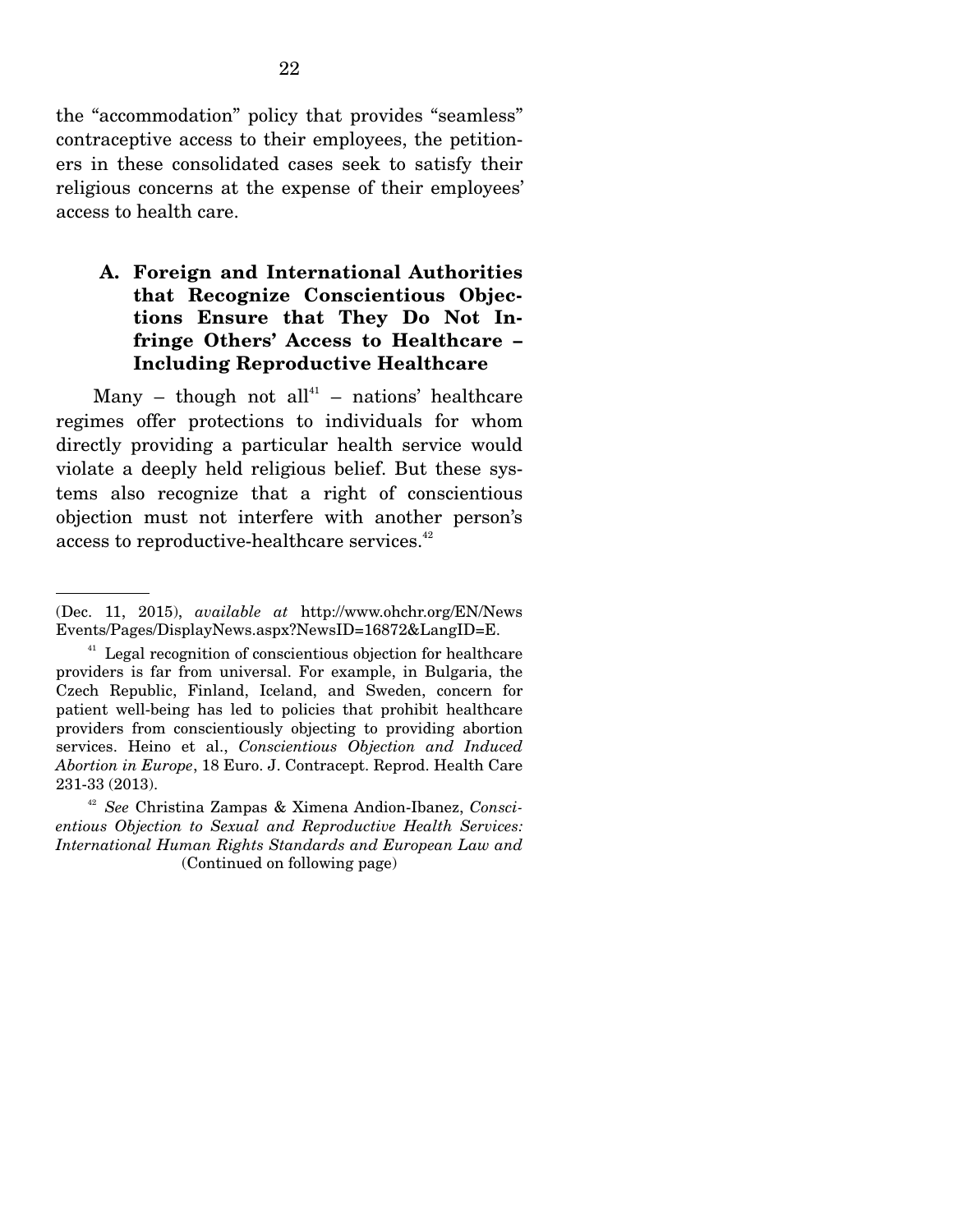To that end, in many countries, objecting healthcare providers – notwithstanding their religious convictions – are required to take steps that will guarantee women's access to legal reproductive-health services. Those required steps, which are reflected in domestic and international court decisions, statutes, and medical regulatory and ethics rules, often include notifying the hospital of the objection, informing the patient of the objection, referring the patient to, and consulting with, a non-objecting healthcare provider.<sup>43</sup> The principle of preventing harm to third parties is so fundamental that many healthcare systems require conscientious objectors to provide the objected-to services in emergencies that threaten the patient's life or health. $44$ 

*Practice*, 19 Eur. J. of Health Law 231, 246 (2012). The U.N. Committee on the Elimination of Discrimination Against Women, which oversees implementation of the Convention on the Elimination of All Forms of Discrimination Against Women (ratified by 189 nations), has similarly noted that under the Convention's health-equality provision, "if health service providers refuse to perform such services based on conscientious objection, measures should be introduced to ensure that women are referred to alternative health providers." *See also* Report of the Committee on the Elimination of Discrimination against Women, 20th & 21st Sess., Jan. 19-Feb. 5, June 7-25, 1999, ch. I, ¶ 11, U.N. Doc. A/54/38/Rev.1 (1999).

<sup>43</sup> *See* Christina Zampas & Ximena Andion-Ibanez, *supra*  note 42, at 252 (the duty to refer "is reflected in most laws and ethical codes across Europe and in international human rights standards," and "[a]lmost all countries in Europe require this").

<sup>&</sup>lt;sup>44</sup> *See id.* at 254-55 (noting that most countries require healthcare providers to provide care in emergency situations, (Continued on following page)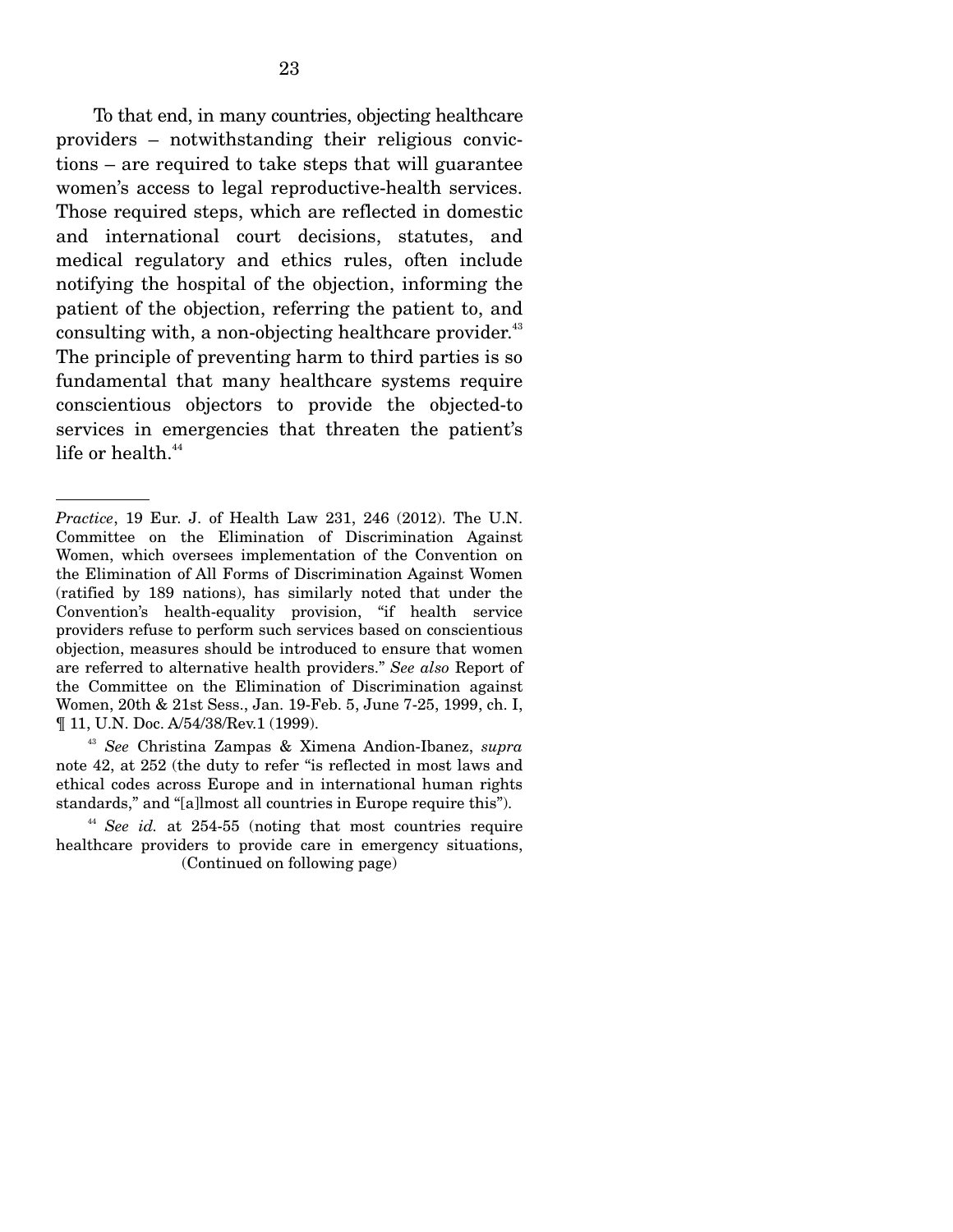### **i. International and Foreign Courts Ensure that Conscientious Objections Do Not Infringe Others' Access to Healthcare**

 To the extent that international courts have had occasion to address conscientious objection in the context of reproductive healthcare, they have repeatedly held that religious objections may not interfere with women's access to healthcare. The European Court of Human Rights has specifically addressed conscientious objection to the provision of contraception, and unequivocally guaranteed women's access to birth control. *Amici* have identified no precedent from any international courts that contradicts this decision.

 In *Pichon and Sajous v. France*, 2001-X Eur. Ct. H.R. 381, the European Court of Human Rights ruled that pharmacists did not have a right to conscientiously object to providing contraceptive pills to customers with valid prescriptions.<sup>45</sup> The pharmacists invoked Article 9 of the Convention for the Protection of Human Rights and Fundamental Freedoms, which provides "the right to freedom of thought, conscience and religion." *Id.* at 387. However, the court reasoned that Article 9 "does not always guarantee the right to

and that "eleven European countries expressly prohibit the invocation of conscientious objection in the case of emergency or risk of death as well as danger to [a] patient's health").

<sup>45</sup> *Available at* http://www.echr.coe.int/Documents/Reports\_ Recueil\_2001-X.pdf.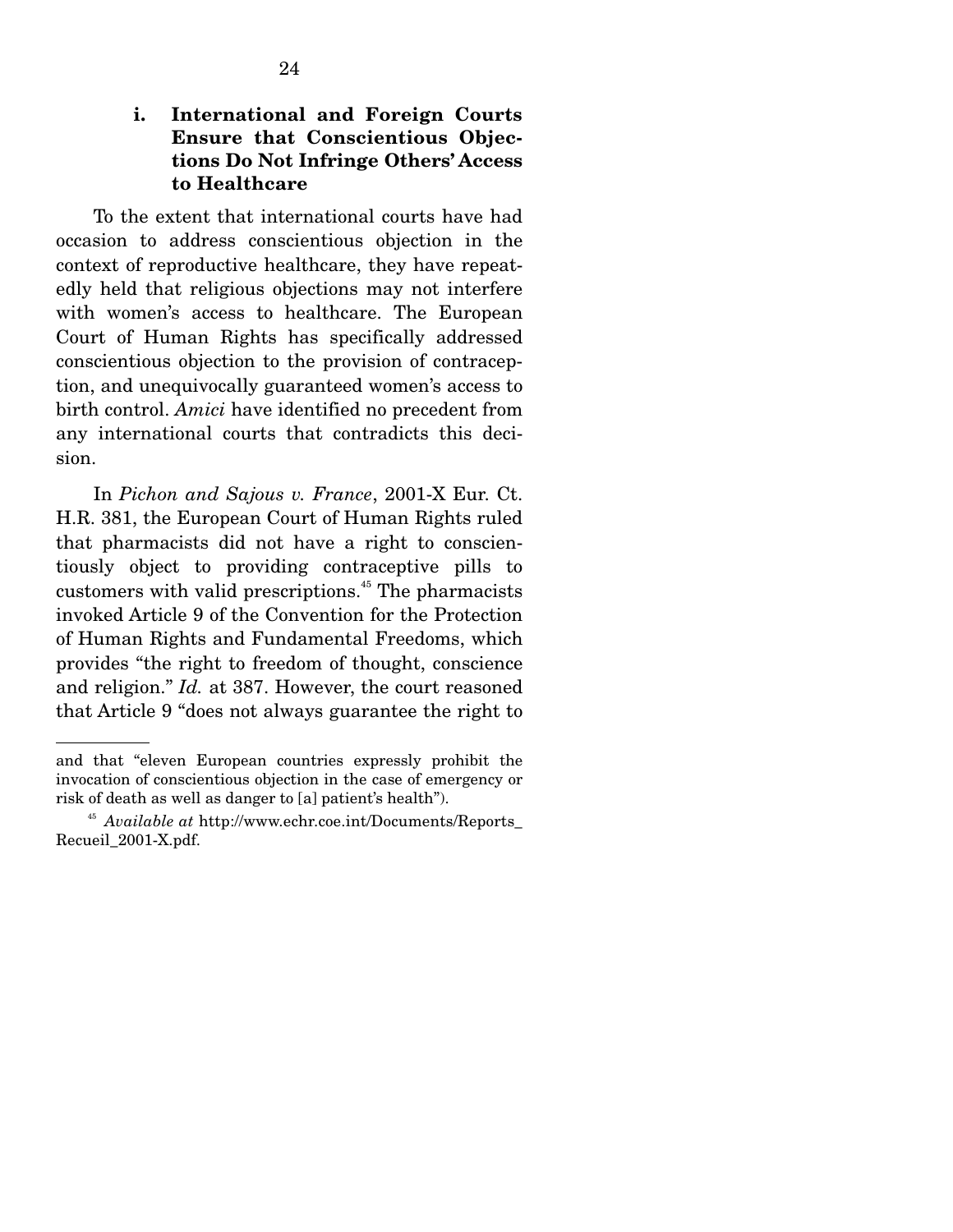behave in public in a matter governed" by one's religious beliefs. *Id*. at 388. The court concluded that conscientious objection by pharmacists could not disrupt the regulated sale of contraceptives under French law. "[A]s long as the sale of contraceptives is legal and occurs on medical prescription nowhere other than in a pharmacy," the pharmacists "cannot give precedence to their religious beliefs and impose them on others as justification for their refusal to sell such products. . . ." *Id*.

 International court decisions addressing conscientious objection in the context of pregnancy termination have likewise ensured women's access to health services. The European Court of Human Rights has held that if a state permits conscientious objection by health professionals, it has a corresponding obligation to protect the rights of patients:

For the Court, States are obliged to organise their health services system in such a way as to ensure that an effective exercise of the freedom of conscience of health professionals in the professional context does not prevent patients from obtaining access to services to which they are entitled under the applicable legislation.

*R.R. v. Poland*, 2001-III Eur. Ct. H.R. 209.<sup>46</sup> The court ruled that a woman's right to respect for her private

<sup>46</sup> *Available at* http://www.echr.coe.int/Documents/Reports\_ Recueil\_2011-III.pdf.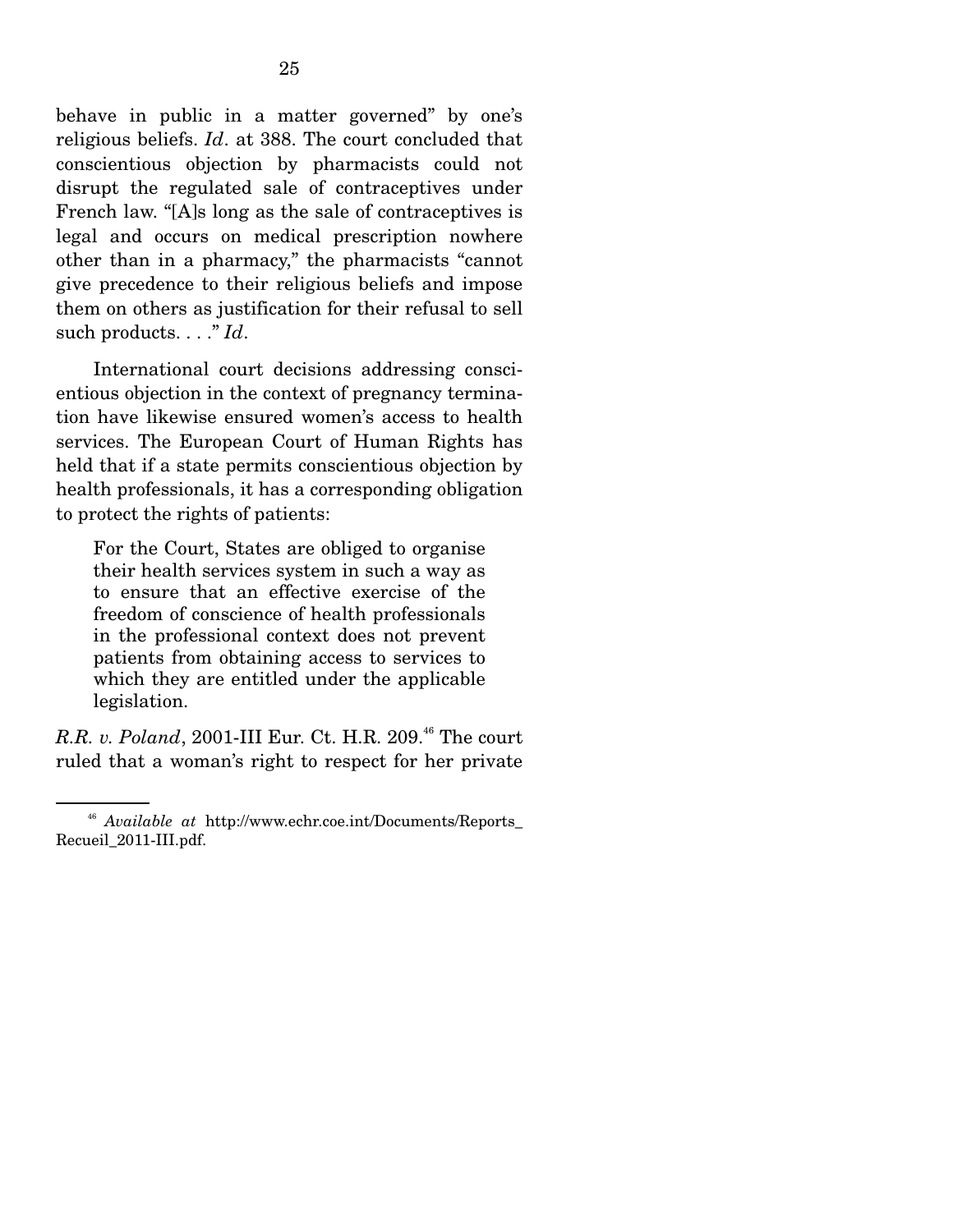life – which encompasses "the right to personal autonomy and personal development" – was violated because Polish law did not provide an effective mechanism for her to obtain diagnostic tests to determine fetal abnormality following her doctors' refusal to conduct such tests on grounds of conscience. *Id*. at 245-46, 253-54; *see also P. & S. v. Poland*, App. No. 57375/08 (Eur. Ct. H.R. 2012), *available at* http:// hudoc.echr.coe.int/eng?i=001-114098 (reaffirming that states must ensure that conscientious objections do not interfere with patients' rights to obtain services).

 Colombia, which is a predominantly Catholic country, also took steps to protect women's access to health services in the face of conscientious objections. The Constitutional Court of Colombia held that "since the conscientious objection is not an absolute right, its exercise is limited by the Constitution itself; that is, it cannot violate the fundamental rights of women." Corte Constitucional [C.C.] [Constitutional Court], noviembre 27, 2009, Sentencia T-209/08, ¶ 4.6 (Colom.). In order to protect women's rights, the court held that "if a doctor alleges a conscientious objection, he must immediately send the woman . . . to another doctor" who can provide the treatment. *Id*. at ¶ 4.3; *see id*. at Conclusion ¶ 11. The court reiterated that "although health professionals are entitled to express their conscientious objection, they cannot abuse this right . . . by not immediately referring the pregnant woman to another physician that is willing to perform the procedure." *Id*. at ¶ 5.13. In another decision issued the same year, the Colombian Constitutional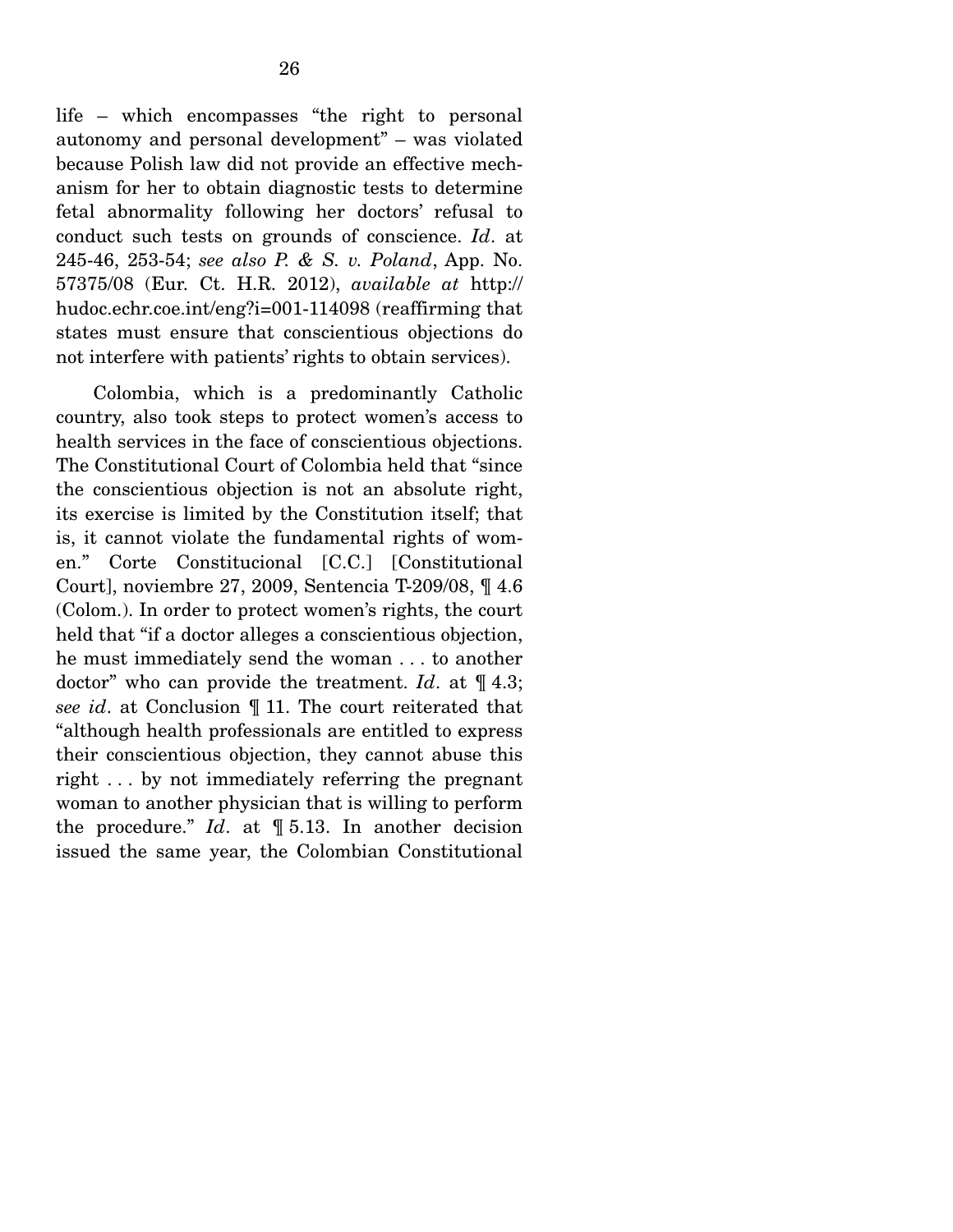Court similarly noted that "[t]he right to conscientious objection may . . . unleash consequences for third persons. It is therefore impossible to characterize conscientious objection as a right that affects solely those who exercise it .... The question then becomes what are the limits of conscientious objection . . . given the negative impact it can have on the rights of third persons."<sup>47</sup>

 Citing the decisions from the European Court of Human Rights and the Colombian Constitutional Court discussed *supra*, the Inter-American Commission on Human Rights determined that "States must guarantee that women are not prevented from accessing information and reproductive health services [including contraception], and that in situations involving conscientious objectors in the health arena, the States should establish referral procedures, as well as appropriate sanctions for failure to comply with their obligation." *Access to Information on Reproductive Health from a Human Rights Perspective*, IACHR,  $\P\P$  94-95, 99 (2011).<sup>48</sup>

<sup>47</sup> Corte Constitucional [C.C.] [Constitutional Court], mayo 28, 2009, Sentencia T-388/09, ¶ 5.1 (Colom.) (unofficial translation), *available at* http://www.law.georgetown.edu/oneillinstitute/ research/documents/WLWT-388-09English-FINAL.pdf. The Court also limited the categories of healthcare providers who could interpose objections to "personnel that [sic] are directly involved in performing the medical procedure" and not administrative or ancillary medical personnel. *See id.* at ¶ 5.1.

<sup>48</sup> *Available at* http://www.oas.org/en/iachr/women/docs/pdf/ womenaccessinformationreproductivehealth.pdf.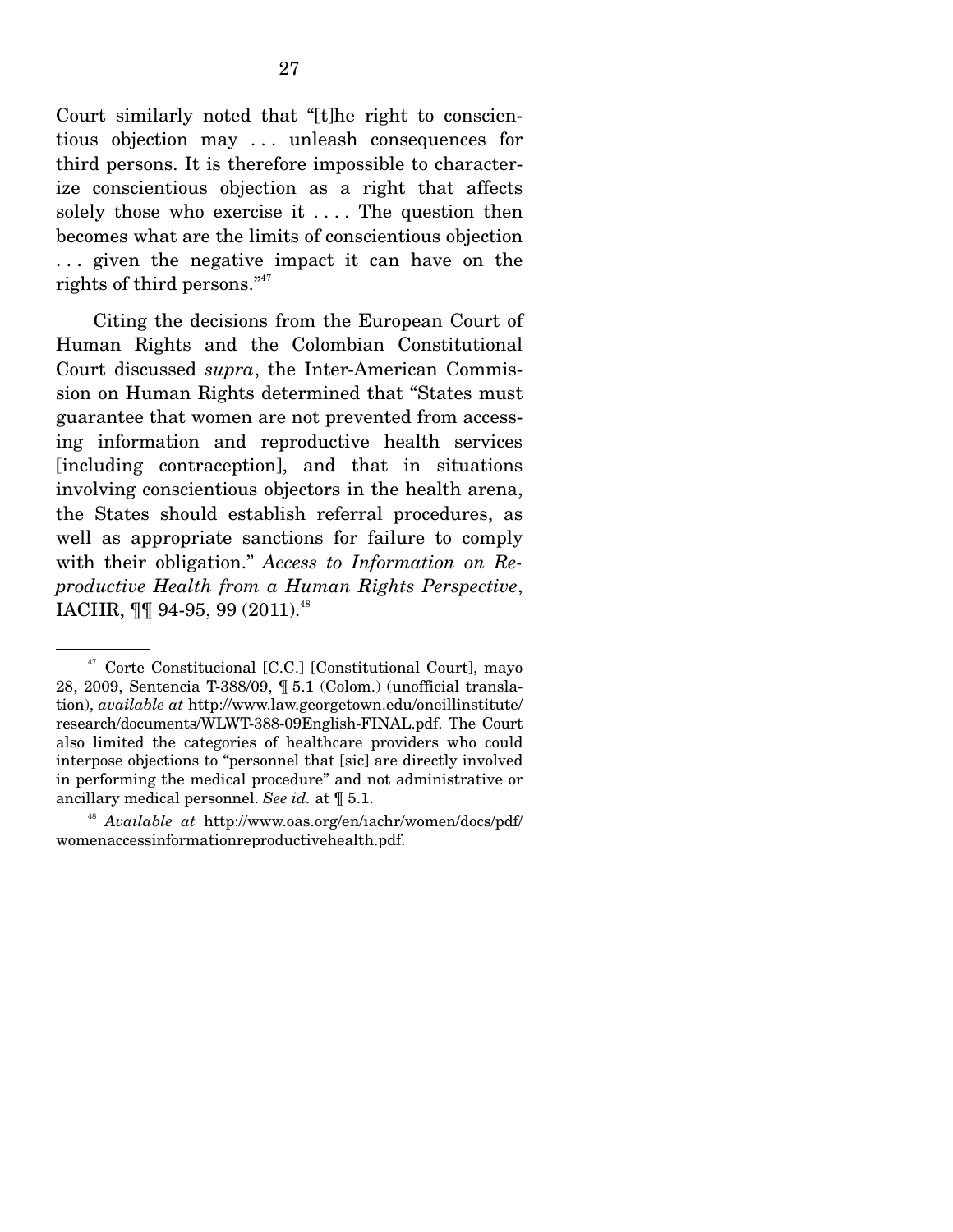Recently, the Supreme Court of the United Kingdom interpreted the conscientious-objection provision in the Abortion Act 1967 in *Greater Glasgow & Clyde Health Board v. Doogan* [2014] UKSC 68 (U.K.). In that case, the Supreme Court rejected midwives' invocation of a conscientious objection to providing a "detailed handover" to the next shift and communicating with other medical professionals about the termination – even though such acts "may be said in some way to be facilitating the carrying out of the treatment involved." *Id*. at ¶¶ 38-39. Instead, the court limited its recognition of conscientious-objection claims to situations where the midwives were required to "be[ ] present to support and assist if medical intervention is required." *Id.* at  $\P$  39. The upshot – consistent with earlier precedent from the U.K. House of Lords, *Janaway v. Salford*, [1989] AC 537 (Eng.) (declining to extend conscientious objector status to a doctor's secretary who objected to typing a referral letter) – is that a requirement to ensure continuity of care does not give rise to a cognizable conscientious-objection claim.

#### **ii. Other Nations' Laws Ensure that Conscientious Objections Do Not Infringe Others' Access to Healthcare**

 The laws of other nations also recognize that one person's exercise of conscientious objection may not infringe another person's access to healthcare. *See*, *e.g.*, Zakon o Liječništvu [Law on Medical Practice], Official Journal, No. 121/03, 117/08, art. 20 (Croat.)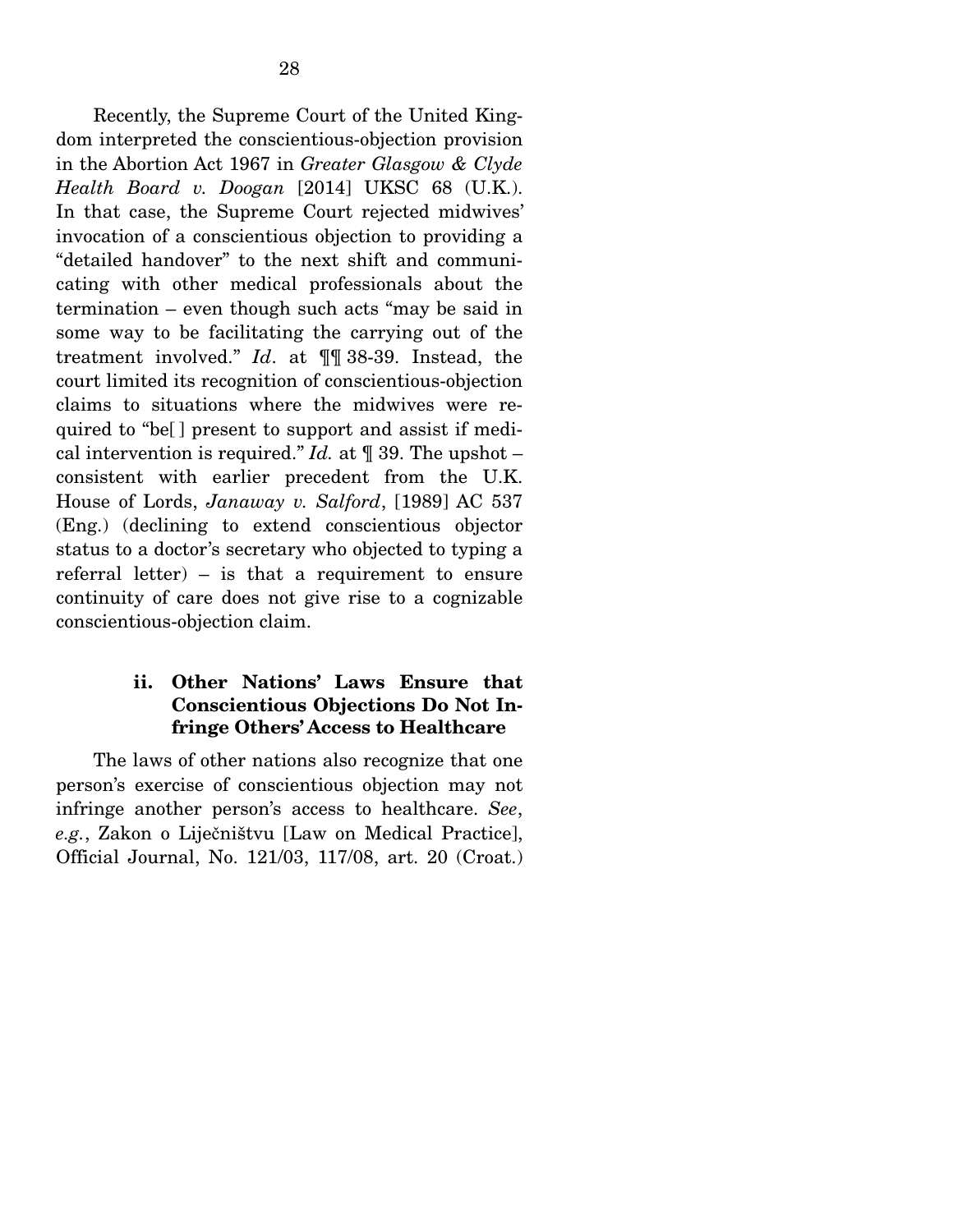(the provider must promptly inform the patient of the objection and refer the patient to another physician, and conscientious objection cannot be invoked if it will threaten the patient's life or health); $49$  Code de Déontologie Médicale [Code of Medical Ethics], art. R4127-47 (Fr.) (the physician must inform the patient and ensure continuity of care, must provide information to a subsequent doctor, and cannot object to care in case of emergency);<sup>50</sup> Zakon za Zdravstvena Zaštita [Health Care Law], Official Gazette, No. 10/2013, art. 155 (Maced.) (objecting healthcare professionals must inform their employers of the objection so that the employer can secure the services from another provider, and an objection cannot be invoked in medical emergencies); Ustawa o Wykonywaniu Zawodu Lekarza i Dentysty [Act on the Physician Profession] (2008 Dz.U.nr 136, poz. 857), (Dec. 5, 1996) (Pol.) (physicians must inform their supervisors in advance and in writing of their conscientious objections).<sup>51</sup>

 In addition to statutes that address conscientious objections in healthcare generally, a growing number of countries have also enacted laws and regulations

<sup>49</sup> *Available at* http://www.zakon.hr/z/405/Zakon-o-lije%C4%8 Dni%C5%A1tvu.

<sup>50</sup> *Available at* http://www.legifrance.gouv.fr/affichCode.do?id SectionTA=LEGISCTA000006196409&cidTexte=LEGITEXT0000 06072665&dateTexte=20160121.

<sup>51</sup> *Available at* http://isap.sejm.gov.pl/DetailsServlet?id=WDU 19970280152.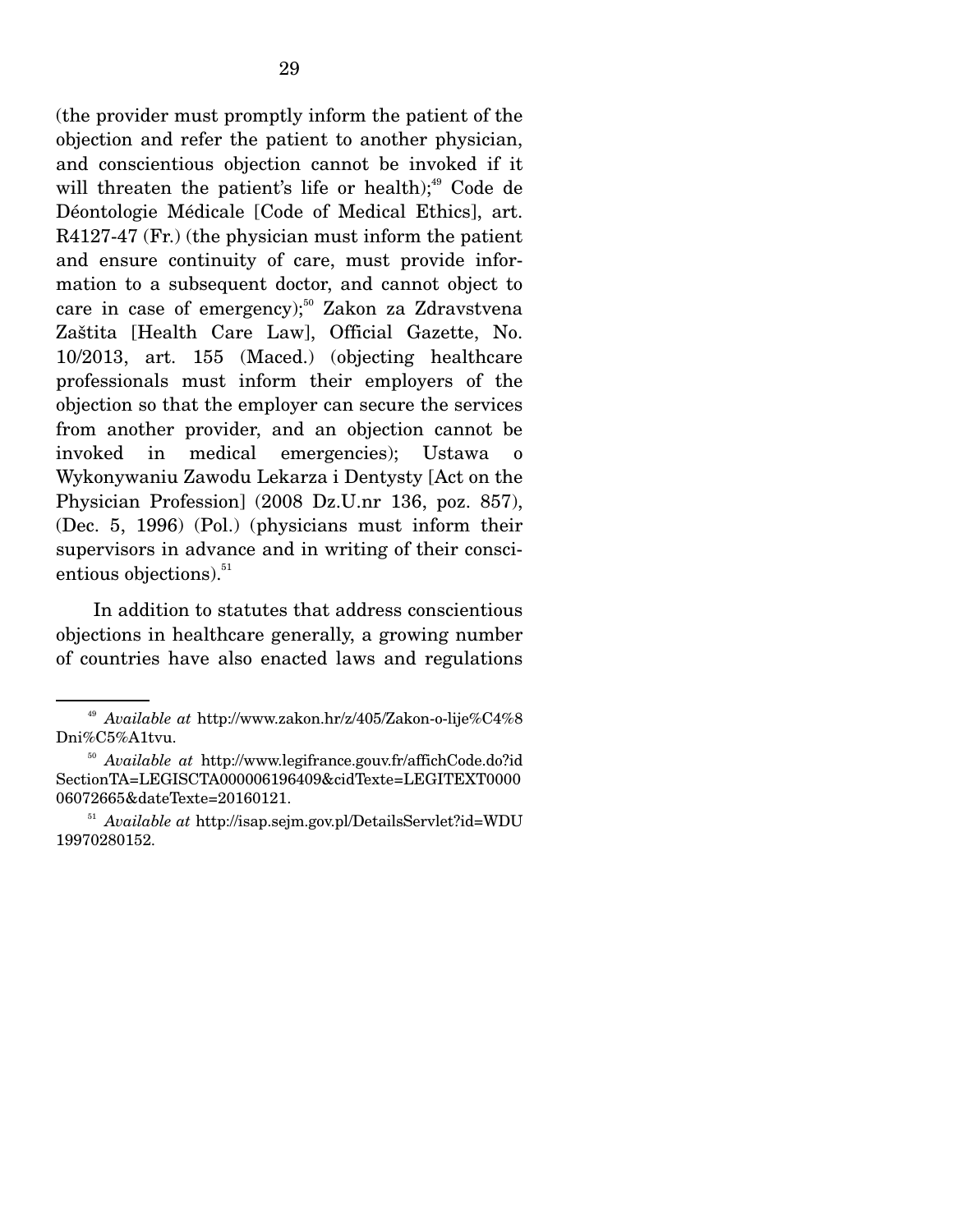governing conscientious objection in the more specific context of reproductive health services.<sup>52</sup> For example, Argentine law permits conscientious objection to both contraception and pregnancy termination, but requires that both healthcare professionals and institutional healthcare providers take steps to protect women's access to these services. Reglamentacion de la Ley 25673 Sobre Salud Sexual y Procreacion Responsible [Regulation of Law No. 25673 on Sexual Health and Responsible Reproduction], Decree No. 1282/2003, May 23, 2003, 157 B.O. 1 (Arg.) (conscientious objectors must ensure that women can access contraception, including by notifying local health authorities of their objection and referring patients to non-objecting healthcare centers); $53$  Ministerio de Salud, Guía Técnicapara la Atención Integral de los Abortos No Punibles [Ministry of Health, Technical Guide for Comprehensive Care for Legal Abortions] (2010) (Arg.) (healthcare professionals who conscientiously object to providing termination services must declare their objection upon commencing employment at a facility so that replacements can be immediately found when necessary, and conscientious objection may not be invoked when a termination procedure is

 $52$  As noted *supra*, these laws generally relate to the termination of pregnancy, and very few other nations have extended statutory protection for conscientious-objection claims in the context of contraception.

<sup>53</sup> *Available at* http://www.infojus.gob.ar/1282-nacionalreglamentacion-ley-25673-sobre-salud-sexual-procreacion-responsabledn20030001282-2003-05-23/123456789-0abc-282-1000-3002soterced.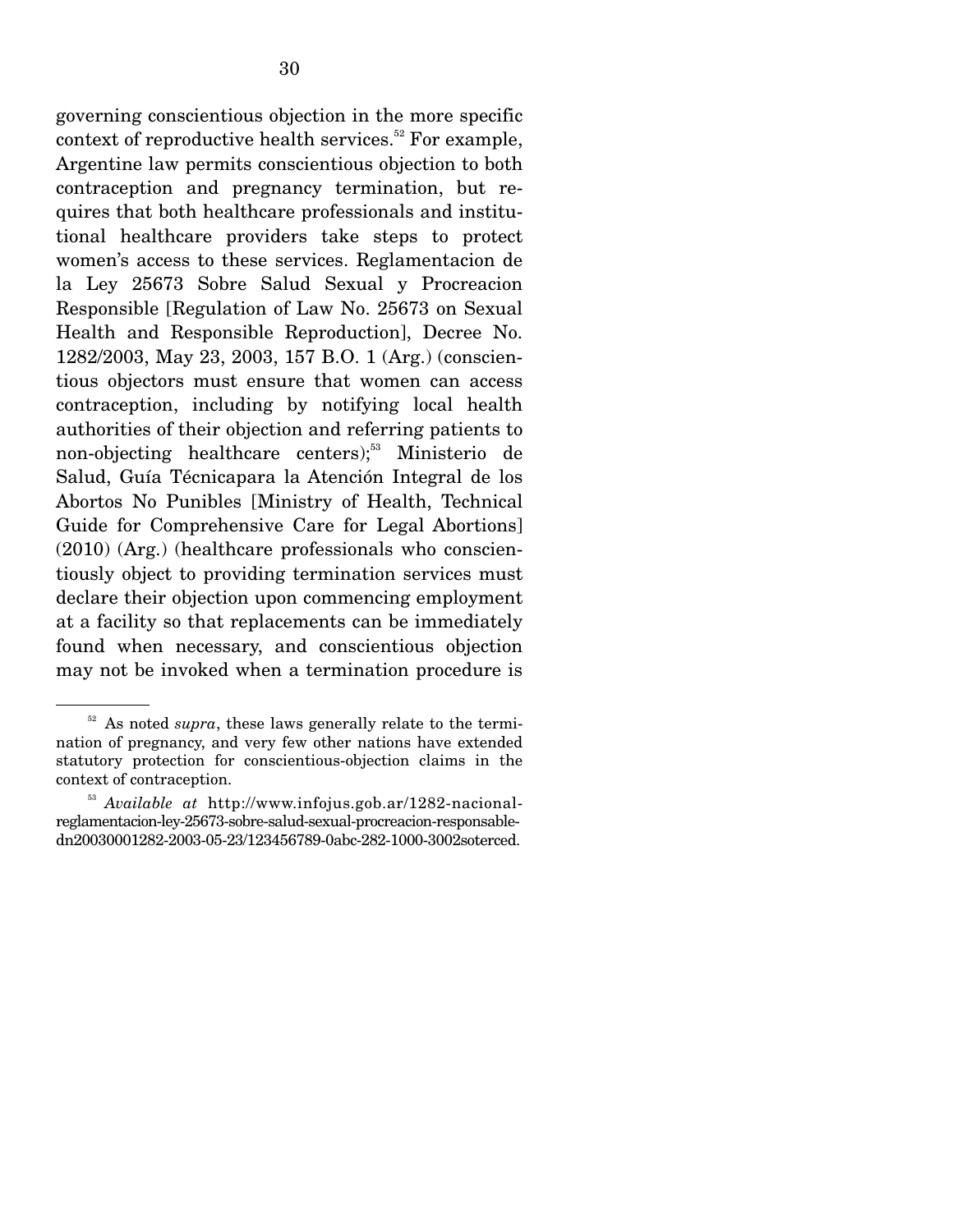urgent and no non-objecting professional is availa $ble).$ <sup>54</sup>

 Similarly, France's Abortion and Contraception Law requires conscientious objectors to inform patients of the objection and refer them to other doctors. Code de la Santé Publique [Public Health Code], art. L2212-8  $(Fr.)$ <sup>55</sup> Italian law permits conscientious objection to pregnancy termination, but provides that physicians must declare their objections in advance to their hospital's health director or to a local health official. Italian law also requires hospitals to ensure that the termination is performed. Moreover, "[c]onscientious objection may not be invoked by health personnel or allied health personnel if, under the particular circumstances, their personal intervention is essential in order to save the life of a woman in imminent danger." Legge 22 maggio 1978, n.194, G.U. May 22, 1978, n.140, art. 9 (It.).<sup>56</sup>

 In the United Kingdom, the Abortion Act 1967, c. 87, § 4.2 (U.K.) permits conscientious objection, except when providing care "is necessary to save the

<sup>54</sup> *Available at* http://www.msal.gob.ar/images/stories/bes/ graficos/0000000667cnt-Guia-tecnica-web.pdf.

<sup>55</sup> *Available at* http://www.legifrance.gouv.fr/affichCodeArticle. do;jsessionid=70629FEFC4BC6E52BD1F81C5BD6CFD21.tpdila 21v\_2?cidTexte=LEGITEXT000006072665&idArticle=LEGIARTI 000021939947&dateTexte=20160113&categorieLien=id%20-%20 LEGIARTI000021939948.

<sup>56</sup> *Available at* http://www.columbia.edu/itc/history/degrazia/ courseworks/legge\_194.pdf.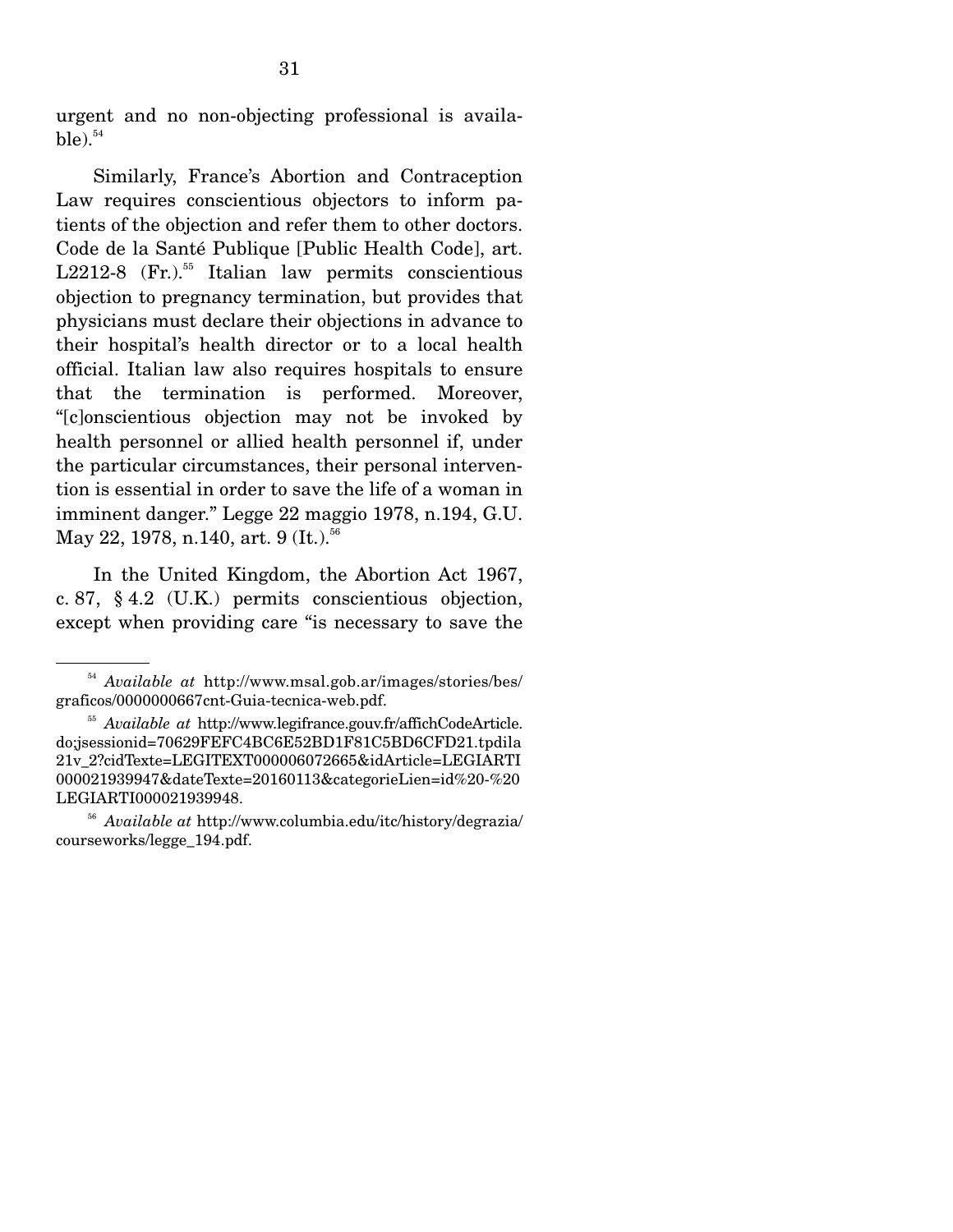life or to prevent grave permanent injury to the physical or mental health of a pregnant woman."<sup>57</sup> The General Medical Council Guidelines explain that whenever the right to conscientious objection is invoked, objecting doctors must inform patients of their right to see another doctor and make sure they have enough information to exercise that right. *Good Medical Practice*, General Medical Council, ¶ 52  $(2013)$  (U.K.).<sup>58</sup>

 Similar statutes are in place in a number of other countries. *See, e.g.*, Wet afbreking zwangerschap [Termination of Pregnancy Act], Wet van 1 mei 1981, Stb. 1981, 356, art. 20 (Neth.) (physicians must immediately inform women of their objection and provide information to another doctor concerning the patient's condition);<sup>59</sup> Decree No. 21012-0632, Medical Ethics Code, art. 32 (Madag.) (if a doctor conscientiously objects to providing a patient with information on reproduction and contraception, the doctor must invite the patient to seek the opinion of other physicians);<sup>60</sup> Sexual and Reproductive Health and Abortion Law, art. 19 (B.O.E. 2010, 2) (Spain) (physicians

<sup>57</sup> *Available at* http://www.legislation.gov.uk/ukpga/1967/87/ section/4.

<sup>58</sup> *Available at* http://www.gmc-uk.org/static/documents/content/ GMP\_.pdf. 59 *Available at* http://wetten.overheid.nl/BWBR0003396/Artikel

<sup>20/</sup>geldigheidsdatum\_08-02-2016/afdrukken/redirect\_BWBR0003396% 252FArtikel20.

<sup>60</sup> *Available at* http://fmcmada.info/AVRIL2012/codedeonto.pdf.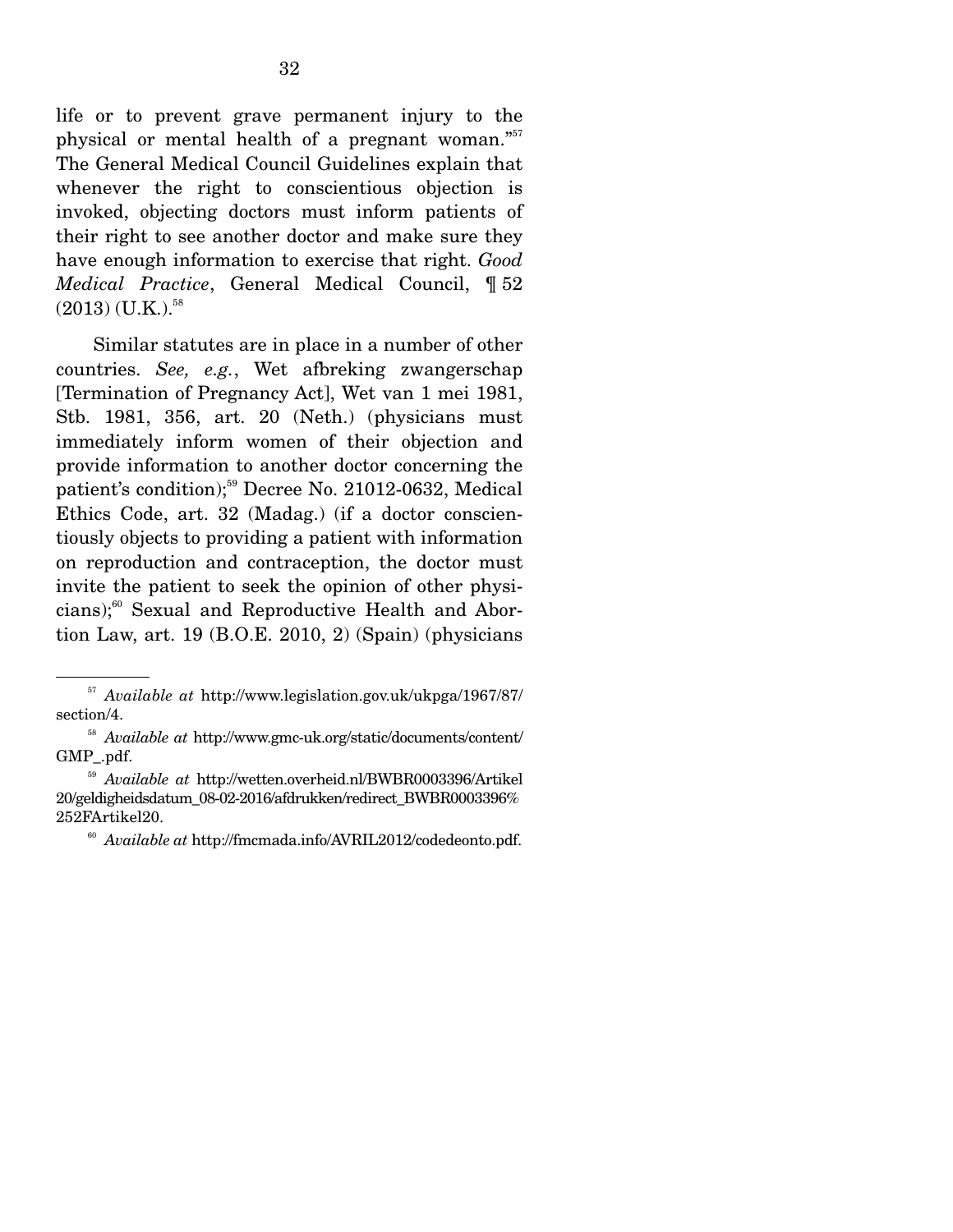must register their objection in advance, and in writing). $61$ 

### **iii. Medical Ethical and Regulatory Bodies Ensure that Conscientious Objections Do Not Infringe Others' Access to Healthcare**

 Mirroring the American Medical Association's Code of Medical Ethics, which states that "[i]n general, physicians should refer a patient to another physician or institution to provide treatment the physician declines to offer  $\ldots$ ,  $\frac{1}{100}$  other national bodies that regulate the medical profession have consistently limited conscientious-objection rights to ensure healthcare beneficiaries' access to care.

 For example, the Belgian Code of Physicians' Ethics provides that doctors must clearly inform patients of any objection to providing information about sexuality and contraception, offer the option of seeking a non-objecting colleague's advice, ensure continuity of treatment, and communicate all pertinent

<sup>61</sup> *Available at* https://www.boe.es/buscar/doc.php?id=BOE-A-2010-3514.

<sup>&</sup>lt;sup>62</sup> American Medical Association, Code of Medical Ethics, Opinion 10.06 – Physician Exercise of Conscience, June 2015, *available at* http://www.ama-assn.org/ama/pub/physician-resources/ medical-ethics/code-medical-ethics/opinion1006.page?. The physician is also required to offer "impartial guidance" to patients about how to inform themselves regarding access to desired services in situations where the physician does not refer a patient. *Id.*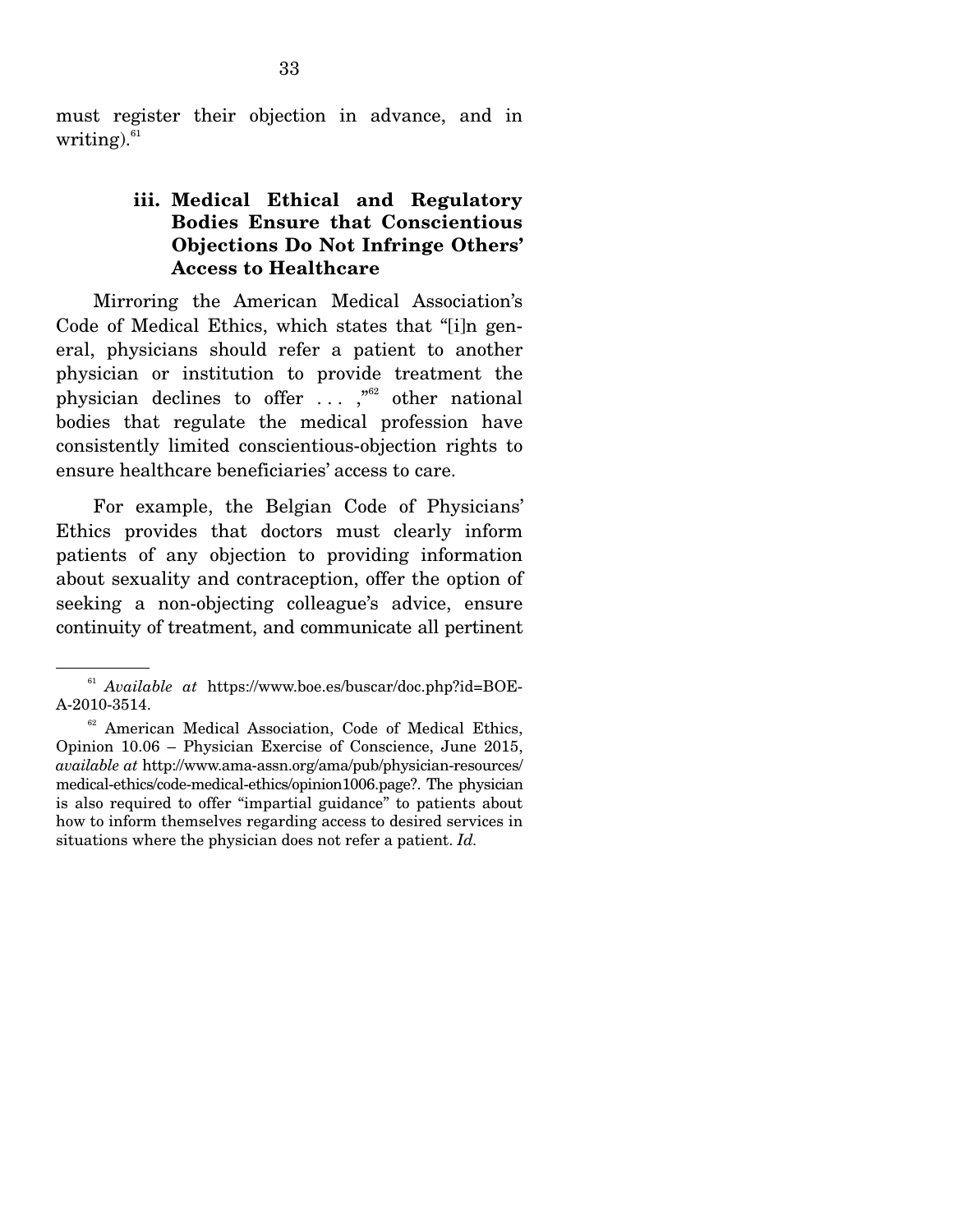information to the new physician. Code de Déontologie Médicale [Code of Physicians' Ethics], arts. 28, 85  $(Belg.)<sup>63</sup>$  The Ethics Handbook of the Finnish Medical Association states that the right of conscientious objection must not jeopardize the patient's right to receive the treatment she seeks, whether contraception or abortion. Finnish Medical Association, Lääkärin etiikka [Ethics Handbook] 82 (2013) (Fin.).<sup>64</sup> Italy's Code of Medical Ethics requires objecting doctors to provide all information needed to allow patients to receive treatment, including information regarding reproduction and contraception. Federazzione Nazionale degli Ordini dei Medici Chirurghi e degli Odontoiatri, Codice di Deontologia Medica [Code of Medical Ethics], arts. 22, 42 (2014)  $\left($ It. $\right)$ .<sup>65</sup> Norway's Ministry of Health has clarified that doctors cannot invoke conscientious objection to providing care or advice regarding contraception or abortion if the exercise of the objection will significantly disadvantage the patient. Helse- og omsorgsdepartementet [Ministry of Health and Care Services], Rundskriv [Circular] I-4/2011, Om reservasjon for leger i den kommunale helse- og omsorgstjenesten [About Reservation for Doctors in the Municipal Health and Care

<sup>63</sup> Art. 28, *available at* http://ordomedic.be/fr/code/chapitre/ relations-avec-le-patient; art. 85, *available at* http://ordomedic. be/fr/code/chapitre/probl%E8mes-concernant-la-reproduction.

<sup>64</sup> *Available at* https://www.laakariliitto.fi/site/assets/files/ 1273/laakarin\_etiikka\_2013.pdf .

<sup>65</sup> *Available at* http://www.unipd.it/node/21865.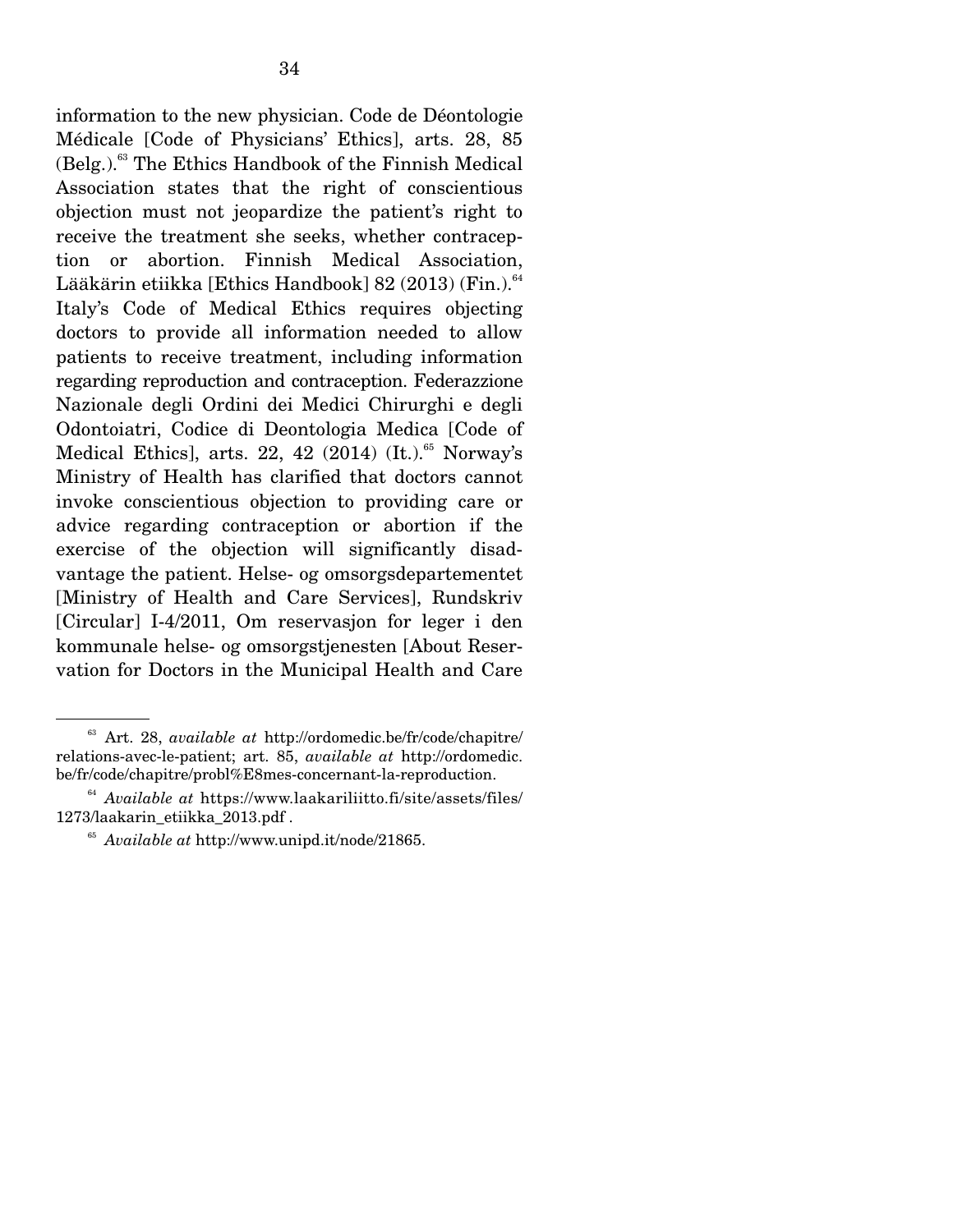Services]  $(2011)$  (Nor.).<sup>66</sup> Portugal's Ministry of Health requires healthcare institutions to ensure women's access to abortion services when the procedure is otherwise unobtainable because of the conscientious objections of healthcare professionals. Interrupção Voluntária Da Gravidez/Serviços Obtertricía [Voluntary Termination of Pregnancy and Obstetric Services], Portaria No. 189/98, de 21 marco 1998, art. 5  $(Port.)$ <sup>67</sup> The Slovenian Medical Code provides that physicians who object to carrying out an abortion or sterilization must refer the patient to another doctor or inform the hospital of their refusal to ensure that the services are provided. Kodeks medicinske deontologije Slovenije [Code of Medical Ethics], art.  $42$  (1992) (Slovn.).<sup>68</sup> Uruguay's Medical Association provides that a doctor who objects to performing an abortion must refer the patient to another doctor. Código de Ética Médica [Code of Medical Ethics], Law No. 19286, Sept. 25, 2014, art. 40 (Uru.). $69$ 

 In the United Kingdom, the British Medical Association guidelines state that doctors should have a right to object to medical procedures such as abortion

<sup>66</sup> *Available at* https://www.regjeringen.no/no/dokumenter/i-42011-adgang-for-leger-i-den-kommunale/id661801/.

<sup>67</sup> *Available at* http://www.pgdlisboa.pt/leis/lei\_mostra\_ articulado.php?nid=228&tabela=leis. 68 *Available at* http://www.zdravniskazbornica.si/zzs.asp?

FolderId=386.

<sup>69</sup> *Available at* http://www.parlamento.gub.uy/leyes/Acceso TextoLey.asp?Ley=19286&Anchor.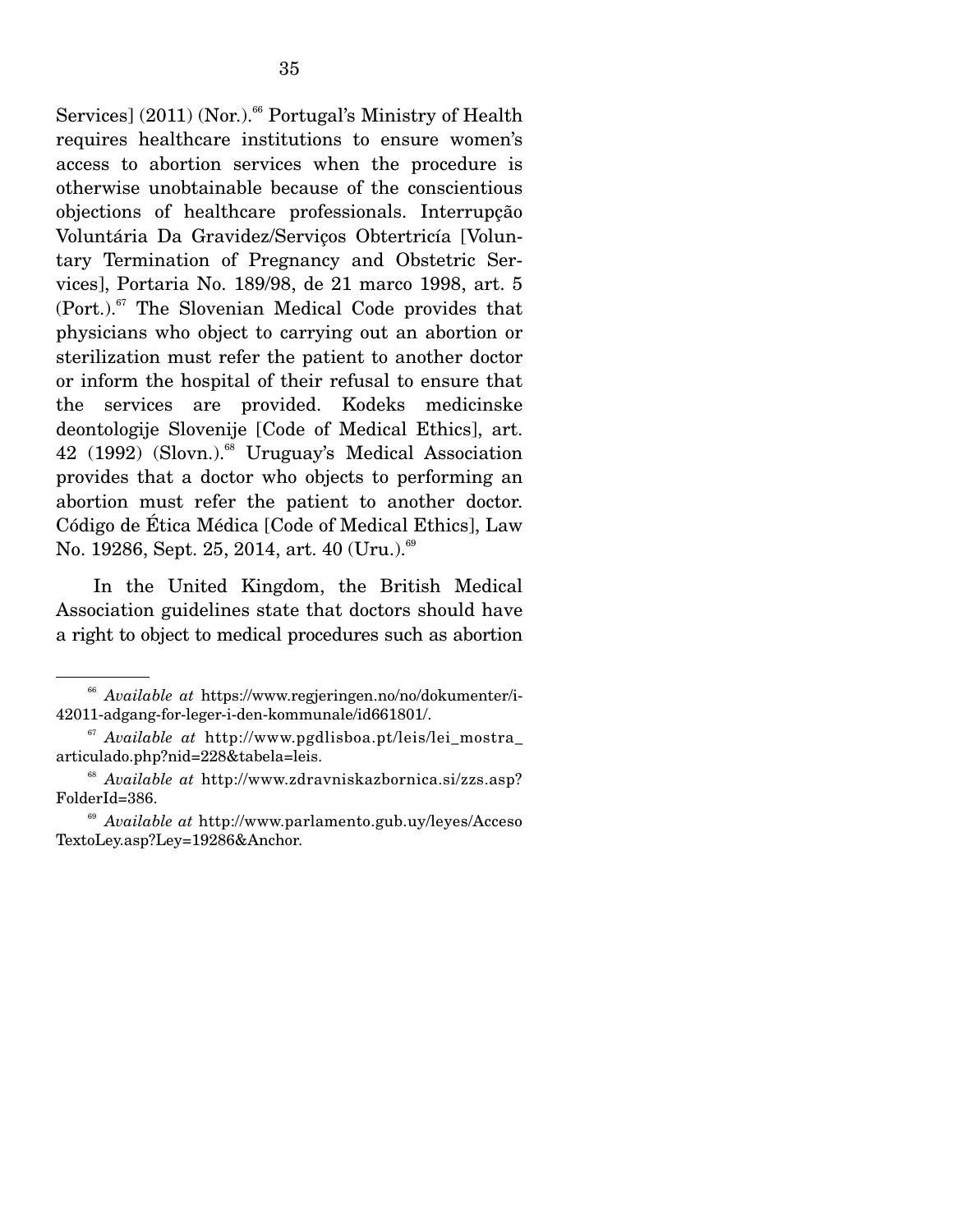only "where there is another doctor willing to take over the patient's care." British Medical Association, *Conscientious Objection Guidance for Doctors and Medical Students, Expressions of Doctors' Beliefs*. 70 Similarly, in its guidance for doctors working with children and young people, the United Kingdom's General Medical Council states that doctors who object to providing contraception or abortion services must ensure that "information about alternative services is readily available to all patients" and "must make sure that arrangements are made for another suitably qualified colleague to take over your role as quickly as possible." General Medical Council, 0-18 Years: Guidance for All Doctors,  $\P$  72 (2007) (U.K.).<sup>71</sup>

 International medical associations impose similar requirements, based on the principle that a patient's well-being must be ensured. The World Medical Association (WMA), a global organization representing physician groups from more than 100  $countries<sub>1</sub><sup>72</sup> including the American Medical Association$ tion, British Medical Association, and Canadian Medical Association, mandates that a "physician may not discontinue treatment of a patient . . . without giving the patient reasonable assistance and sufficient

<sup>70</sup> *Available at* http://www.bma.org.uk/support-at work/ethics/ expressions-of-doctors-beliefs. 71 *Available at* http://www.gmc-uk.org/static/documents/content/

<sup>0-18</sup> years - English 1015.pdf.

<sup>72</sup> *See* World Medical Association, Members List, http:// www.wma.net/en/60about/10members/21memberlist/index.html.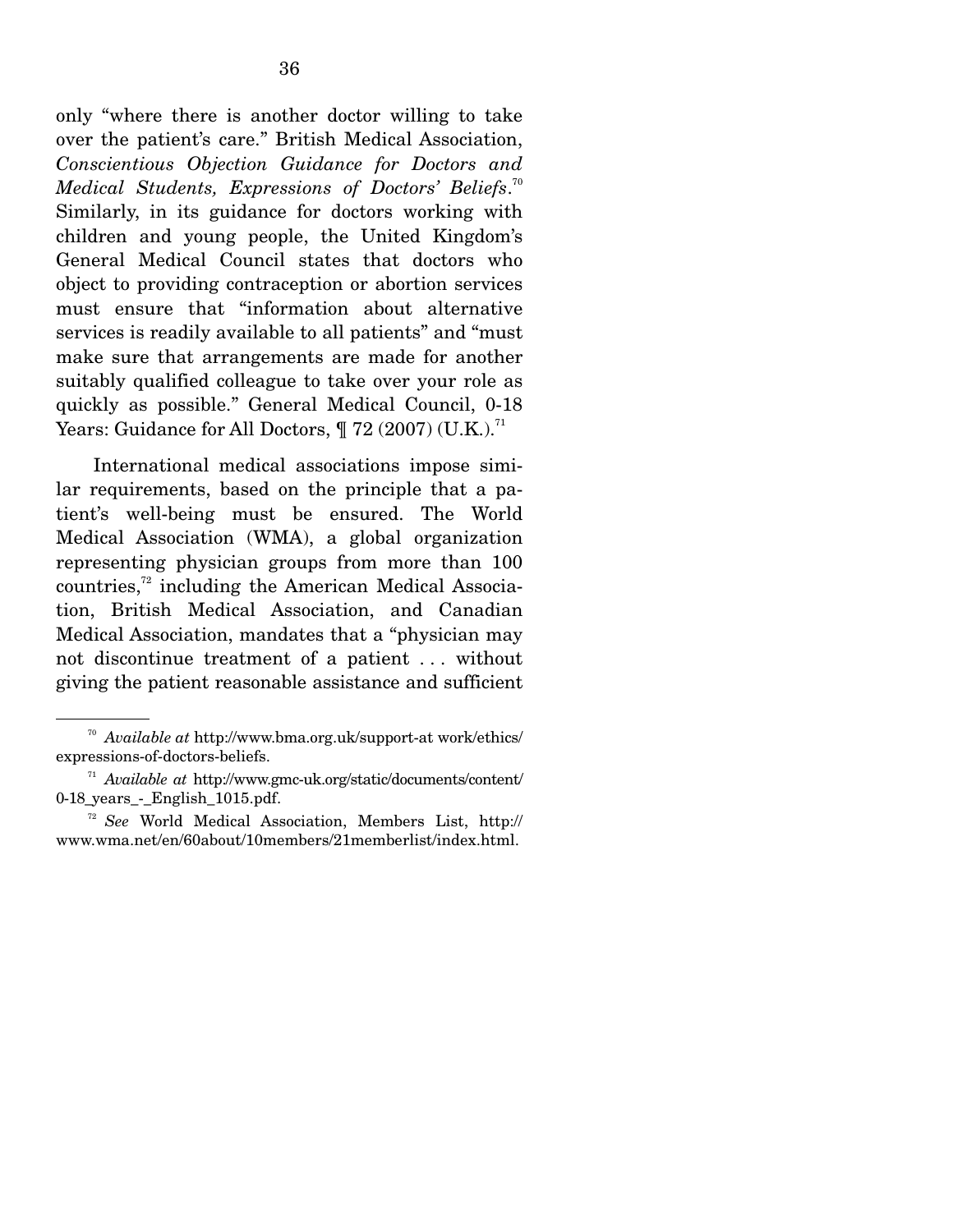opportunity to make alternative arrangements for care." World Medical Association, Declaration on the Rights of the Patient  $(1981)^{73}$ 

 The International Federation of Gynecology and Obstetrics (FIGO), which represents 125 national associations of gynecologists and obstetricians, recognizes that "physicians have an ethical obligation, at all times, to provide benefit and prevent harm for every patient for whom they care." FIGO, Resolution on "Conscientious Objection" (2006). FIGO's "Resolution on 'Conscientious Objection'" requires that objecting physicians "provide public notice" of the services they decline to perform, and refer their patients to another physician who will provide the service. *Id*. When referral is not possible and delay would jeopardize patient health, such as in the case of emergency, the objecting physician must provide the service notwithstanding the objection. *Id*. In addition, FIGO's Committee for the Study of Ethical Aspects of Human Reproduction and Women's Health has issued ethical guidelines on conscientious objection.<sup>74</sup> Those guidelines reaffirm that conscientious objection is

<sup>73</sup> *Available at* http://www.wma.net/en/30publications/10policies/ 14/.

<sup>74</sup> FIGO, Ethical Guidelines on Conscientious Objection (2005), *reprinted in* FIGO Committee for the Study of Ethical Aspects of Human Reproduction and Women's Health, Ethical Issues in Obstetrics and Gynecology 27 (2015), *available at* http://www.figo.org/figo-committee-and-working-group-publications (follow "Ethical Issues in Obstetrics and Gynecology (2012)" hyperlink).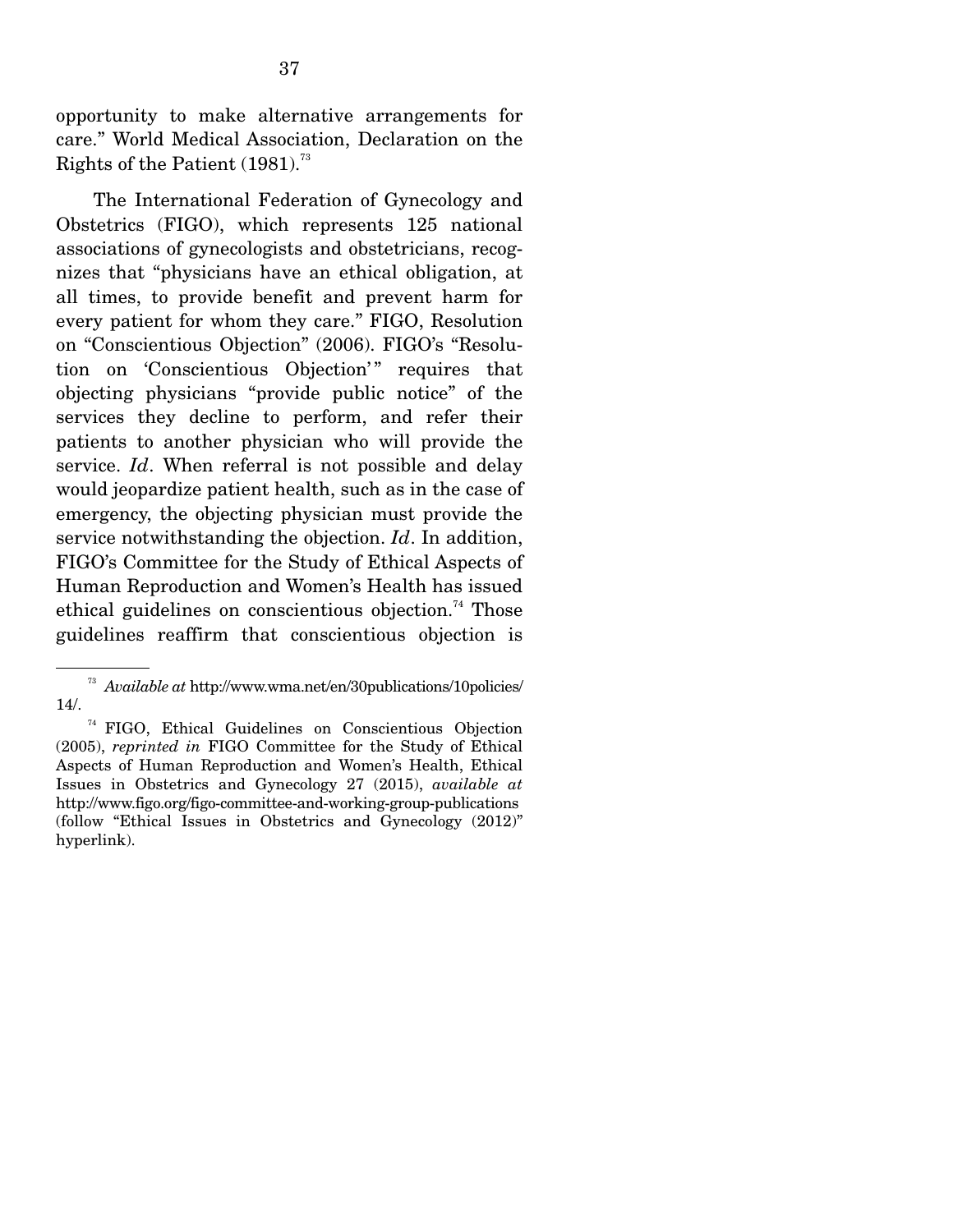"secondary" to the duty of treating a patient and that patients "are entitled to be referred" to a nonobjecting physician.75 Moreover, they explicitly state that "[r]eferral for services does not constitute participation in any procedures agreed upon between patients and the practitioners to whom they are referred."76

 In the same vein, the World Health Organization has stated that while healthcare professionals may interpose a conscientious objection, "that right does not entitle them to impede or deny access to lawful . . . services."77 It has also emphasized the duty of objecting physicians to refer patients to another provider and provide care in an emergency situation.<sup>78</sup>

77 World Health Organization, Safe Abortion: Technical and Policy Guidance for Health Systems 69 (2012), *available at*  http://extranet.who.int/iris/bitstream/10665/70914/1/9789241548 434\_eng.pdf ?ua=1.

<sup>78</sup> *Id.*

<sup>75</sup> *Id.*

<sup>76</sup> *Id.*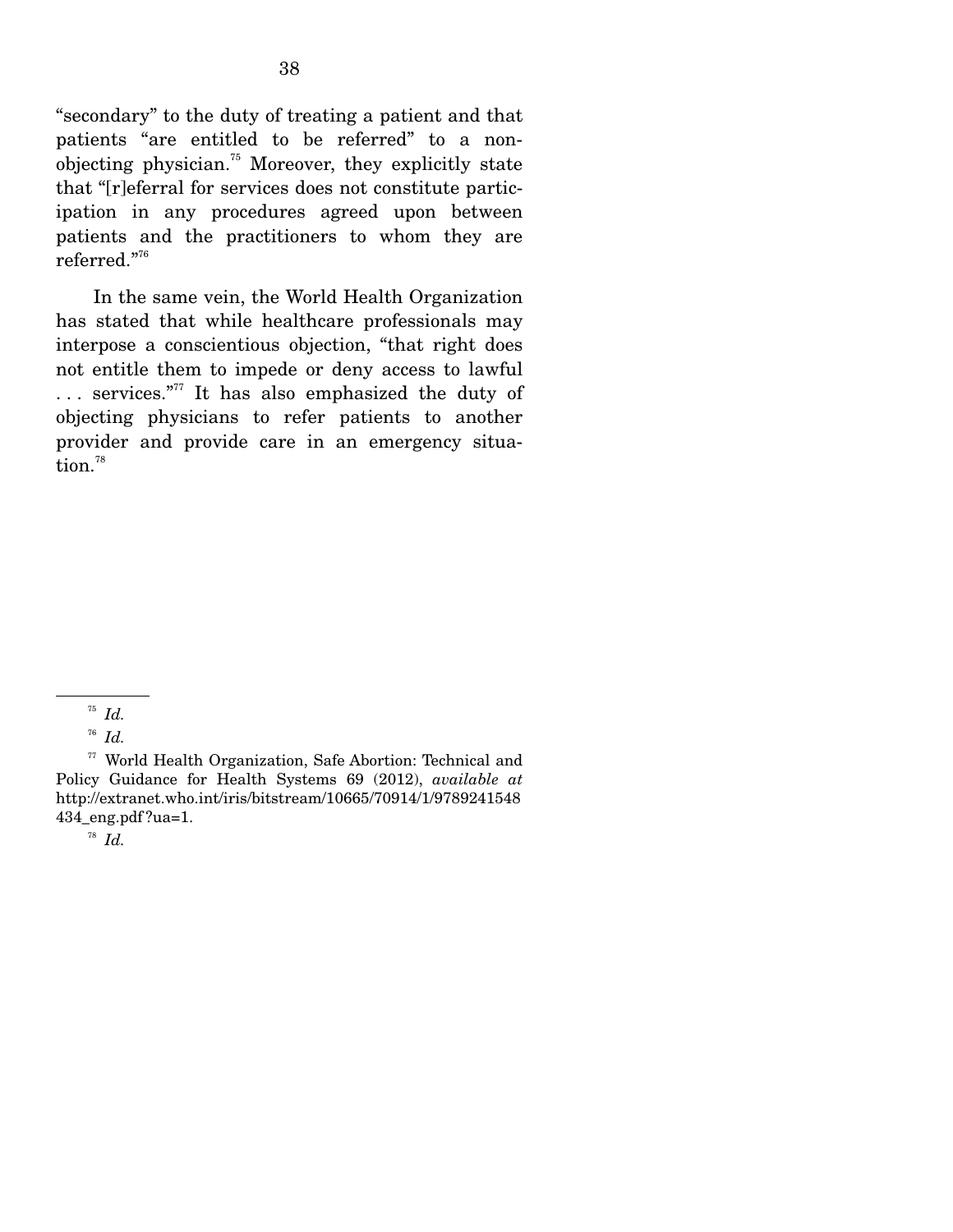### **B. The Limitations on Conscientious Objection Reflected in Foreign and International Authorities Comport with this Court's Religious-Freedom Jurisprudence, Including its Decision in**  *Burwell v. Hobby Lobby Stores, Inc.*

The limits imposed by foreign and international law on conscientious objection in healthcare are consistent with how this Court has balanced the interests at stake in evaluating religious freedom claims before and after the passage of the Religious Freedom Restoration Act  $(RFRA)^{79}$  and the Religious Land Use and Institutionalized Persons Act  $(RLUIPA).<sup>80</sup>$  As the Court has stressed, "[o]ur cases do not at their farthest reach support the proposition that a stance of conscientious opposition relieves an objector from any colliding duty fixed by a democratic government." *Gillette v. United States*, 401 U.S. 437, 461 (1971). Rather, "[t]o maintain an organized society that guarantees religious freedom to a great variety of faiths requires that some religious practices yield to the common good." *United States v. Lee*, 455 U.S. 252, 259 (1982). Otherwise, "the professed doctrines of religious belief [would become] superior to the law of the land, and in effect [ ] permit every citizen to become a law unto himself." *Reynolds v. United States*, 98 U.S. 145, 166-67 (1978).

80 42 U.S.C. § 2000cc *et seq.*

<sup>79 42</sup> U.S.C. § 2000bb *et seq.*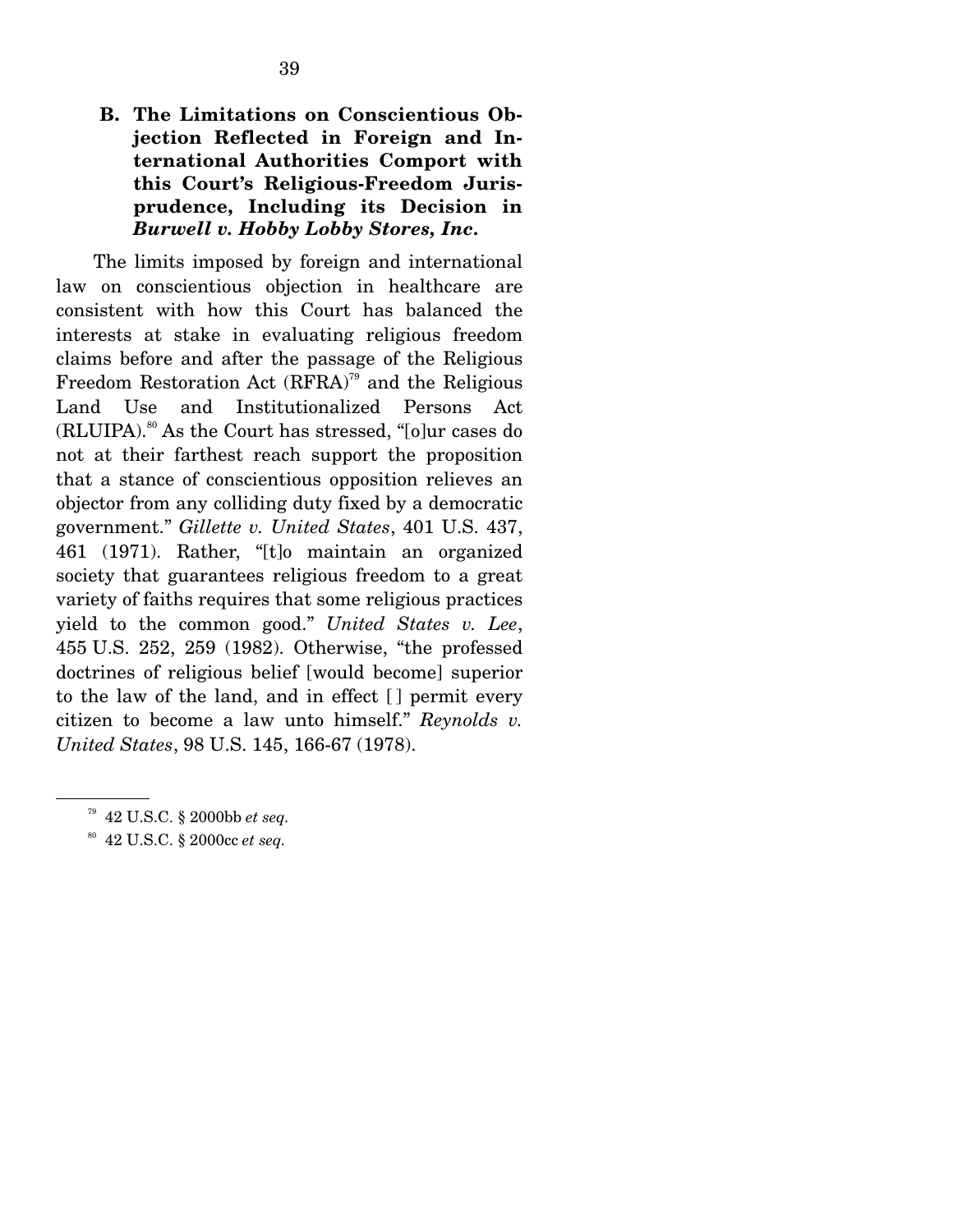Thus in evaluating claims for religious-based exemptions to general laws, this Court has consistently considered whether the claimed exemption would burden others. *See Texas Monthly, Inc. v. Bullock*, 489 U.S. 1, 18 n.8 (1989) (plurality opinion). When the Court has upheld an exemption, it has usually emphasized the narrowness of its ruling, noting that the exemption was only appropriate because the religious freedom asserted by plaintiffs did "not bring them into collision with rights asserted by any other individual." *West Virginia State Bd. of Educ. v. Barnette*, 319 U.S. 624, 630, 633 (1943); *see also Wisconsin v. Yoder*, 406 U.S. 205, 230 (1972) ("This case, of course, is not one in which any harm to the physical or mental health of the child or to the public safety, peace, order, or welfare has been demonstrated or may be properly inferred."); *Sherbert v. Verner*, 374 U.S. 398, 403 (1963) (distinguishing petitioner's claims for unemployment benefits after being fired for refusing to work on her Sabbath day from cases rejecting free exercise challenges to government regulation of conduct that "posed some substantial threat" to others).

 When such a collision of interests exists, the Court has generally refused to grant an exemption to the law. For instance, in *Lee*, the Court explained that "[w]hen followers of a particular sect enter into commercial activity as a matter of choice, the limits they accept on their own conduct as a matter of conscience and faith are not to be superimposed on the statutory schemes which are binding on others in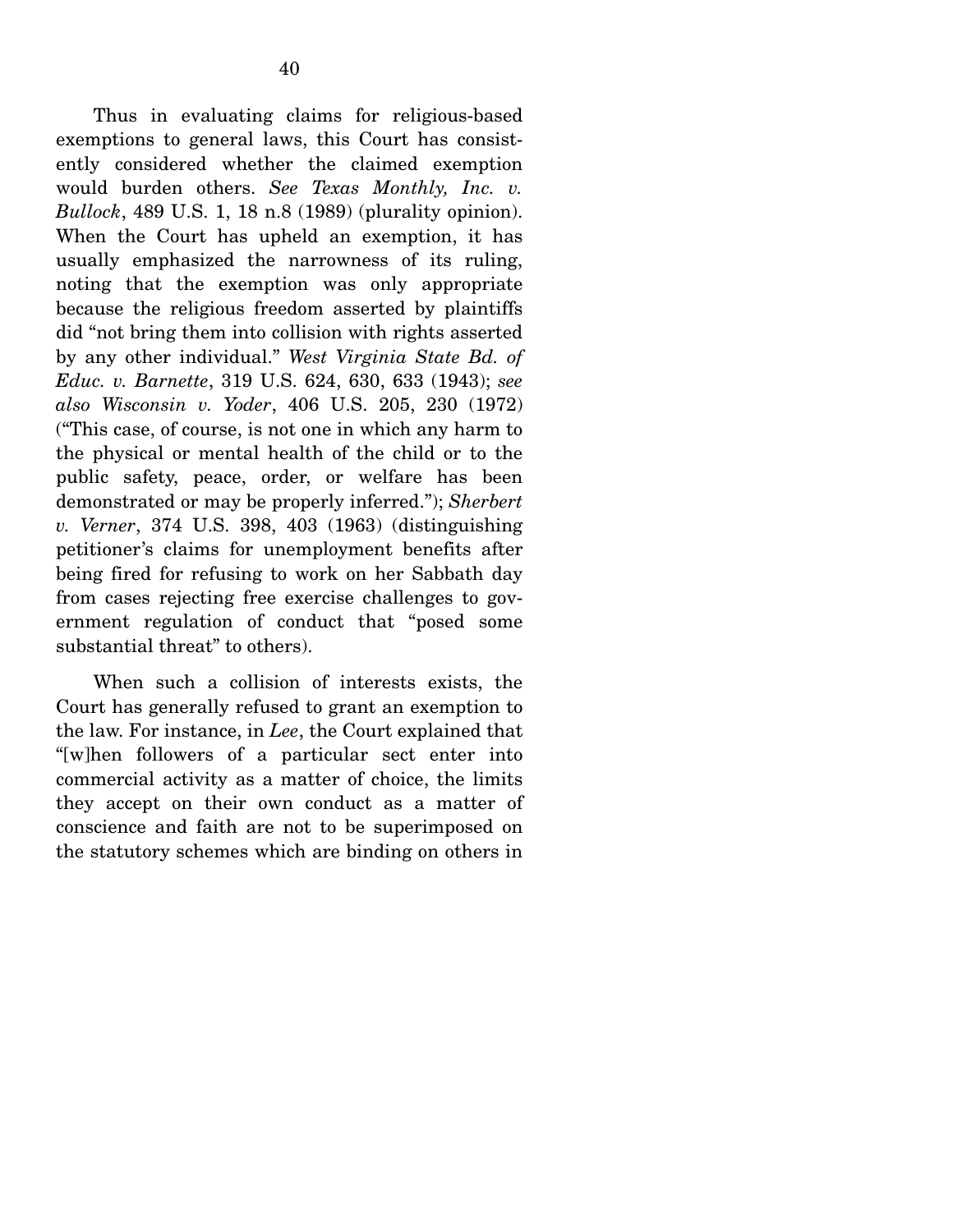that activity." 455 U.S. at 261. The Court thus rejected the challenge to social security taxes, observing that "[g]ranting an exemption from social security taxes to an employer *operates to impose the employer's religious faith on the employees*." *Id*. (emphasis added); *see also Estate of Thornton v. Caldor, Inc.*, 472 U.S. 703, 708-09 (1985) (invalidating a state statute providing employees with "an absolute and unqualified right not to work on . . . their Sabbath" because the accommodation applied "no matter what burden or inconvenience this imposes on the employer or fellow workers"); *Prince v. Massachusetts*, 321 U.S. 158, 177 (1944) (Jackson, J., concurring in the judgment) ("My own view may be shortly put: I think the limits [on religious freedom] begin to operate whenever activities begin to affect or collide with liberties of others or of the public.").

 As the decision in *Hobby Lobby* confirms, the analysis under RFRA and RLUIPA is no different: Under both statutes, "courts must take adequate account of the burdens a requested accommodation may impose on nonbeneficiaries." *Burwell v. Hobby Lobby Stores, Inc.*, 134 S. Ct. 2751, 2781 n.37 (2014) (quoting *Cutter v. Wilkinson*, 544 U.S. 709, 720 (2005)). The right to free exercise may not "unduly restrict other persons, such as employees, in protecting their own interests, interests the law deems compelling." *Hobby Lobby*, 134 S. Ct. at 2787 (Kennedy, J., concurring). Indeed, "[n]o tradition, and no prior decision under RFRA, allows a religion-based exemption when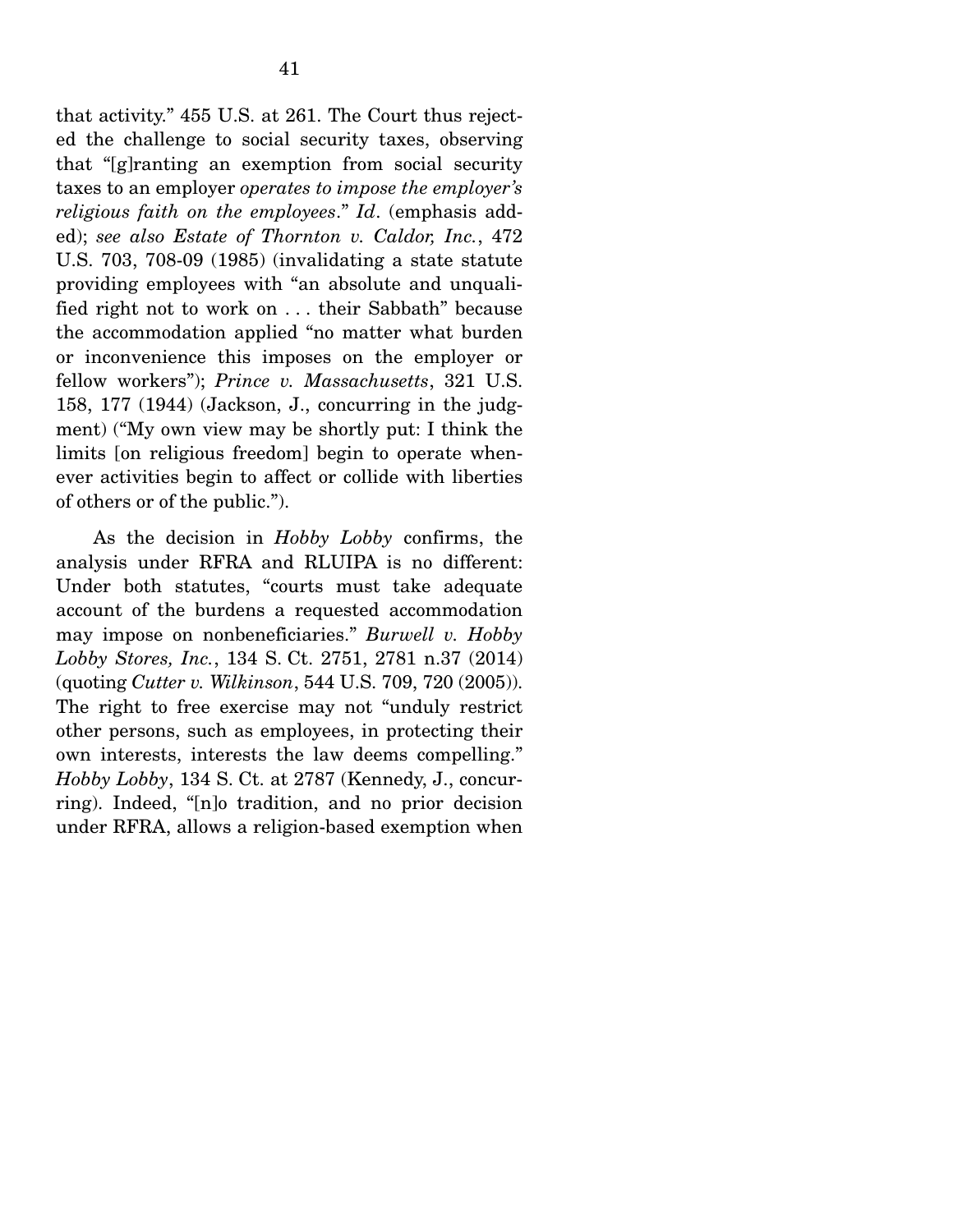the accommodation would be harmful to others." *Id*. at 2801 (Ginsburg, J., dissenting).

 Thus in *Hobby Lobby*, this Court held that the "least restrictive means" standard was not satisfied because "HHS has already devised and implemented" an accommodation for employers with religious objections  $-$  *i.e.*, the accommodation at issue here  $$ and "[t]he effect of the HHS-created accommodation on the women employed by Hobby Lobby and the other companies involved in these cases *would be precisely zero*." 134 S. Ct. at 2759-60 (emphasis added). And the Court has subsequently upheld a religious accommodation that "would not detrimentally affect others who do not share petitioner's belief." *Holt v. Hobbs*, 135 S. Ct. 853, 867 (2015) (Ginsburg, J., concurring). In sharp contrast, accepting the petitioners' claims in these cases would countenance a religious exemption for one at the expense of another.

--------------------------------- ---------------------------------